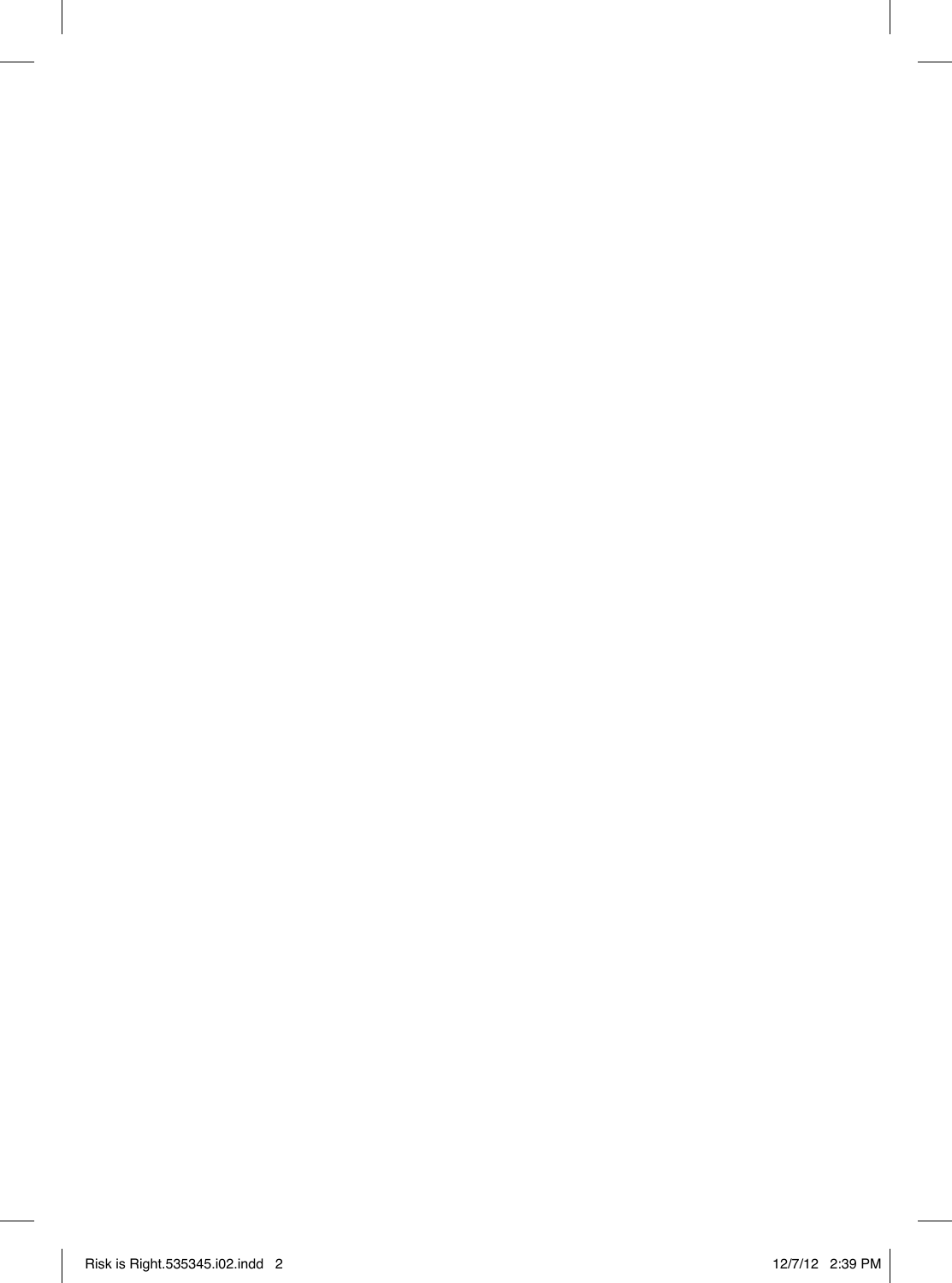## Risk Is Right Better to Lose Your Life Than to Waste It John Piper Foreword by David Platt Better to Lose Your Life Than to Waste It RISK S RIGHT

## JOHN PIPER

*Foreword by David Platt*



WHEATON, ILLINOIS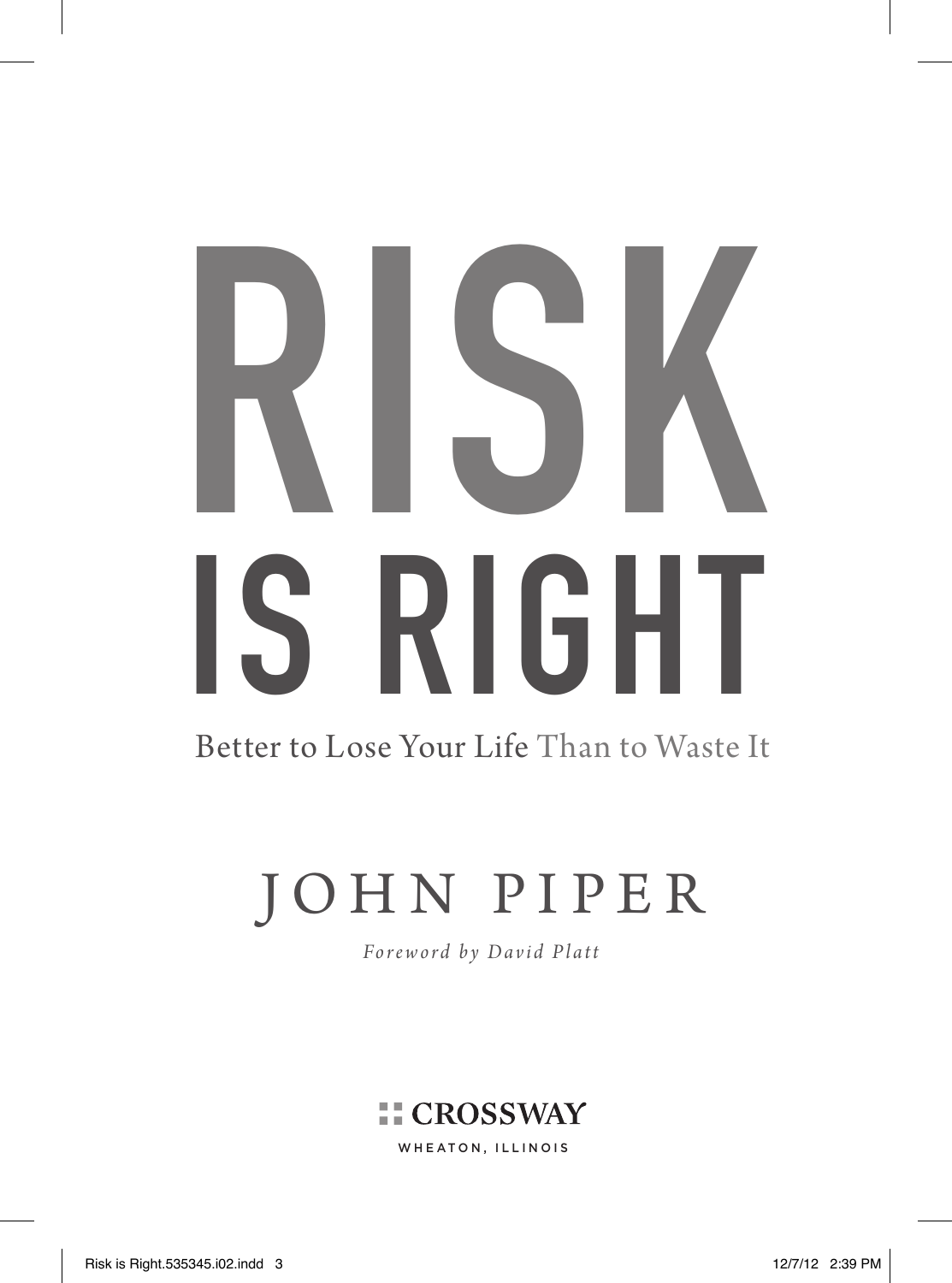*Risk Is Right: Better to Lose Your Life Than to Waste It* Copyright © 2013 by Desiring God Foundation Published by Crossway 1300 Crescent Street Wheaton, Illinois 60187

All rights reserved. No part of this publication may be reproduced, stored in a retrieval system, or transmitted in any form by any means, electronic, mechanical, photocopy, recording, or otherwise, without the prior permission of the publisher, except as provided for by USA copyright law.

First published as "Risk Is Right: Better to Lose Your Life Than to Waste It," chapter 5 in *Don't Waste Your Life* (Crossway), copyright 2003 by Desiring God Foundation, pp. 79–98.

Cover design: Dual Identity, inc.

First printing 2013

Printed in the United States of America

Scripture quotations are from the ESV® Bible (*The Holy Bible, English Standard Version*®), copyright © 2001 by Crossway. 2011 Text Edition. Used by permission. All rights reserved.

All emphases in Scripture quotations have been added by the author.

Trade paperback ISBN: 978-1-4335-3534-5 PDF ISBN: 978-1-4335-3535-2 Mobipocket ISBN: 978-1-4335-3536-9 ePub ISBN: 978-1-4335-3537-6

#### **Library of Congress Cataloging-in-Publication Data**

Piper, John, 1946- Risk is right : better to lose your life than to waste it / John Piper ; foreword by David Platt. pages cm Includes bibliographical references. ISBN 978-1-4335-3534-5 (tp) 1. Christian life. 2. Risk perception. 3. Opportunity. I. Title. BV4509.5.P567 2013 248.4—dc23 2012043962

Crossway is a publishing ministry of Good News Publishers.

| BP. |                                     |  | 22  21  20  19  18  17  16  15  14  13 |  |  |  |  |  |
|-----|-------------------------------------|--|----------------------------------------|--|--|--|--|--|
|     | 15 14 13 12 11 10 9 8 7 6 5 4 3 2 1 |  |                                        |  |  |  |  |  |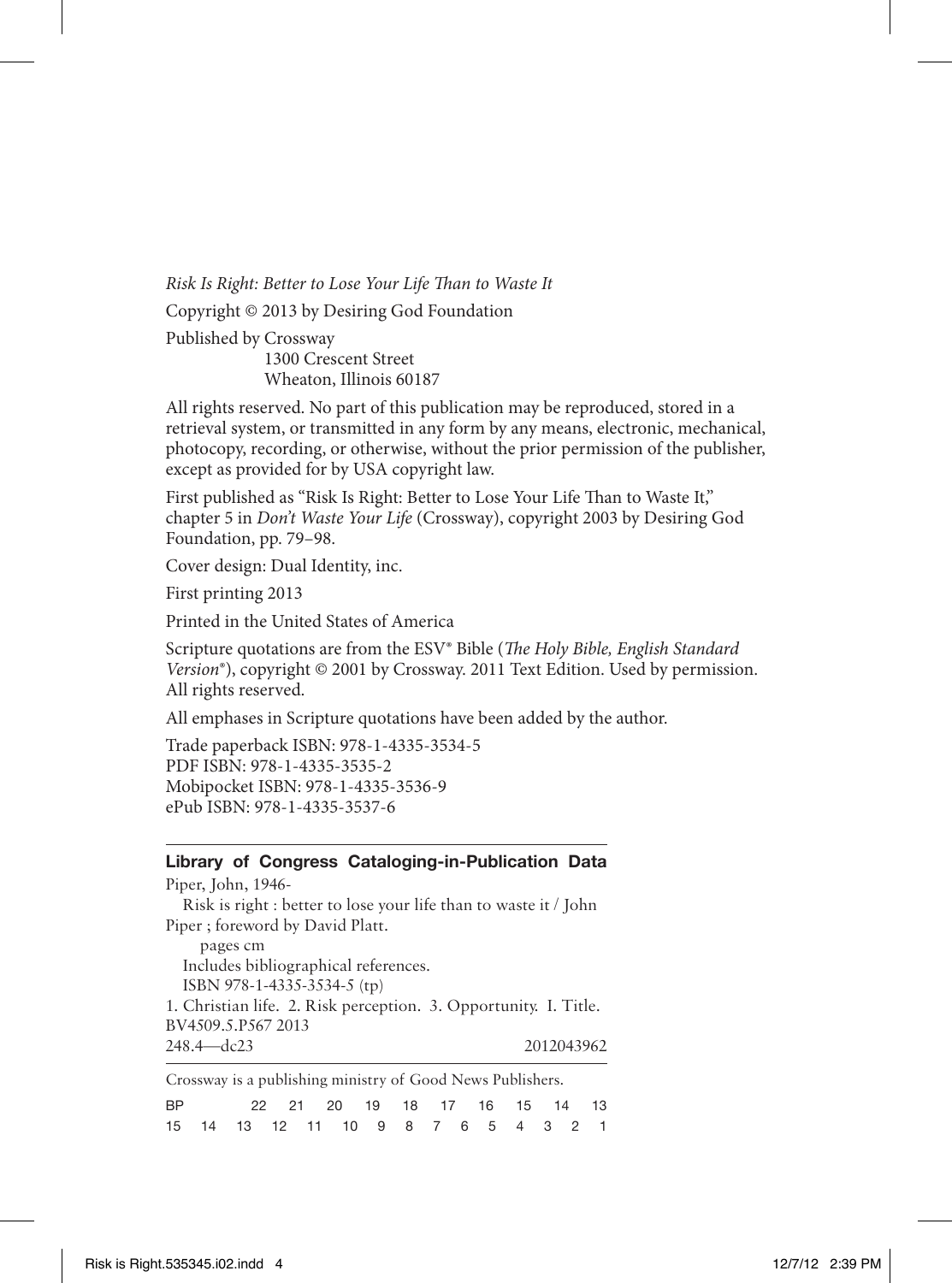### **CONTENTS**

|              | Foreword by David Platt                                        | 7  |
|--------------|----------------------------------------------------------------|----|
| $\mathbf{1}$ | The Ultimate Meaning of Life                                   | 13 |
| 2            | What Is Risk?                                                  | 17 |
| 3            | Stories of Risk in the Old Testament                           | 23 |
| 4            | The Great Risk Taker in the New Testament                      | 27 |
| 5            | When the People of God Risk and When They Don't                | 33 |
| 6            | Right and Wrong Reasons to Risk                                | 37 |
| 7            | The Great Eight and the Foundation of Risk                     | 41 |
| 8            | On the Far Side of Every Faith-Filled Risk:<br>Triumphant Love | 47 |
|              | Desiring God: Note on Resources                                | 53 |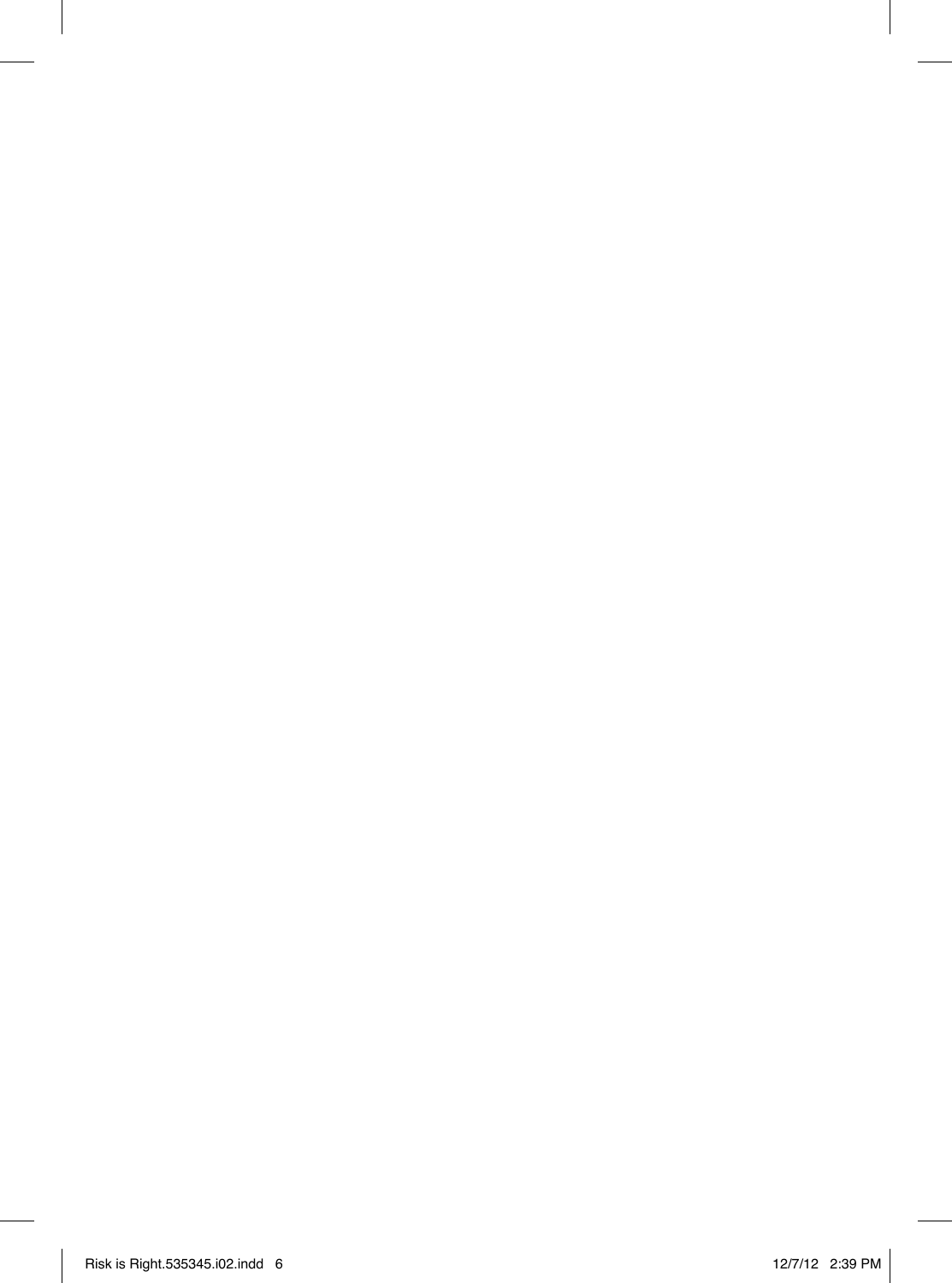### FOREWORD

*David Platt*

*Retreat or risk?* Throughout redemptive history, that question has confronted God's people. As John Piper references in the pages ahead, it was the decision facing the Israelites on a crucial day at Kadesh Barnea. Standing on the brink of the Promised Land, with the guarantee of God within their grasp, they ran from risk and chose to retreat. Instead of staking their lives on the faithfulness of God, they recoiled in fear. The cost was great, and the Lord left an entire generation to waste away in a wilderness until they died.

#### **THE COMMISSION IS CLEAR**

Fast-forward a few thousand years, and you come to the people of God standing in a similar moment. We live in a world where half the population is living on less than two dollars a day, and over a billion people dwell in desperate poverty. Such physical need is only surpassed by spiritual poverty. Billions of people are engrossed in the worship of false gods, and approximately two billion of those people are still unreached with the gospel, meaning that they have little chance of even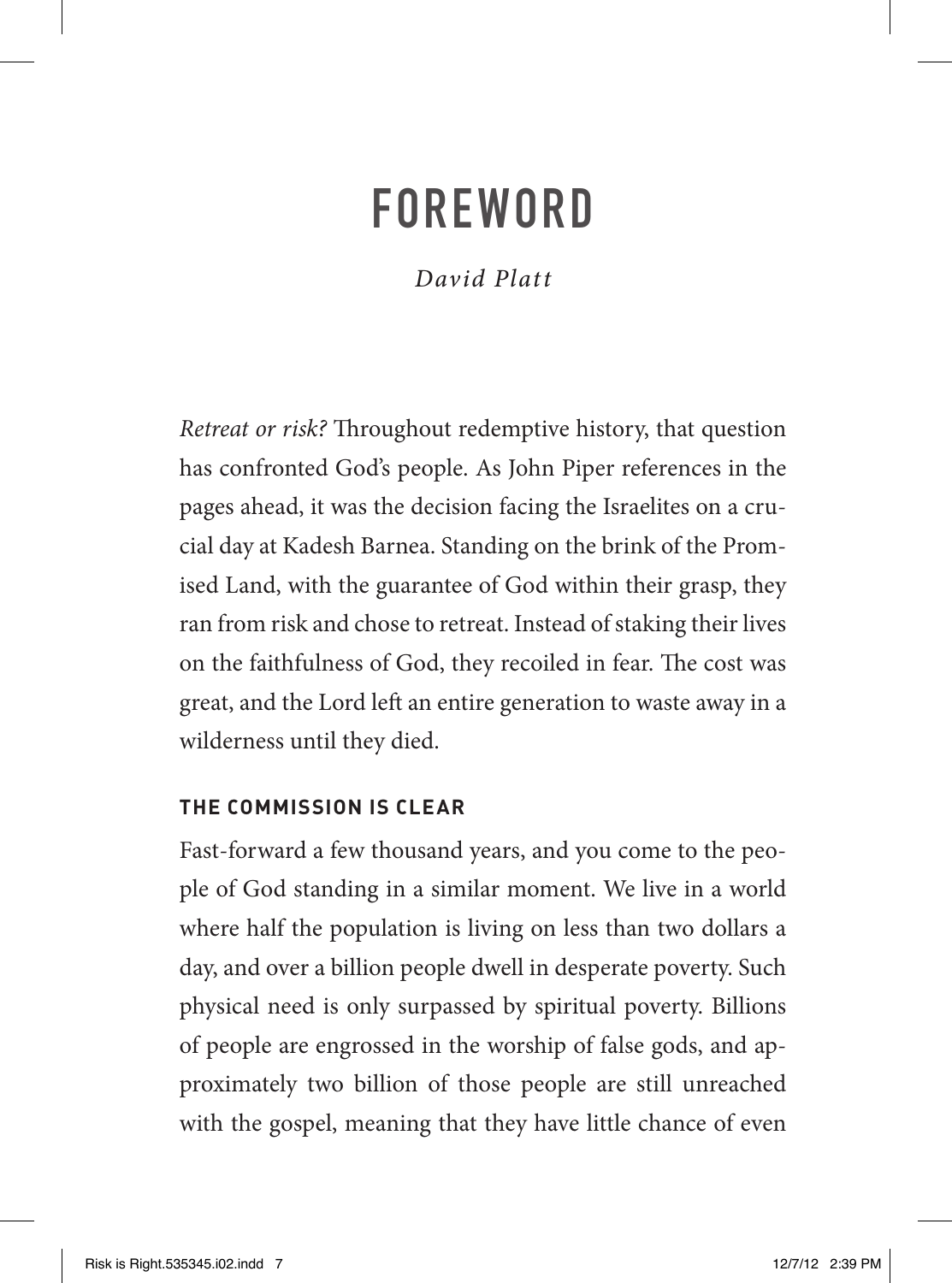hearing about the sacrifice of Christ for their sins before they die. Most of the unreached live in hard-to-reach areas of the world that are hostile to Christians—areas of the world where our brothers and sisters are presently being persecuted, imprisoned, and killed.

Though the challenges facing the church are great, the commission Christ has given is clear: make disciples of all the nations. Spend your lives spreading the gospel of God for the glory of God to the ends of the earth. As you go, trust in his sovereign authority, depend on his indwelling presence, and experience his incomparable joy.

#### **JESUS IS WORTH IT**

As we stand at our Kadesh Barnea, we have a choice. We, too, can retreat into a wilderness of wasted opportunity. We can rest content in casual, convenient, cozy, comfortable Christian lives as we cling to the safety and security this world offers. We can coast through a cultural landscape marked by materialism, characterized by consumerism, and engulfed in individualism. We can assent to the spirit of this age and choose to spend our lives seeking worldly pleasures, acquiring worldly possessions, and pursuing worldly ambitions—all under the banner of cultural Christianity.

Or we can decide that Jesus is worth more than this. We can recognize that he has created us, saved us, and called us for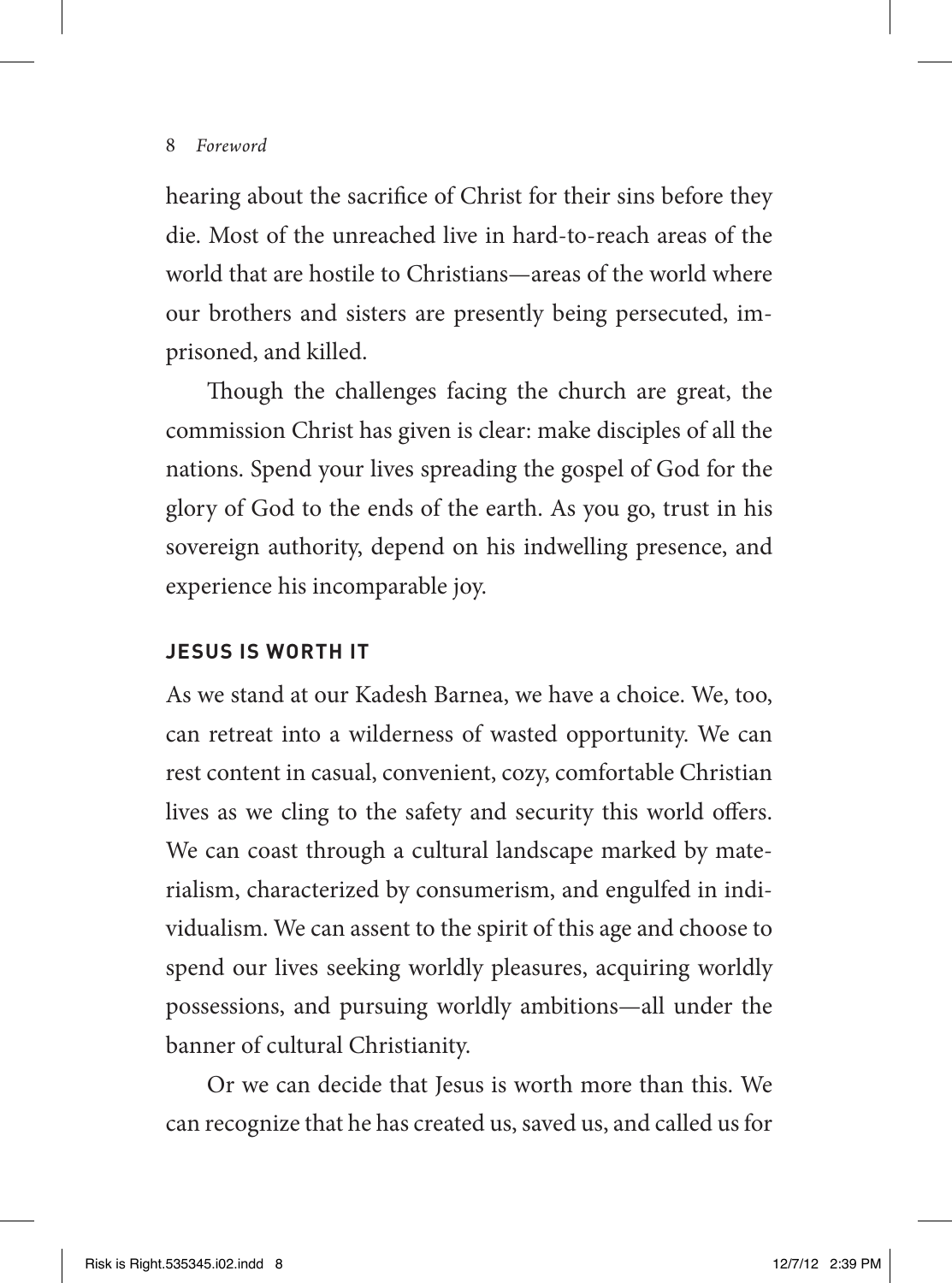a much greater purpose than anything this world could ever offer us. We can die to ourselves, our hopes, our dreams, our ambitions, our priorities, and our plans. We can do all of this because we believe that the person and the plan of Christ bring reward that makes any risk more than worth it.

#### **POWERED BY GOSPEL JOY**

In Matthew 13:44 Jesus tells his disciples, "The kingdom of heaven is like treasure hidden in a field, which a man found and covered up. Then in his joy he goes and sells all that he has and buys that field."

I love this picture. Imagine walking in a field and stumbling upon a treasure that is more valuable than anything else you could work for or find in this life. It is more valuable than all you have now or will ever have in the future. You look around and notice that no one else realizes the treasure is here, so you cover it up quickly and walk away, pretending you haven't seen anything. You go into town and begin to sell off all your possessions to have enough money to buy that field. The world thinks you're crazy.

"What are you thinking?" your friends and family ask you.

You tell them, "I'm buying that field over there."

They look at you in disbelief. "That's foolish," they say. "Why are you giving away everything you have to buy that field?"

You respond, "I have a hunch," and you smile to yourself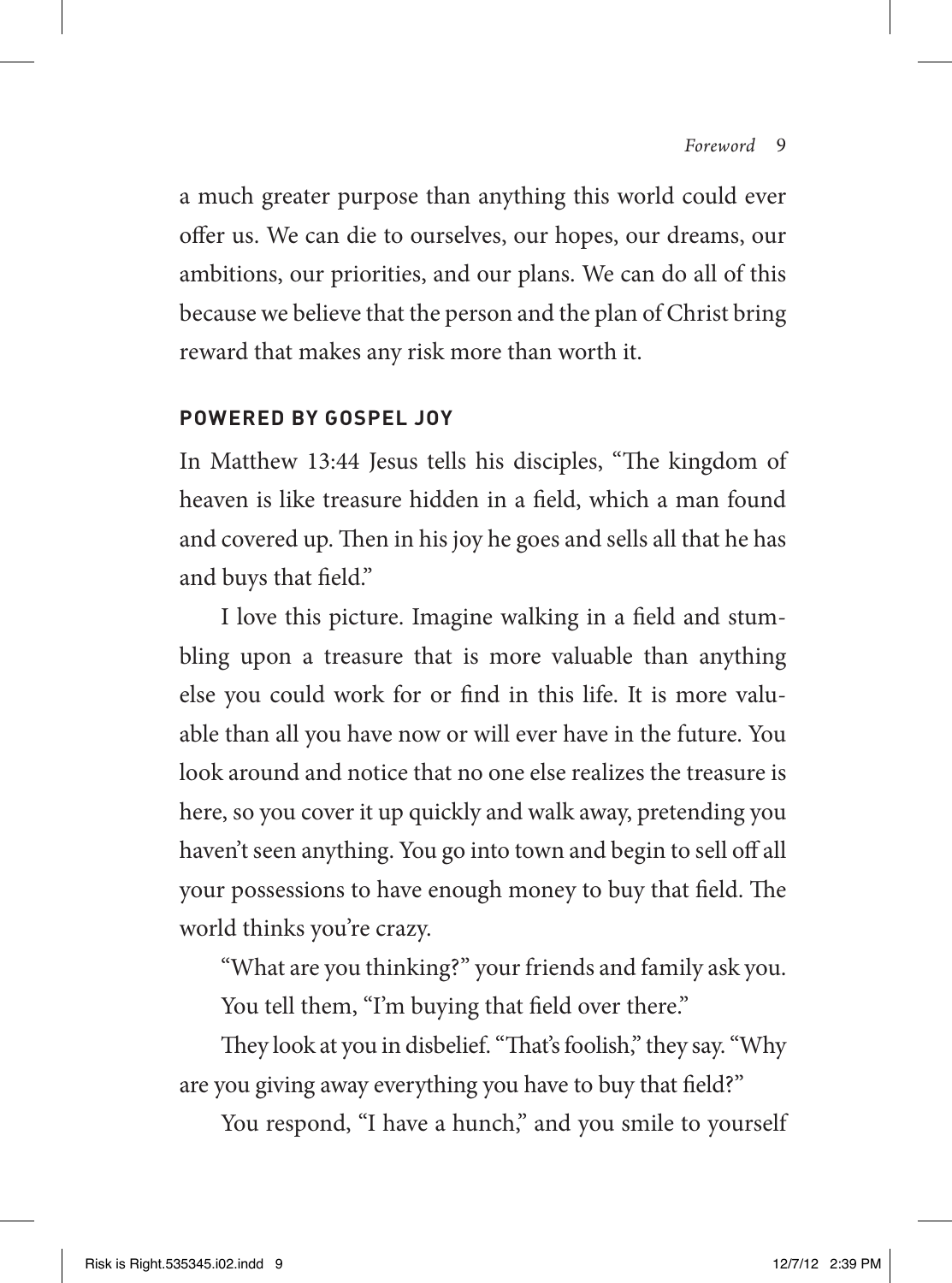as you walk away. You smile because you know that in the end any risk that others perceive is nothing compared to the reward you will receive. So with joy—with joy!—you sell it all. Why? Because you have found something worth losing everything else for.

This is the picture of Jesus in the gospel. He is something—someone—worth losing everything for. When we really believe this, then risking everything we are and everything we have, to know and obey Christ is no longer a matter of sacrifice. It's just common sense. To let go of the pursuits, possessions, pleasures, safety, and security of this world in order to follow Jesus wherever he leads, no matter what it costs, is not sacrificial as much as it is smart. In the words of Jim Elliot, "He is no fool who gives what he cannot keep to gain what he cannot lose."

#### **FEARLESS IN THE FACE OF RISK**

I praise God for John Piper and the way he has shown me and countless others the supremacy of Christ. I was in college when I heard my first Piper sermon, entitled "Christ Died for God." I was compelled by a captivating, biblical vision of a God-centered God, and I began to realize in a fresh way that the ultimate reason for my existence is God's exaltation. Moreover, I began to recognize that my greatest joy is indeed found in God's greatest glory, and Christ is clearly a treasure worth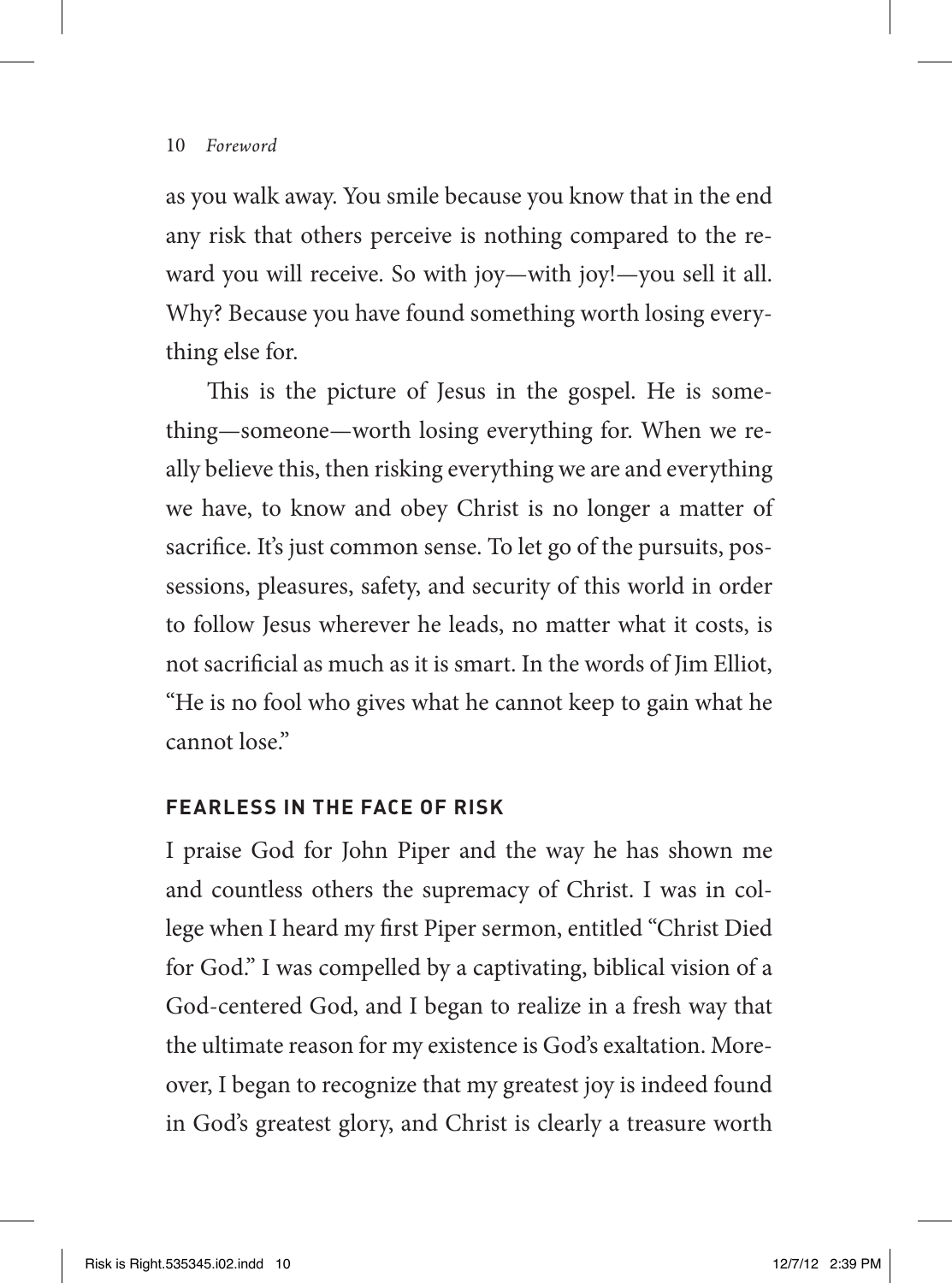losing and letting go of everything for. This is a central theme (maybe *the* central theme) of Scripture and is the predominant truth that pervades John Piper's ministry, which is why this book by him on risk makes so much sense.

I pray that God will use it, along with a host of other things, to raise up an army of pastors, missionaries, church leaders, and church members who are fearless in the face of risk because they realize that in Christ, even death is reward. In view of God's great glory above us and in light of the world's great need around us, retreat is unquestionably wrong. For the good of our souls and for the glory of our Savior, risk is most assuredly right.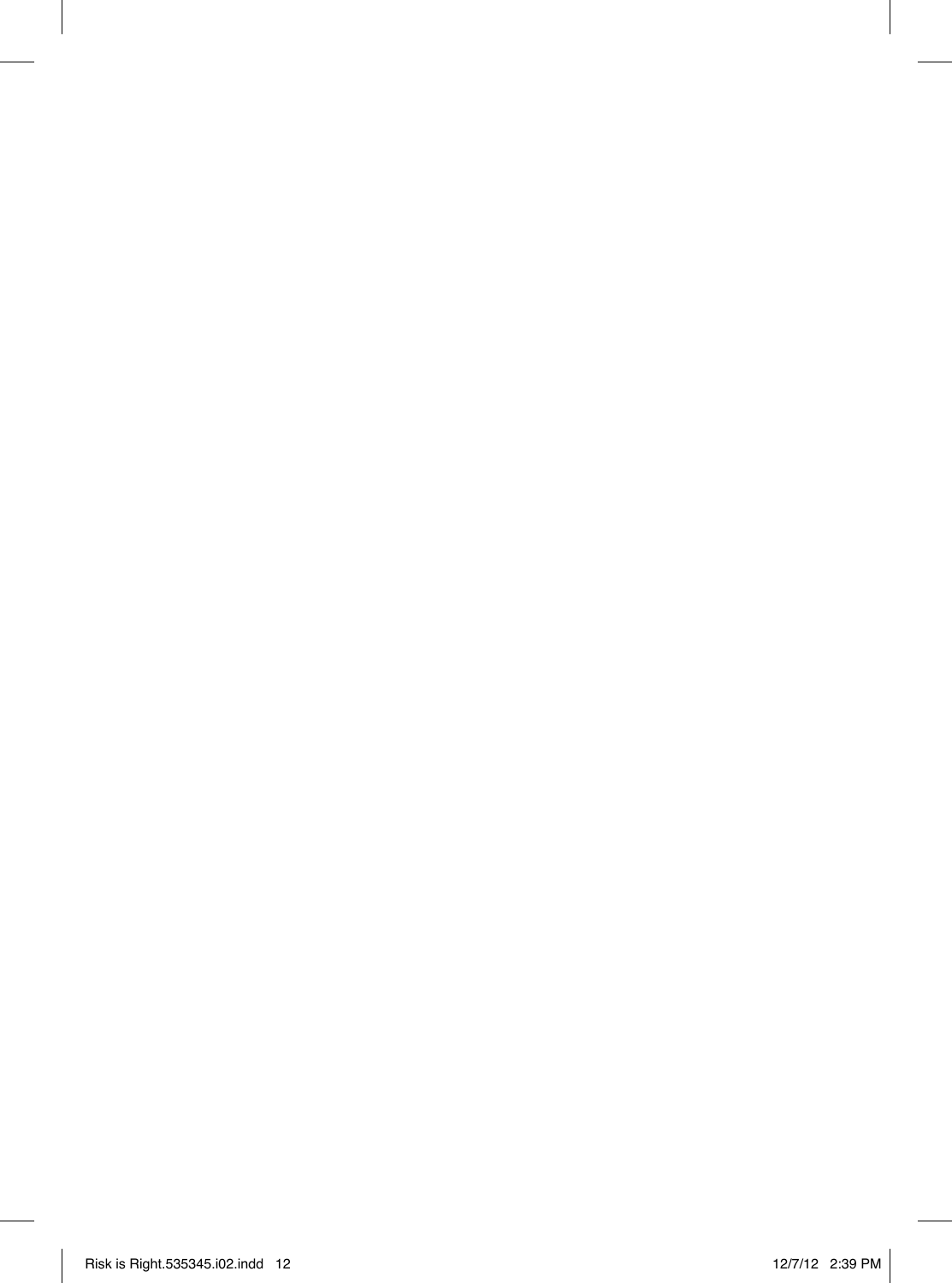Chapter One

### THE ULTIMATE MEANING OF LIFE

Almost everything I have to say is summed up in Paul's passionate words to the church in Philippi:

It is my eager expectation and hope that I will not be at all ashamed, but that with full courage now as always Christ will be honored in my body, whether by life or by death. For to me to live is Christ, and to die is gain. (Phil. 1:20–21)

If you had asked Paul to tell you what the ultimate aim of life is—*his* life or *any* unwasted life—I think this is what he would have said. Honoring Christ, magnifying Christ, making much of Christ. That was the meaning of Paul's life. It should be the meaning of ours. And Paul prays it will be the meaning of his death as well. We live and we die to make much of Christ.

The universe was created for this—making much of Christ. Paul says as much in Colossians 1:16: "All things were created through him and *for* him." *For* him. That is, for his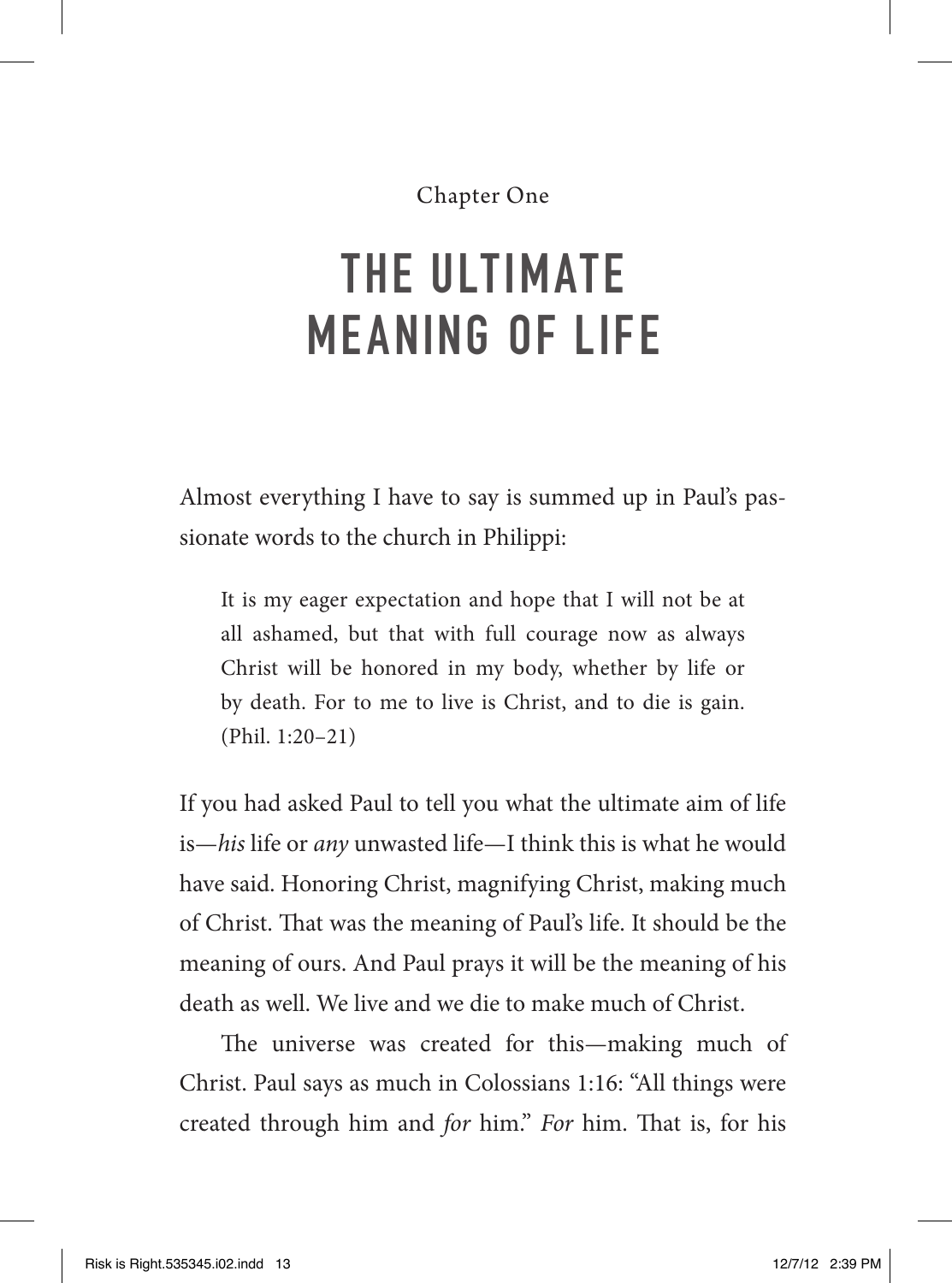glory. For his admiration, esteem, wonder, praise, trust, obedience, allegiance, worship. This meaning of life is global. It embraces all the peoples of the world. Why did God call Paul and make him—and thousands after him—an emissary of the gospel to the nations? He answers, "We have received grace and apostleship to bring about the obedience of faith *for the sake of his name* among all the nations" (Rom. 1:5). For the sake of Jesus's name.

After Jesus had died and made an atonement for sins, God raised him from the dead and "highly exalted him and bestowed on him the name that is above every name" (Phil. 2:9). The reason God did this was the universal acclaim of Jesus Christ. He raised him "so that *at the name of Jesus* every knee should bow, in heaven and on earth and under the earth" (Phil. 2:10). John Stott warns against the treasonous imperialisms of using world missions as a cloak for pursuing honor for our own nation or church or organization, or ourselves. Then he says stunningly: "Only one imperialism is Christian, however, and that is concern for His Imperial Majesty Jesus Christ, and for the glory of his empire or kingdom."1

This is what we live for, and die for: to make much of Jesus Christ and his glorious, universe-encompassing kingdom. The heart cry of our lives, young and old, men and women, rich and poor, is the glory of Jesus Christ so that *with full courage* 

<sup>1</sup> John Stott, *The Message of Romans* (Downers Grove, IL: InterVarsity, 1994), 53.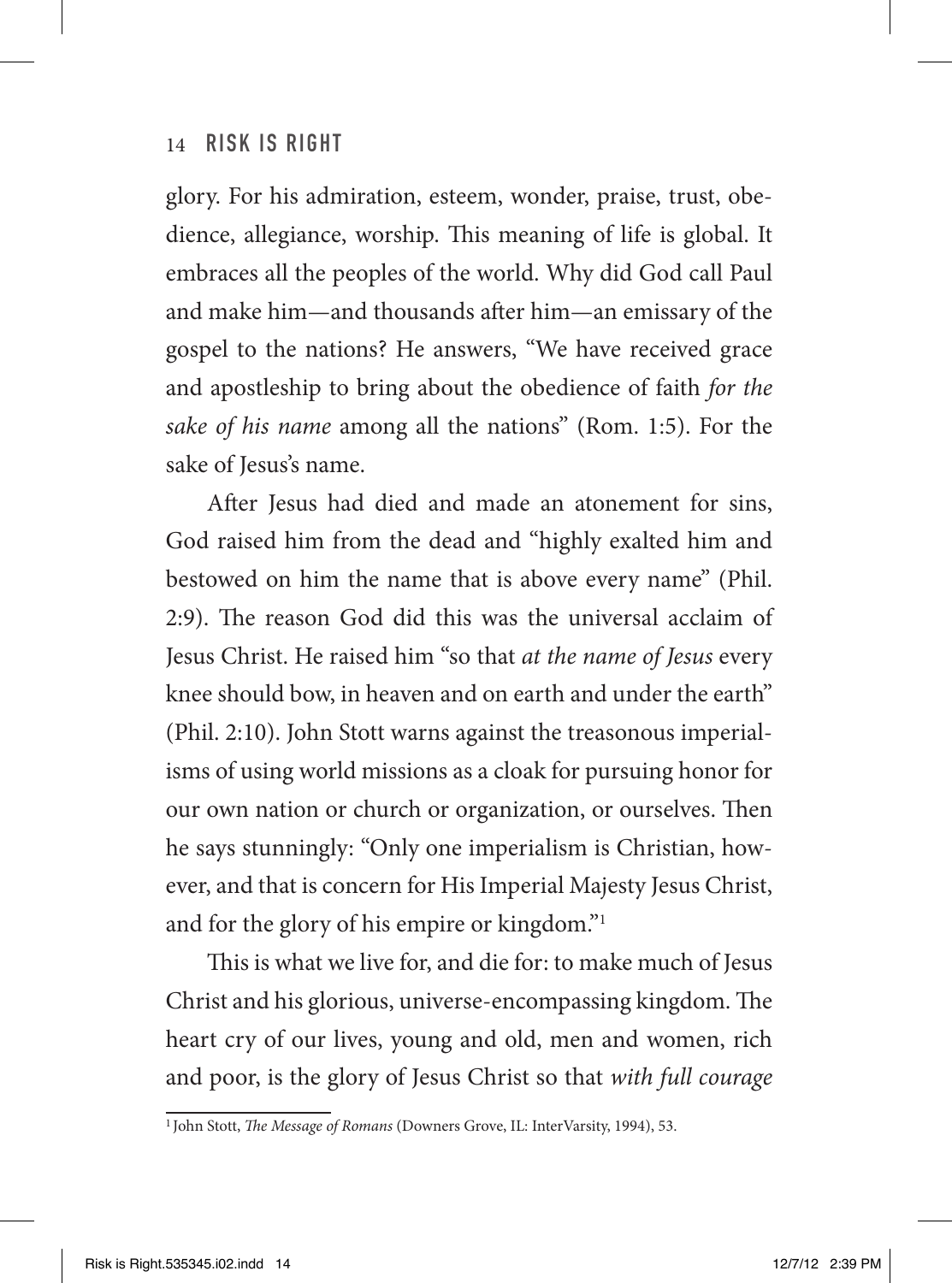*now as always Christ might be honored in our bodies, whether by life or by death.*

There are a thousand ways to magnify Christ in life and death. None should be scorned. All are important. But none makes the worth of Christ shine more brightly than sacrificial love for other people in the name of Jesus. If Christ is so valuable that the hope of his immediate and eternal fellowship after death frees us from the self-serving fear of dying and enables us to lay down our lives for the good of others, such love magnifies the glory of Christ like nothing else in the world.

The Bible tells us that Jesus endured the cross "for the joy that was set before him" (Heb. 12:2)—the joy of being raised from the dead, returning to the glory of the Father, saving innumerable people from destruction, making the whole universe new, and being surrounded by countless worshipers forever. There never has been a greater act of love than that Jesus laid down his life to save sinners (John 15:13; Rom. 5:6-8). Therefore, the greatest act of love was enabled by hope of joy beyond the grave.

If Jesus was carried through the hour of death for the sake of others by hope of joy in the presence of God, we would be arrogant to presume we could be carried through death for others without such hope. The early Christians gave their property and their lives for sake of others because they knew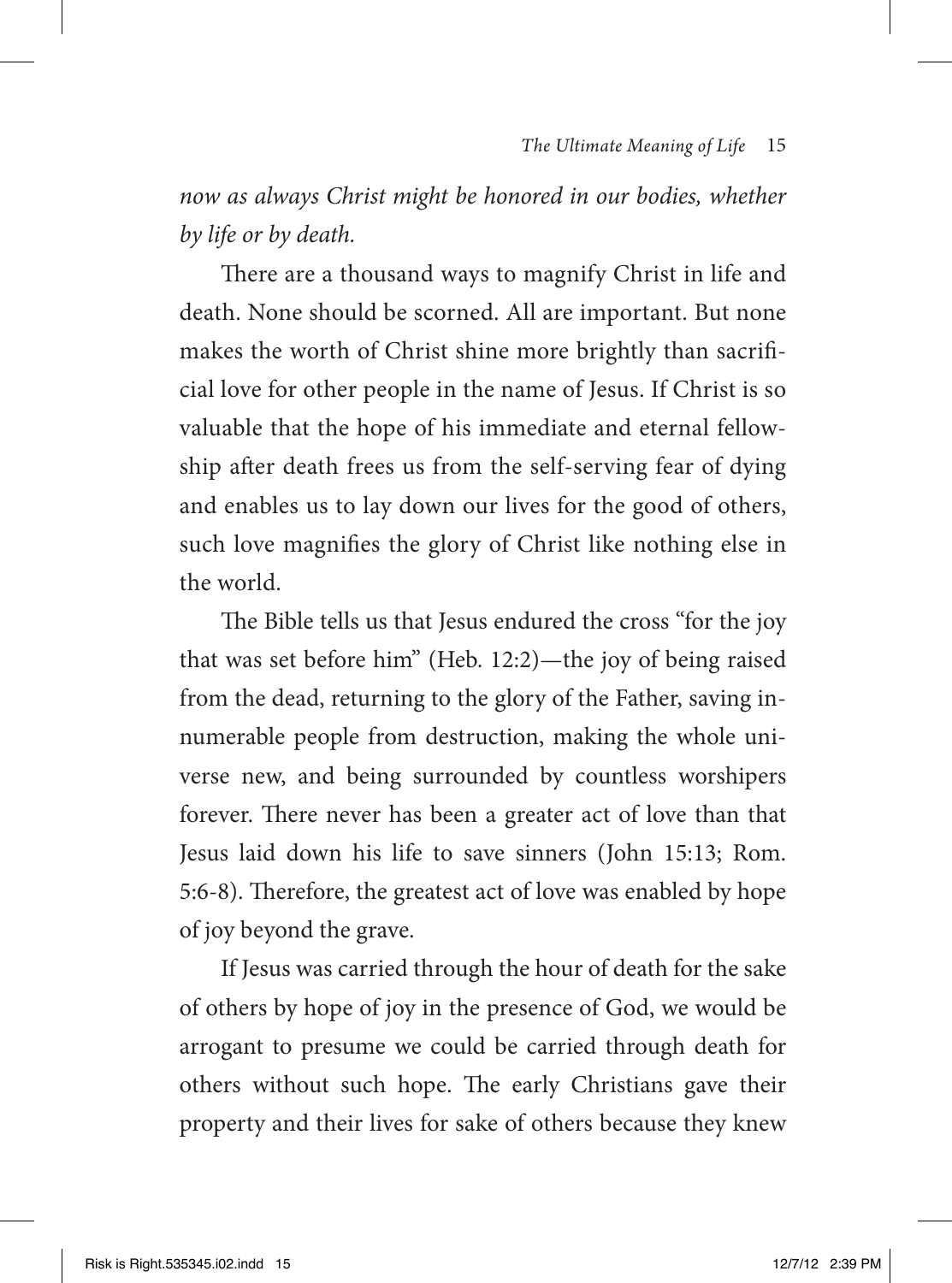#### 16 Risk Is Right

that on the other side of death Jesus would be their great reward. "You had compassion on those in prison, and you joyfully accepted the plundering of your property, *since you knew that you yourselves had a better possession and an abiding one*" (Heb. 10:34).

Now we are ready to talk about risk.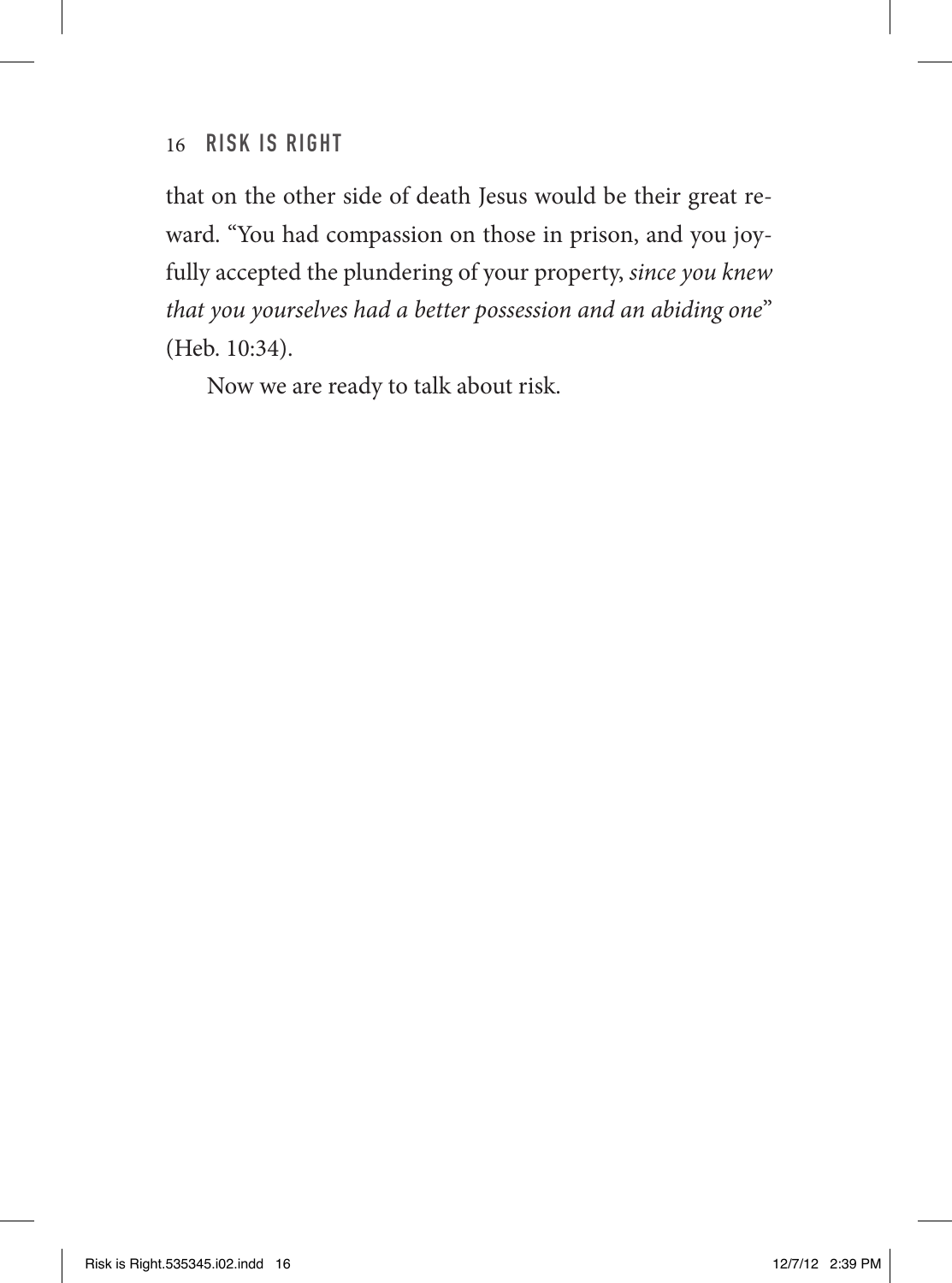### Chapter Two WHAT IS RISK?

If our single, all-embracing passion is to make much of Christ in life and death, and if the life that magnifies him most is the life of costly love, then life is risk, and risk is right. To run from it is to waste your life.

#### **WHAT IS RISK?**

I define risk very simply as an action that exposes you to the possibility of loss or injury. If you take a risk you can lose money, you can lose face, you can lose your health or even your life. And what's worse, if you take a risk, you may endanger other people and not just yourself. Their lives may be at stake also. Will a wise and loving person, then, ever take a risk? Is it wise to expose yourself to loss? Is it loving to endanger others? Is losing life the same as wasting it?

It depends. Of course you can throw your life away in a hundred sinful ways and die as a result. In that case, losing life and wasting it would be the same. But losing life is not always the same as wasting it. What if the circumstances are such that *not* taking a risk will result in loss and injury? It may not be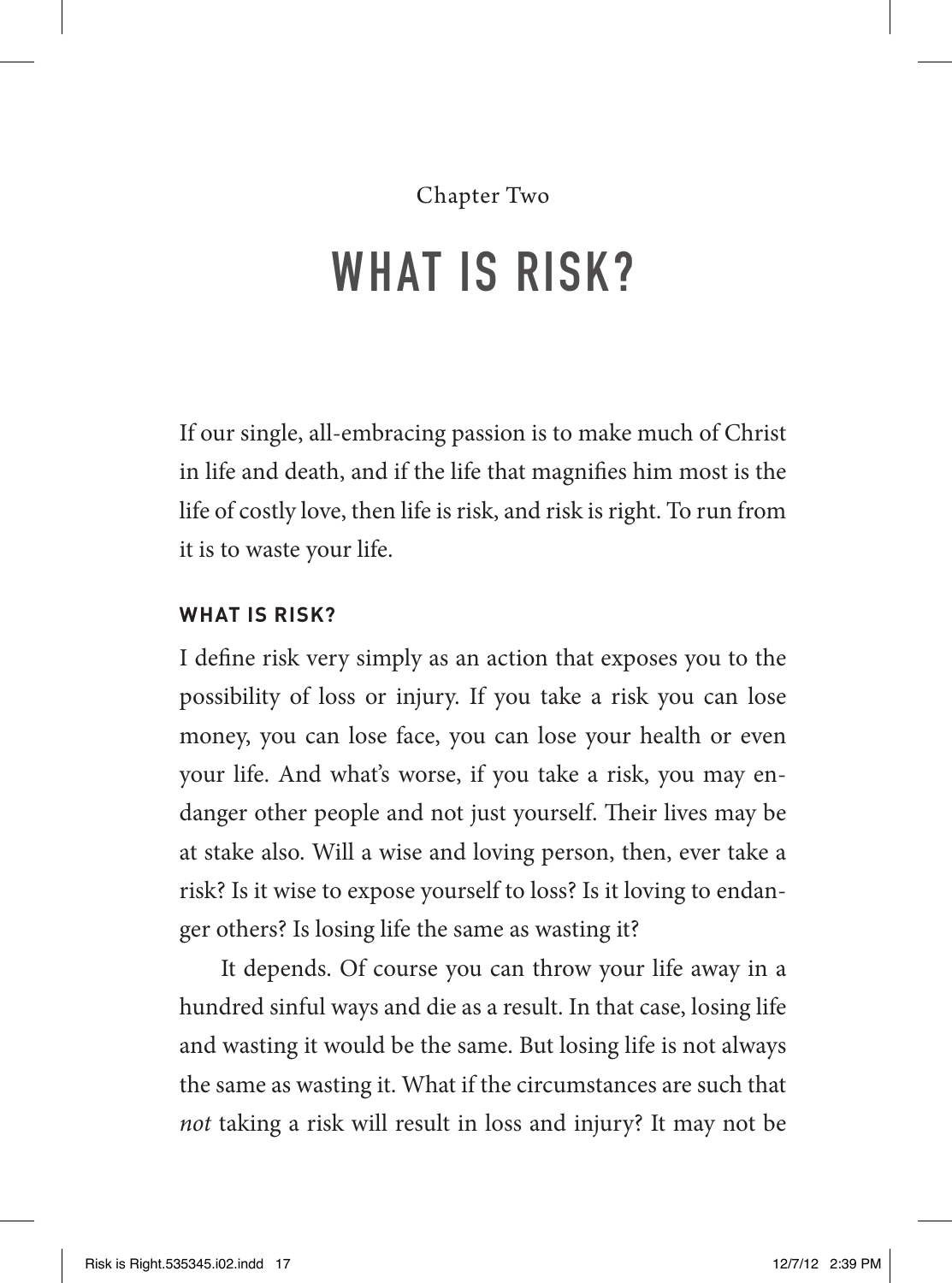wise to play it safe. And what if a successful risk would bring great benefit to many people, and its failure would bring harm only to yourself? It may not be loving to choose comfort or security when something great may be achieved for the cause of Christ and for the good of others.

#### **RISK IS WOVEN INTO THE FABRIC OF OUR FINITE LIVES**

Why is there such a thing as risk? Because there is such a thing as ignorance. If there were no ignorance about the future, there would be no risk. Risk is possible because we don't know how things will turn out. This means that God can take no risks.<sup>1</sup> He knows the outcome of all his choices before they happen. This is what it means to be God over against all the gods of the nations (Isa. 41:23; 42:8–9; 44:6–8; 45:21; 46:8–11; 48:3). And since he knows the outcome of all his actions before they happen, he plans accordingly. His omniscience rules out the very possibility of taking risks.2

But not so with us. We are not God; we are ignorant. We

<sup>&</sup>lt;sup>1</sup>This view is clearly and consciously opposed to the view called "open theism," which believes that God takes real risks in the sense that he does not know the outcome of many events that he sets in motion. This view is represented, for example, by John Sanders, *The God Who Risks: A Theology of Providence* (Downers Grove, IL: InterVarsity, 1998); and Gregory A. Boyd, *Satan and the Problem of Evil: Constructing a Trinitarian Warfare Theodicy* (Downers Grove, IL: InterVarsity, 2001), and is criticized effectively, I believe, by R. K. McGregor Wright, *No Place for Sovereignty: What's Wrong with Freewill Theism?* (Downers Grove, IL: InterVarsity, 1996); Bruce A. Ware, *God's Lesser Glory: The Diminished God of Open Theism* (Wheaton, IL: Crossway, 2000); John M. Frame, *No Other God: A Response to Open Theism* (Phillipsburg, NJ: P&R, 2001); and John Piper, Justin Taylor, Paul Kjoss Helseth, eds., *Beyond the Bounds: Open Theism and the Undermining of Biblical Christianity* (Wheaton, IL: Crossway, 2003).

<sup>2</sup> See more on why God cannot be a risk taker in John Piper, *The Pleasures of God: Meditations on God's Delight in Being God*, 3rd ed. (Colorado Springs: Multnomah, 2012), 40–46.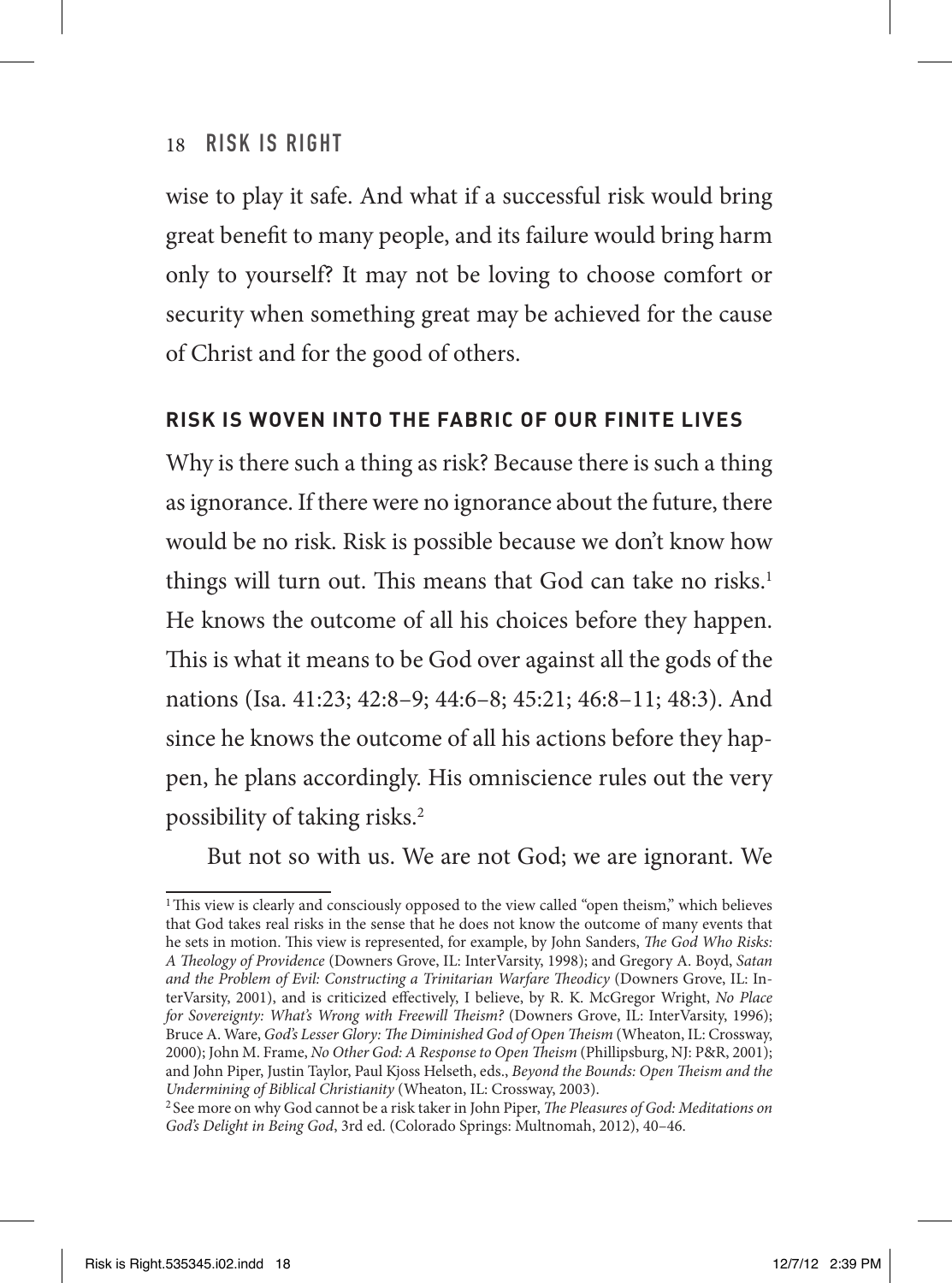don't know what will happen tomorrow. God does not tell us in detail what he intends to do tomorrow or five years from now. Evidently God intends for us to live and act in ignorance and in uncertainty about many of the outcomes of our actions.

He says to us, for example, in James 4:13–15:

Come now, you who say, "Today or tomorrow we will go into such and such a town and spend a year there and trade and make a profit"—yet you do not know what tomorrow will bring. What is your life? For you are a mist that appears for a little time and then vanishes. Instead you ought to say, "If the Lord wills, we will live and do this or that."

You don't know if your heart will stop before you finish reading this page. You don't know if some oncoming driver will swerve out of his lane and hit you head-on in the next week. You don't know if the food in the restaurant may have some deadly bacteria in it. You don't know if a stroke may paralyze you before the week is out, or if some man with a rifle will shoot you at the shopping center. We are not God. We do not know about tomorrow.

#### **EXPLODING THE MYTH OF SAFETY**

Therefore, risk is woven into the fabric of our finite lives. We cannot avoid risk even if we want to. Ignorance and uncertainty about tomorrow is our native air. All of our plans for tomorrow's activities can be shattered by a thousand unknowns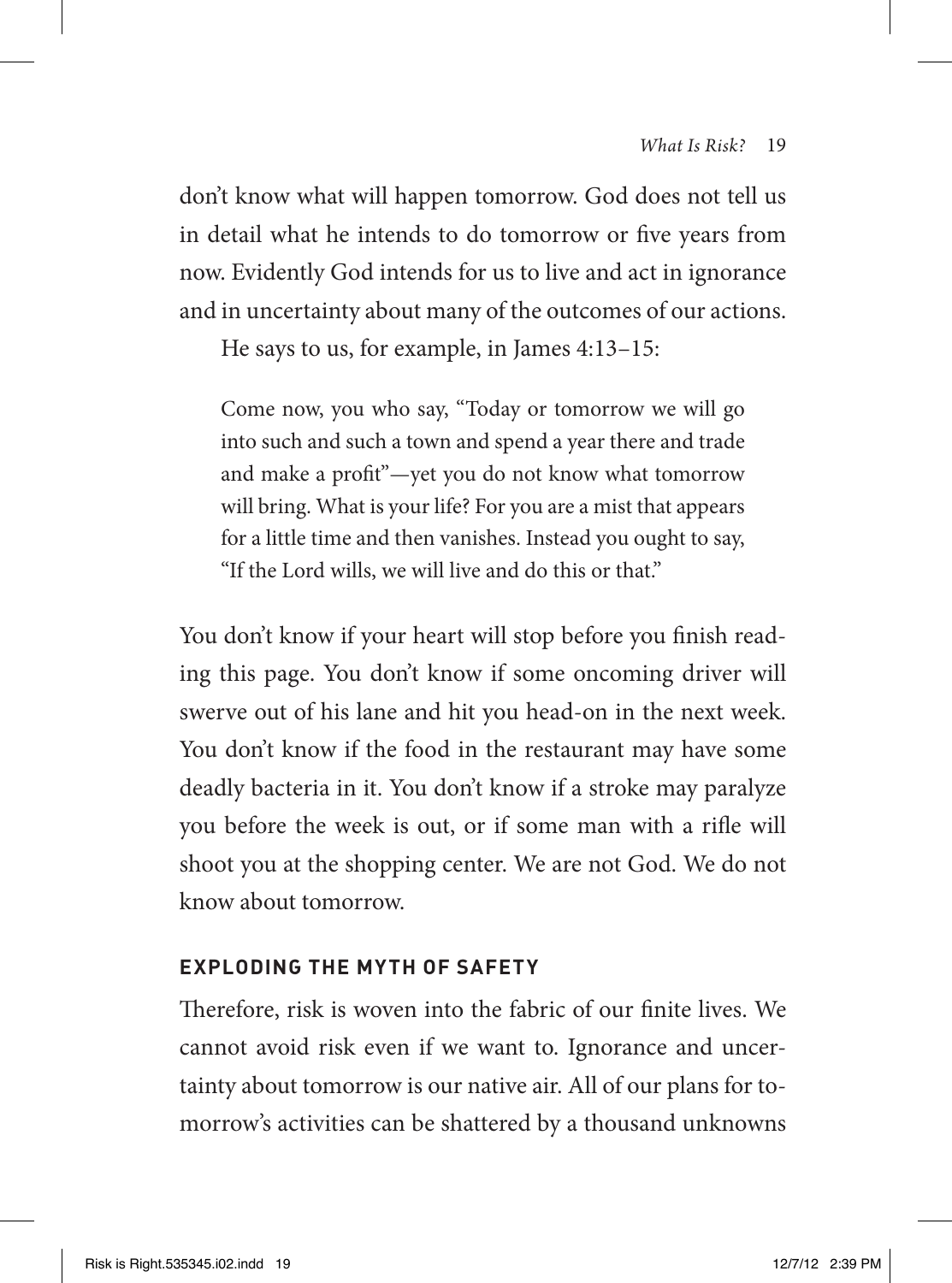#### 20 Risk Is Right

whether we stay at home under the covers or ride the freeways. One of my aims is to explode the myth of safety and to somehow deliver you from the enchantment of security. Because it's a mirage. It doesn't exist. Every direction you turn, there are unknowns and things beyond your control.

The futility of finding a risk-free place to stand has paralyzed many of us. I have tasted this in my own pastoral leadership. There are decisions to be made, but I can't see which decision is best. There are so many unknowns. The temptation is to run away—if not physically, emotionally. Just think about something else. Put it off. Procrastinate. Hope the problem goes away. But it doesn't. And our paralysis is serving no one. The paralyzing fear of making a decision serves no one. It is cowardly. Risk is the only way forward.

#### **BONHOEFFER ON THE LOVELESSNESS OF INDECISION**

Dietrich Bonhoeffer breathed the air of crisis most of his adult life. This would eventually make the issue of decisiveness a matter of life and death. And even before that moment it was an issue of love.

Everywhere Bonhoeffer looked in the Europe of 1934 he saw Christian indecisiveness. The "deutsche Christen," the global ecumenical movement—everyone but Hitler. Nazism's stranglehold on the church in Germany was almost complete, and no one seemed willing to act.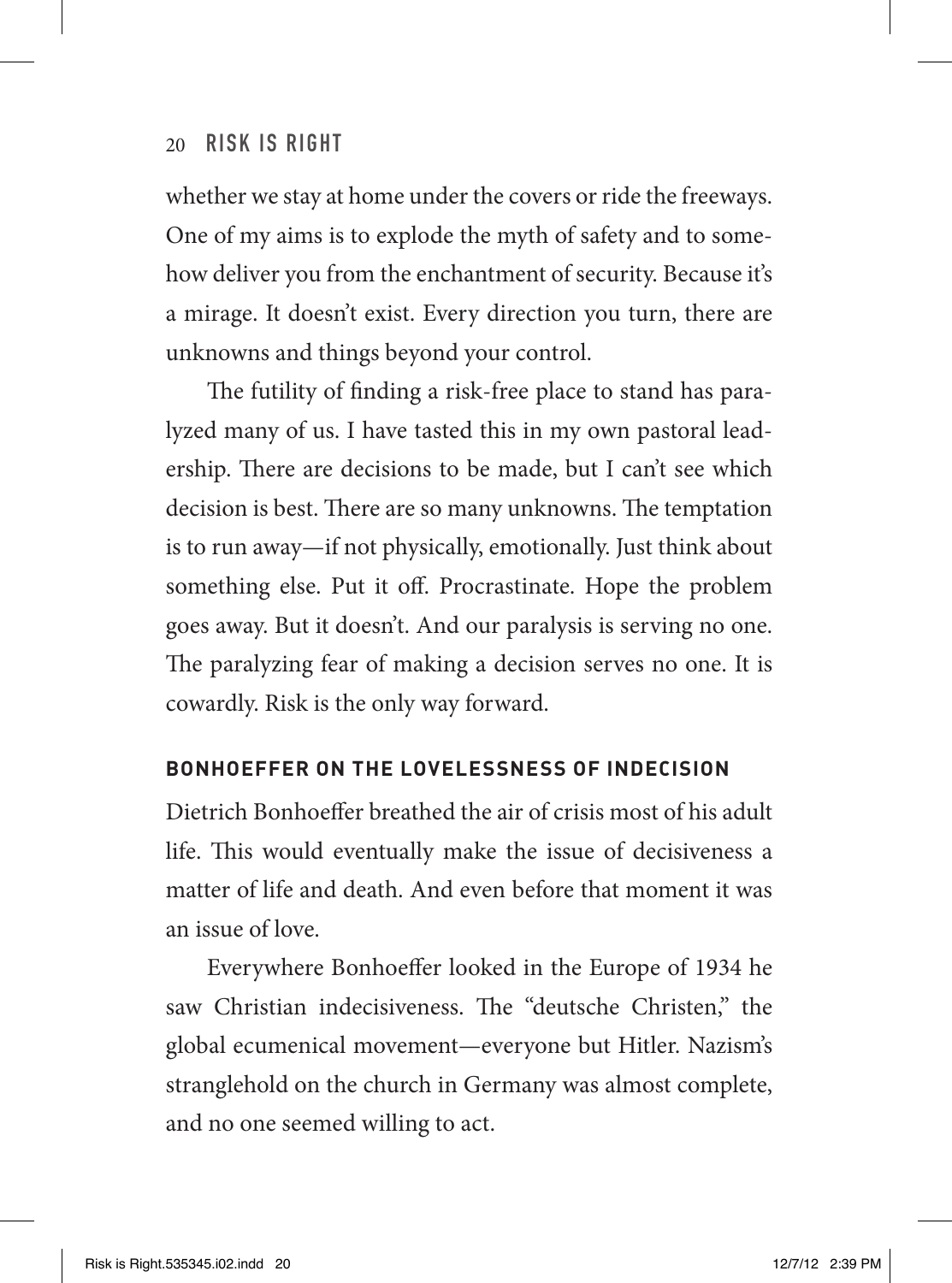Bonhoeffer and his friends soon would. A "confessing church" would emerge, struggling to be free from coercions of the Third Reich. A "Barmen Declaration" would be published. But for now Bonhoeffer pleaded for action.

On April 7, 1934, he wrote a letter to Henry Louis Henriod, the Swiss theologian who headed the ecumenical World Alliance. He pled for support for the pastors and Christians in Germany who knew (to their peril) their church was no longer a church. Here we learn a lesson about the perils of indecision. Bonhoeffer wrote:

A decision must be made at some point, and it's no good waiting indefinitely for a sign from heaven that will solve the difficulty without further trouble. Even the ecumenical movement has to make up its mind and is therefore subject to error, like everything human. But to procrastinate and prevaricate simply because you're afraid of erring, when others—I mean our brethren in Germany—must make infinitely more difficult decisions every day, seems to me almost to run counter to love. *To delay or fail to make decisions may be more sinful than to make wrong decisions out of faith and love.*<sup>3</sup>

That last sentence is worth a long consideration. Risk avoidance may be more sinful—more unloving—than taking the risk in faith and love and making a wrong decision. In my

<sup>3</sup>Eric Metaxas, *Bonhoeffer: Pastor, Martyr, Prophet, Spy* (Nashville: Nelson, 2010), 218; emphasis added.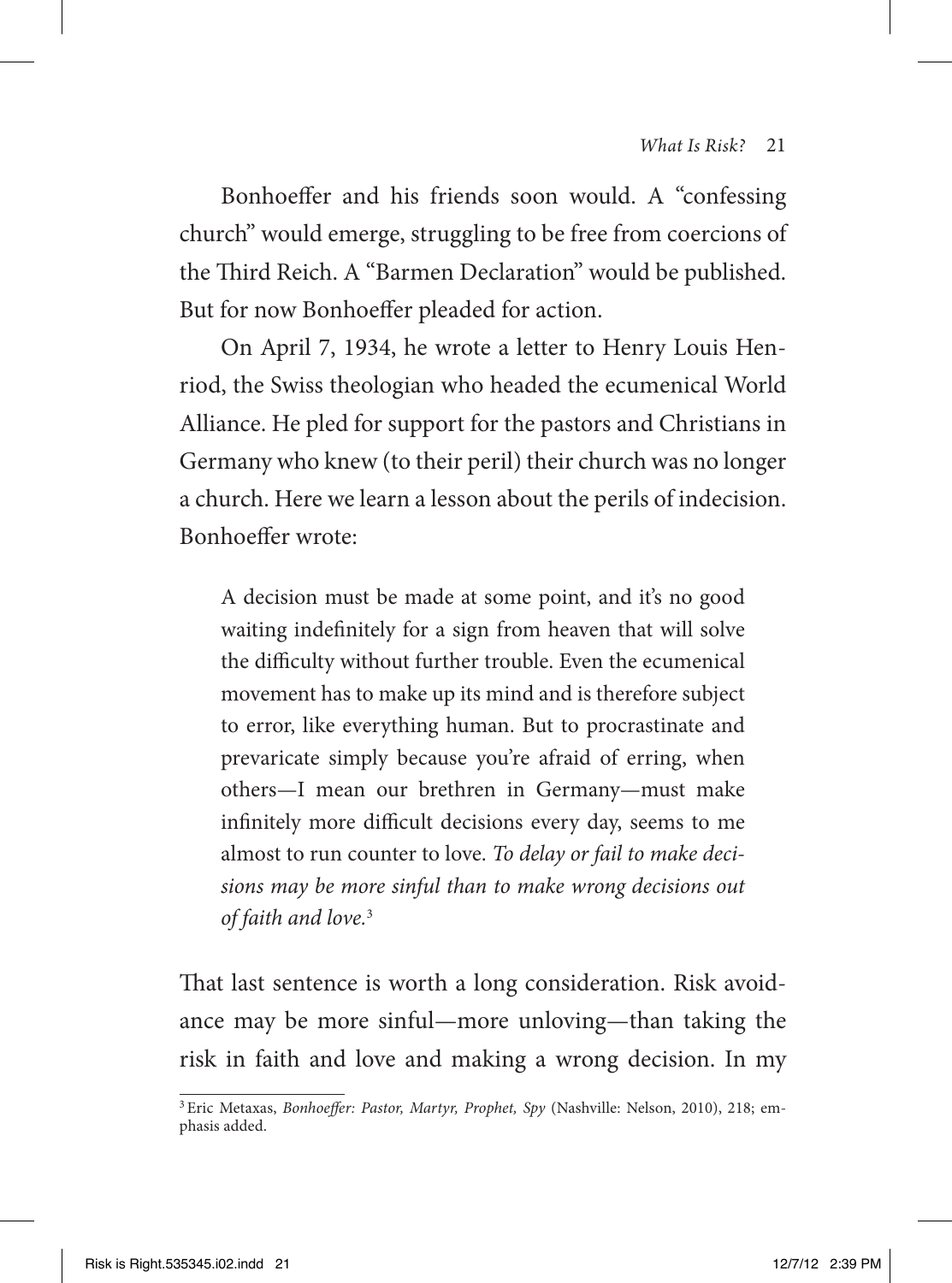#### 22 Risk Is Right

ministry, I have often said after making a hard decision where both directions are painful, "This is why I love the gospel." Doing nothing needs forgiveness as much as doing the best you can and erring.

There is sometimes a subtle selfishness behind our avoidance of risk taking. There is a hypocrisy that lets us take risks every day for *ourselves* but paralyzes us from taking risks for *others* on the Calvary road of love. We are deluded and think that such risk may jeopardize a security that in fact does not even exist. The way I hope to explode the myth of safety and to disenchant you with the mirage of security is simply to go to the Bible and show that it is right to risk for the cause of Christ. It is right to seek to make much of Christ by taking the risks of love.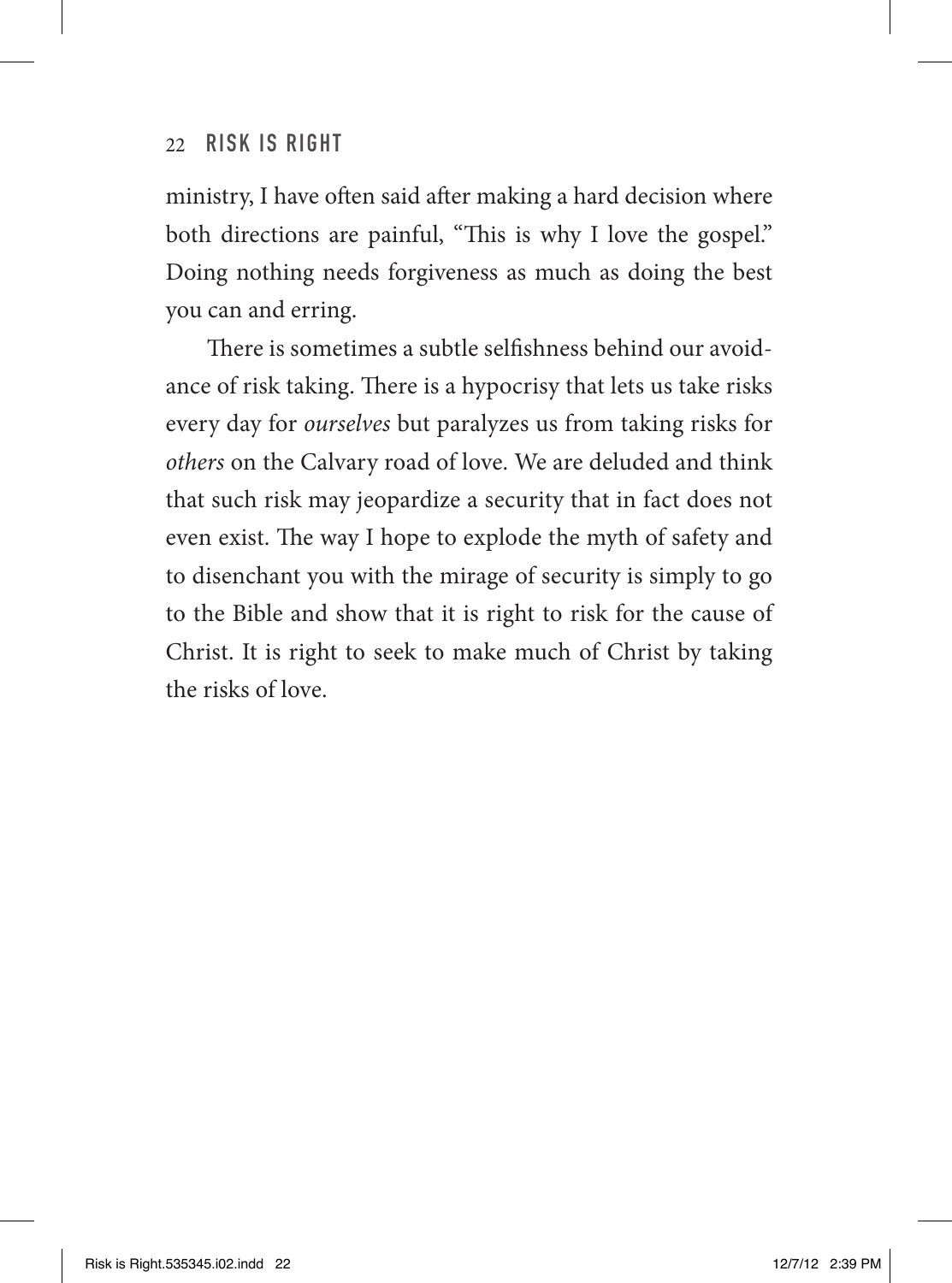#### Chapter Three

### STORIES OF RISK IN THE OLD TESTAMENT

It is amazing that the apostle Paul would say something so sweeping about the whole Old Testament—and I assume that it is all the more true of the New Testament. He said, "Whatever was written in former days was written for our instruction, that through endurance and through the encouragement of the Scriptures we might have hope" (Rom. 15:4). All the historical stories, all the laws, all the proverbs and psalms, all the prophecies—"*whatever* was written"—was meant to give us *hope*.

And hope is the great power to love people in the face of serious danger. God-given hope creates the power to risk for the sake of others. Paul spoke to the Colossians of "the love that you have for all the saints, because of the hope laid up for you in heaven" (Col. 1:5). Love *because of* hope. So for the sake of love, let's look at some of "what was written for our hope"—some of the great stories of risk in the Old Testament.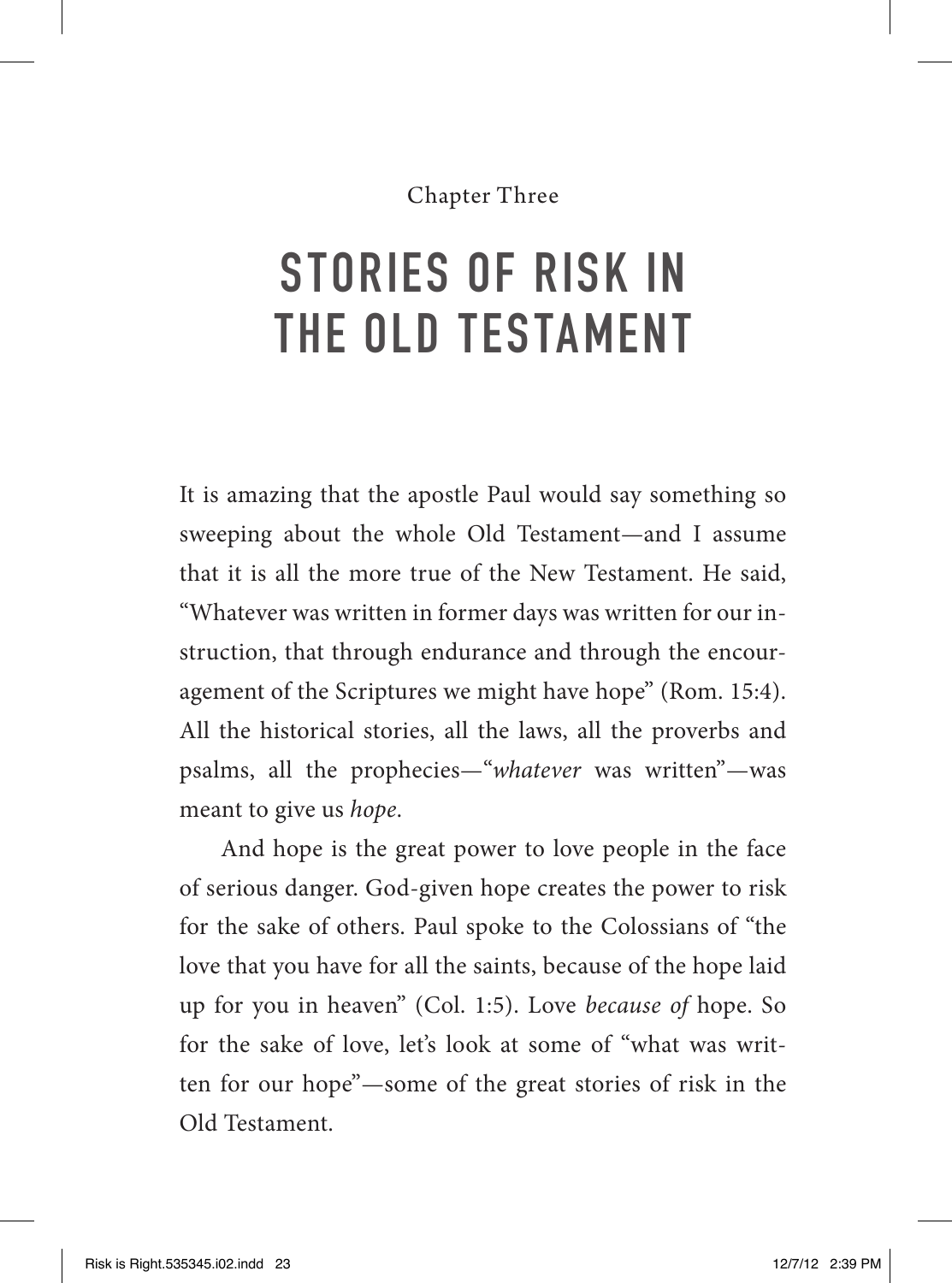#### **"MAY THE LORD DO WHAT SEEMS GOOD TO HIM"**

Let's start with 2 Samuel 10. The Amalekites had shamed the messengers of Israel and made themselves odious in the sight of David. To protect themselves they had hired the Syrians to fight with them against the Israelites. Joab, the commander of Israel's forces, found himself surrounded with Amalekites on one side and Syrians on the other. So he divided his troops, put his brother Abishai in charge of one troop of fighters, and led the other himself.

In verse 11 they pledged to help each other. Then comes this great word in verse 12: "Be of good courage, and let us be courageous for our people, and for the cities of our God, and may the Lord do what seems good to him." What do these last words mean, "May the LORD do what seems good to him"? They mean that Joab had made a strategic decision for the cities of God, and he did not know how it would turn out. He had no special revelation from God on this issue. He had to make a decision on the basis of sanctified wisdom. He had to risk or run. He did not know how it would turn out. So he made his decision, and he handed the results over to God. And this was right.

#### **"IF I PERISH, I PERISH"**

Queen Esther is another example of courageous risk in the service of love and for the glory of God. There was a Jewish man named Mordecai who lived in the fifth century before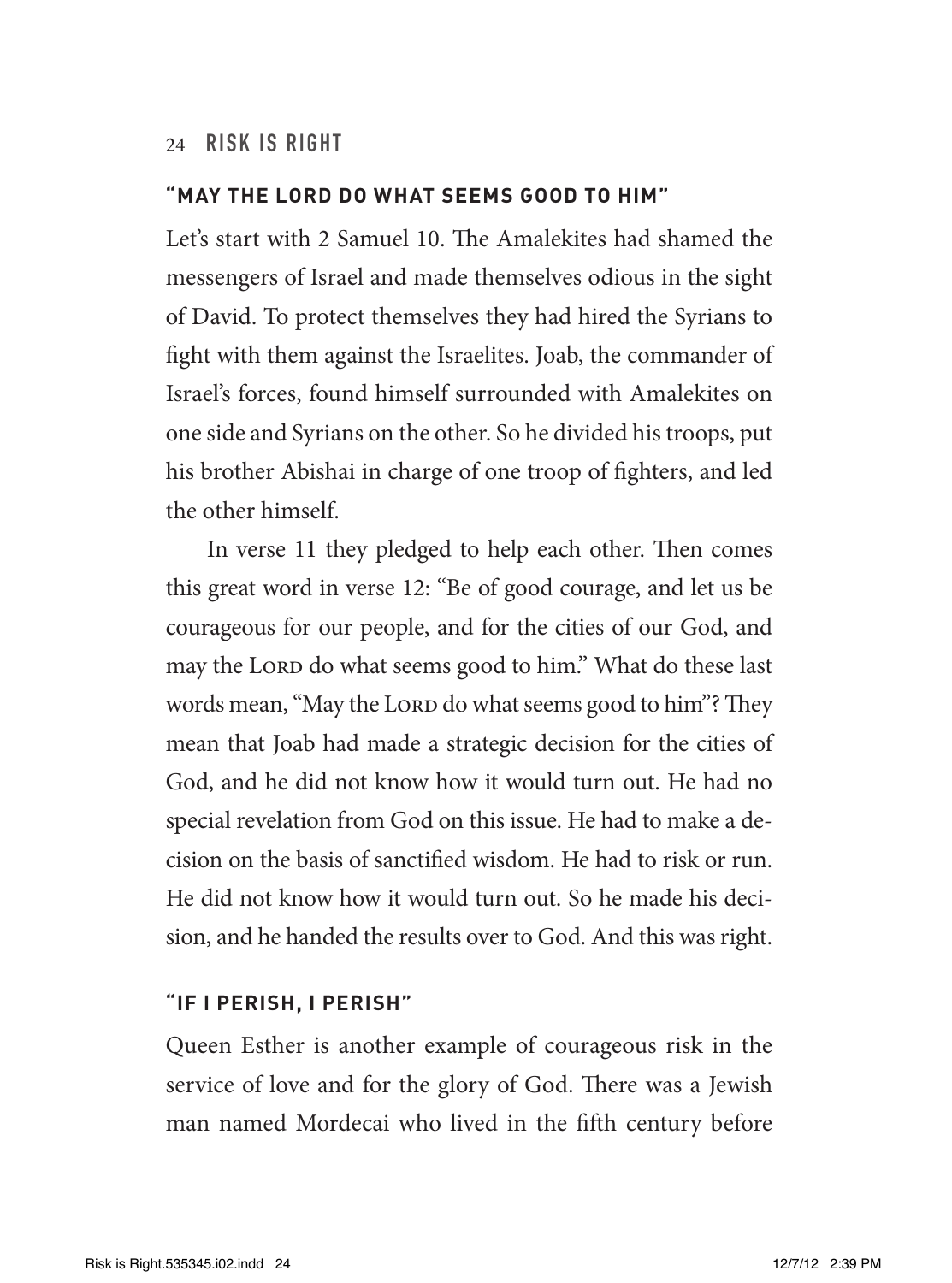Christ during the Jews' exile. He had a younger orphaned cousin named Esther whom he had adopted as a daughter. She grew up to be beautiful and eventually was taken by Persia's King Ahasuerus to be his queen. Haman, one of Ahasuerus's chief princes, hated Mordecai and all the Jewish refugees and persuaded the king to decree that they be exterminated. The king did not realize that his own queen was a Jew.

Mordecai sent word to Esther to go before the king and plead the case of her people. But Esther knew there was a royal law that anyone who approached the king without being called would be put to death, unless he lifted his golden scepter. She also knew that her people's lives were at stake. Esther sent her response to Mordecai with these words:

Go, gather all the Jews to be found in Susa, and hold a fast on my behalf, and do not eat or drink for three days, night or day. I and my young women will also fast as you do. Then I will go to the king, though it is against the law, and if I perish, I perish. (Est. 4:15–16)

"If I perish, I perish." What does that mean? It means that Esther did not know what the outcome of her act would be. She had no special revelation from God. She made her decision on the basis of wisdom and love for her people and trust in God. She had to risk or run. She did not know how it would turn out. So she made her decision and handed the results over to God. "If I perish, I perish." And this was right.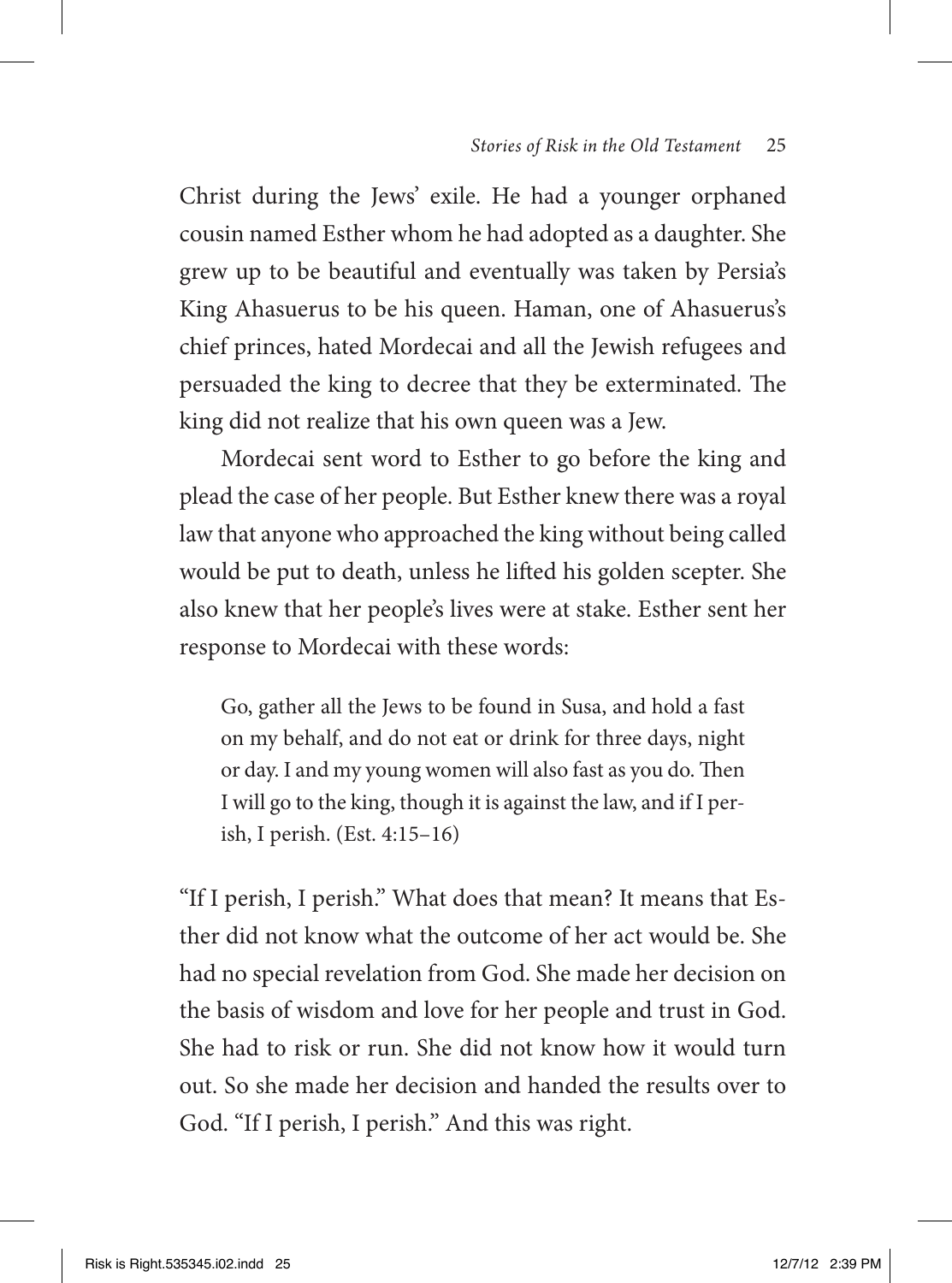#### 26 Risk Is Right

#### **"WE WILL NOT SERVE YOUR GODS"**

Consider one more example from the Old Testament. The setting is Babylon. The Jewish people are in exile. The king is Nebuchadnezzar. He sets up an image of gold, then commands that when the trumpet sounds, all the people will bow down to the image. But Shadrach, Meshach, and Abednego did not bow down. They worshiped the one true God of Israel.

So Nebuchadnezzar threatened them and said that if they did not worship the image, they would be thrown into the fiery furnace. They answered:

O Nebuchadnezzar, we have no need to answer you in this matter. If this be so, our God whom we serve is able to deliver us from the burning fiery furnace, and he will deliver us out of your hand, O king. But if not, be it known to you, O king, that we will not serve your gods or worship the golden image that you have set up. (Dan. 3:16–18)

This was sheer risk. "We believe our God will deliver us. But even if he doesn't, we will not serve your gods." They did not know how it would turn out. They said virtually the same thing Esther said: "If we perish, we perish." And they handed the outcome to God the same way Joab and Abishai did: "And may the Lord do what seems good to him." And this was right. It is right to risk for the cause of God.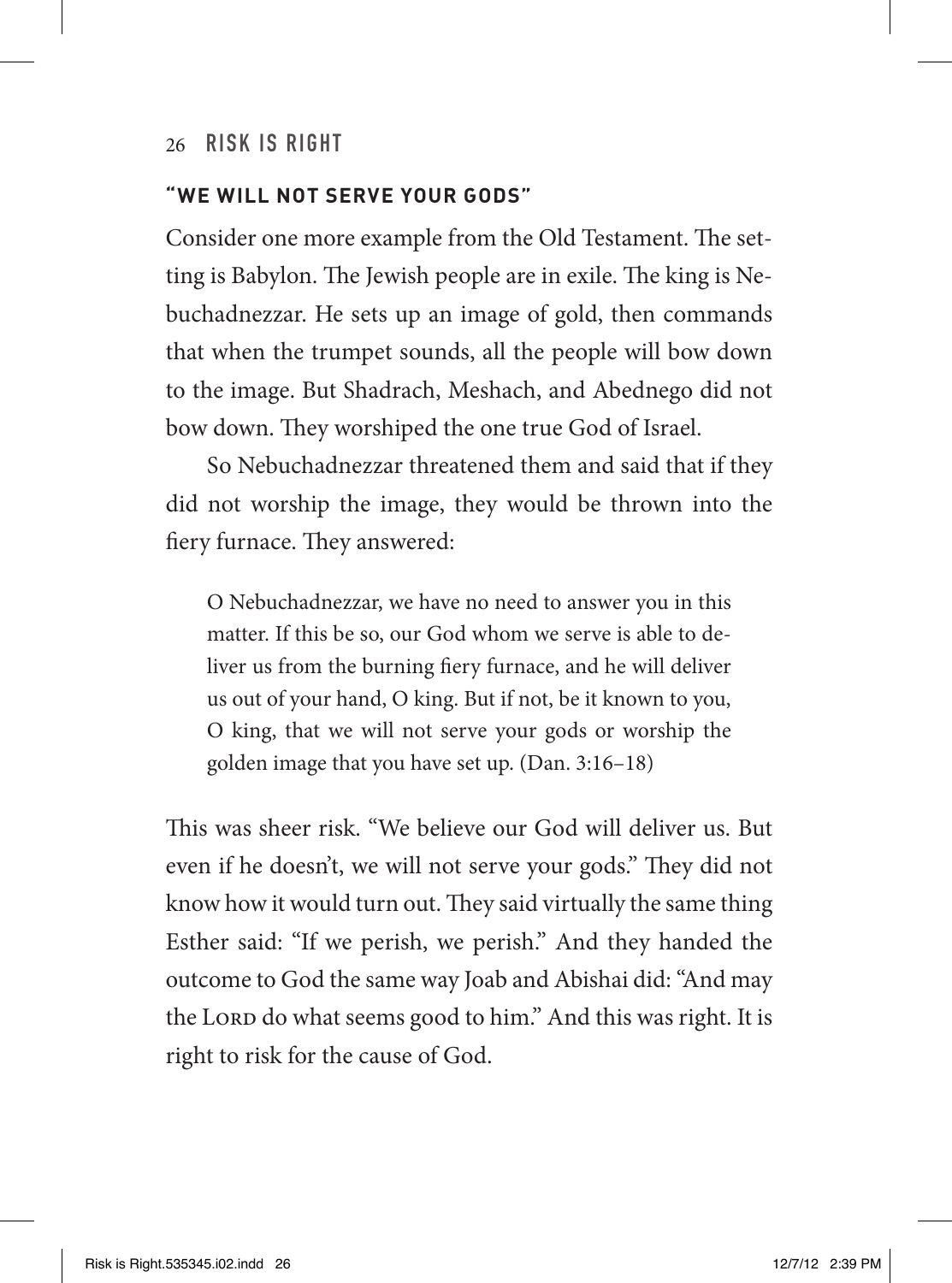#### Chapter Four

### THE GREAT RISK TAKER IN THE NEW TESTAMENT

The great New Testament risk taker was the apostle Paul. Picture him first on his way to Jerusalem after years of suffering for Christ almost everywhere he went. He had bound himself in the Holy Spirit (Acts 19:21) to go to Jerusalem. He had collected money for the poor, and he was going to see that it was delivered faithfully. He got as far as Caesarea, and a prophet named Agabus came down from Judea, symbolically bound his own hands and feet with Paul's belt, and said, "Thus says the Holy Spirit, 'This is how the Jews at Jerusalem will bind the man who owns this belt and deliver him into the hands of the Gentiles'" (Acts 21:11).

#### **"I AM READY TO DIE FOR THE NAME OF THE LORD JESUS"**

When the believers heard this, they begged Paul not to go to Jerusalem. He responded, "What are you doing, weeping and breaking my heart? For I am ready not only to be imprisoned but even to die in Jerusalem for the name of the Lord Jesus"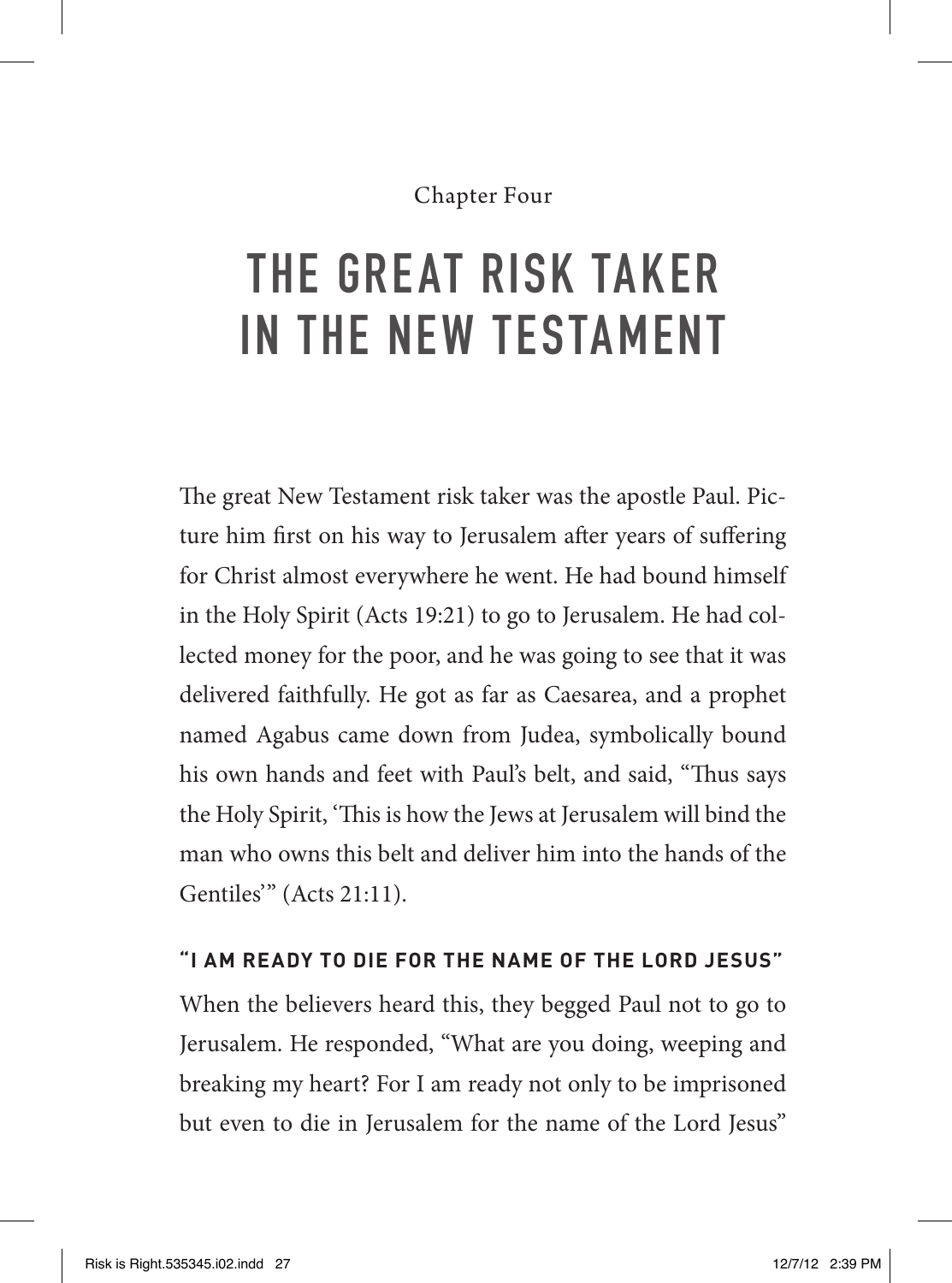#### 28 Risk Is Right

(Acts 21:13). Then, Luke tells us, his friends relented: "And since he would not be persuaded, we ceased and said, 'Let the will of the Lord be done'" (Acts 21:14).

In other words, Paul believed that this trip to Jerusalem was necessary for the cause of Christ. He did not know the details of what would happen there or what the outcome would be. Arrest and affliction for sure. But then what? Death? Imprisonment? Banishment? No one knew. So what did they say? They could agree on one thing: "The will of the Lord be done!" Or as Joab said, "May the LORD do what seems good to him." And this was right.

#### **"IN EVERY CITY . . . AFFLICTIONS AWAIT ME"**

In fact, Paul's whole life was one stressful risk after another. He said in Acts 20:23, "The Holy Spirit testifies to me in every city that imprisonment and afflictions await me." But he never knew in what form they would come, or when they would come, or by whom they would come. Paul had decided to risk his life in Jerusalem with the full knowledge of what it might be like. What he had already endured left him no doubt about what might happen in Jerusalem:

Five times I received at the hands of the Jews the forty lashes less one. Three times I was beaten with rods. Once I was stoned. Three times I was shipwrecked; a night and a day I was adrift at sea; on frequent journeys, in danger from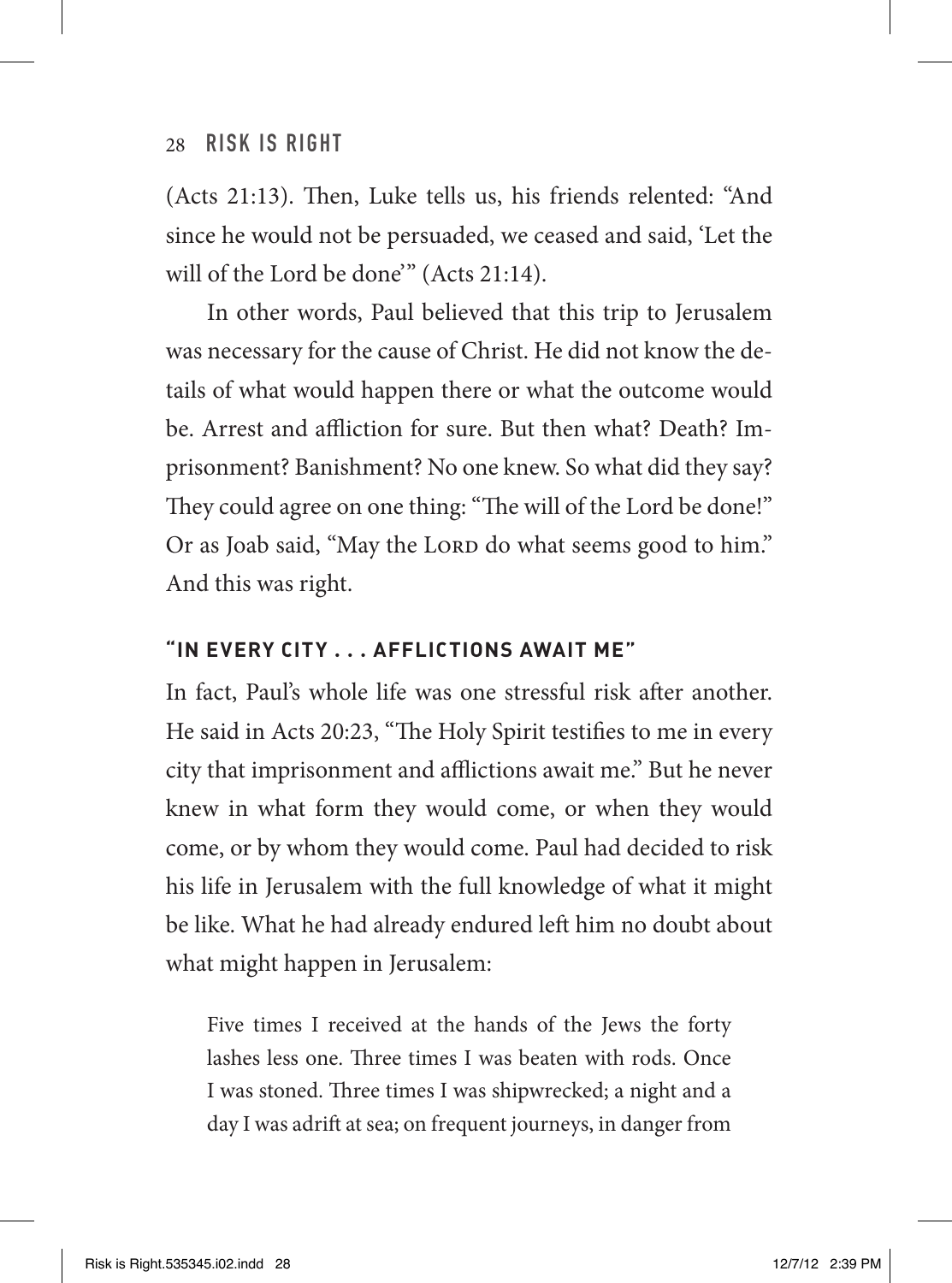rivers, danger from robbers, danger from my own people, danger from Gentiles, danger in the city, danger in the wilderness, danger at sea, danger from false brothers; in toil and hardship, through many a sleepless night, in hunger and thirst, often without food, in cold and exposure. And, apart from other things, there is the daily pressure on me of my anxiety for all the churches. (2 Cor. 11:24–28)

What does this mean? It means that Paul never knew where the next blow would come from. Every day he risked his life for the cause of God. The roads weren't safe. The rivers weren't safe. His own people, the Jews, weren't safe. The Gentiles weren't safe. The cities weren't safe. The wilderness wasn't safe. The sea wasn't safe. Even the so-called Christian brothers weren't safe. Safety was a mirage. It didn't exist for the apostle Paul.

He had two choices: waste his life or live with risk. And he answered this choice clearly: "But I do not account my life of any value nor as precious to myself, if only I may finish my course and the ministry that I received from the Lord Jesus, to testify to the gospel of the grace of God" (Acts 20:24). He never knew what the day would hold. But the Calvary road beckoned. And he risked his life every day. And this was right.

#### **"IF THEY PERSECUTED ME, THEY WILL ALSO PERSECUTE YOU"**

Lest we think that this risk-taking life was unique to Paul, he made it a point to tell young Christians that they would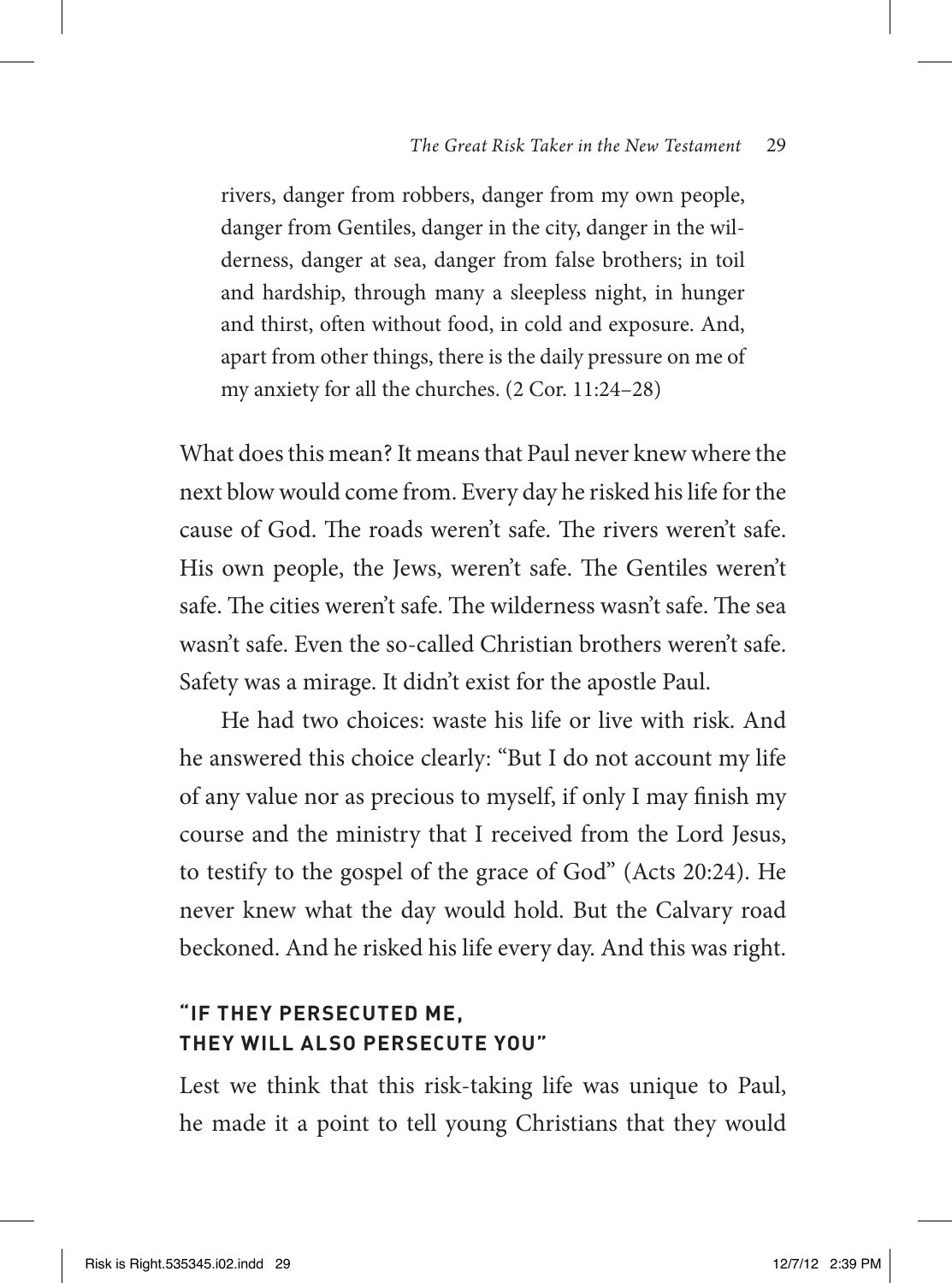meet unspecified troubles. After establishing new churches on his first missionary journey, he returned some months later "strengthening the souls of the disciples, encouraging them to continue in the faith, and saying that *through many tribulations we must enter the kingdom of God*" (Acts 14:22). When he wrote to the young Thessalonian church, he expressed concern that they might have been shaken by their afflictions and said to them, "You yourselves know that we have been destined for this [that is, for these afflictions]" (1 Thess. 3:3). In other words, the Christian life is a call to risk.

Jesus had made this clear. He said, for example, in Luke 21:16, "You will be delivered up even by parents and brothers and relatives and friends, and some of you they will put to death." The key word here is *some*. "Some of you they will put to death." This word puts the earthly life of the disciples in great uncertainty. Not all will die for the cause of Christ. But not all will live either. Some will die. And some will live. This is what I mean by risk. It is the will of God that we be uncertain about how life on this earth will turn out for us. And therefore it is the will of the Lord that we take risks for the cause of God.

Life was hard for Jesus, and he said it would be hard for his followers. "Remember the word that I said to you: 'A servant is not greater than his master.' If they persecuted me, they will also persecute you" (John 15:20). So Peter warned the churches of Asia that mistreatment would be normal. "Beloved, do not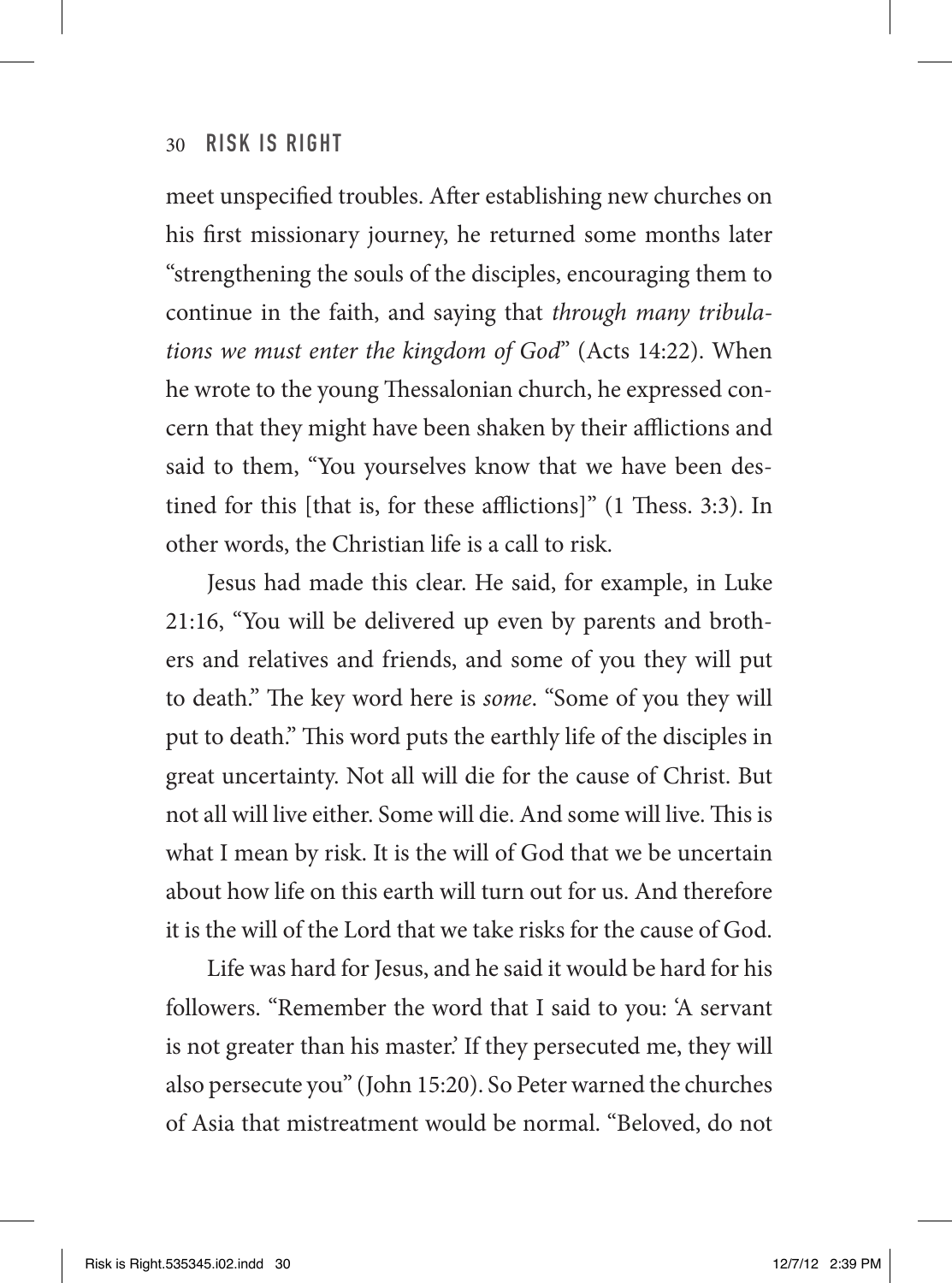be surprised at the fiery trial when it comes upon you to test you, as though something strange were happening to you. But rejoice insofar as you share Christ's sufferings, that you may also rejoice and be glad when his glory is revealed. If you are insulted for the name of Christ, you are blessed, because the Spirit of glory and of God rests upon you" (1 Pet. 4:12–14).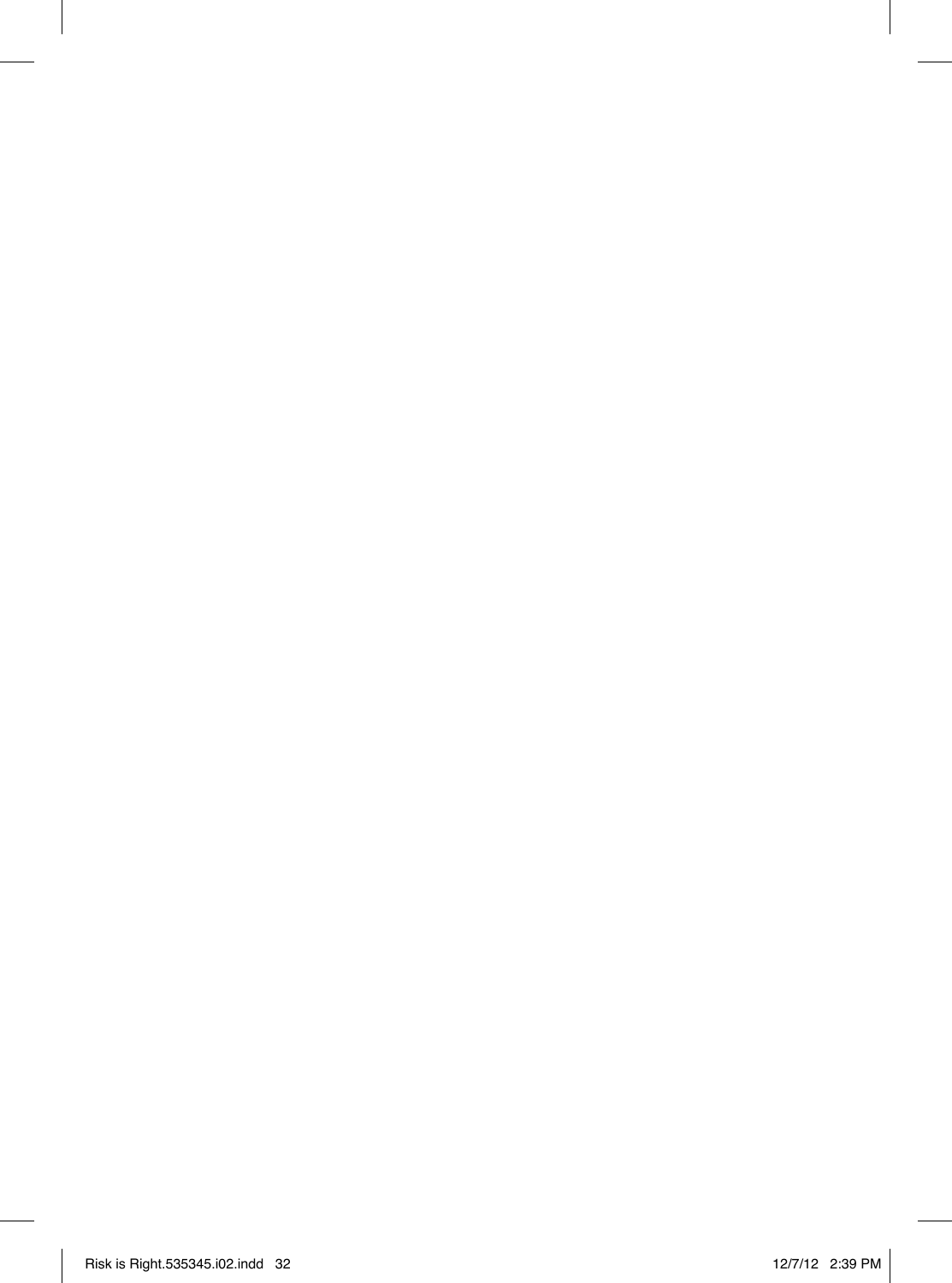Chapter Five

### WHEN THE PEOPLE OF GOD RISK AND WHEN THEY DON'T

The first three centuries of the Christian church set the pattern of growth under threat. Stephen Neill, in his *History of Christian Missions*, wrote, "Undoubtedly, Christians under the Roman Empire had no legal right to existence, and were liable to the utmost stringency of the law. . . . Every Christian knew that sooner or later he might have to testify to his faith at the cost of his life."1

Might. There's the risk. It was always there. Maybe we will be killed for being Christians. Maybe we won't. It is a risk. That was normal. And to become a Christian under those circumstances was right.

#### **THE GENERATIONS WHO RISKED**

In fact, it was the Christ-exalting love that the Christians showed in spite of risk that stunned the pagan world. The Roman emperor Julian (AD 332–363) wanted to breathe new life into the

<sup>1</sup> Stephen Neill, *A History of Christian Missions* (Middlesex, UK: Penguin, 1964), 42–43.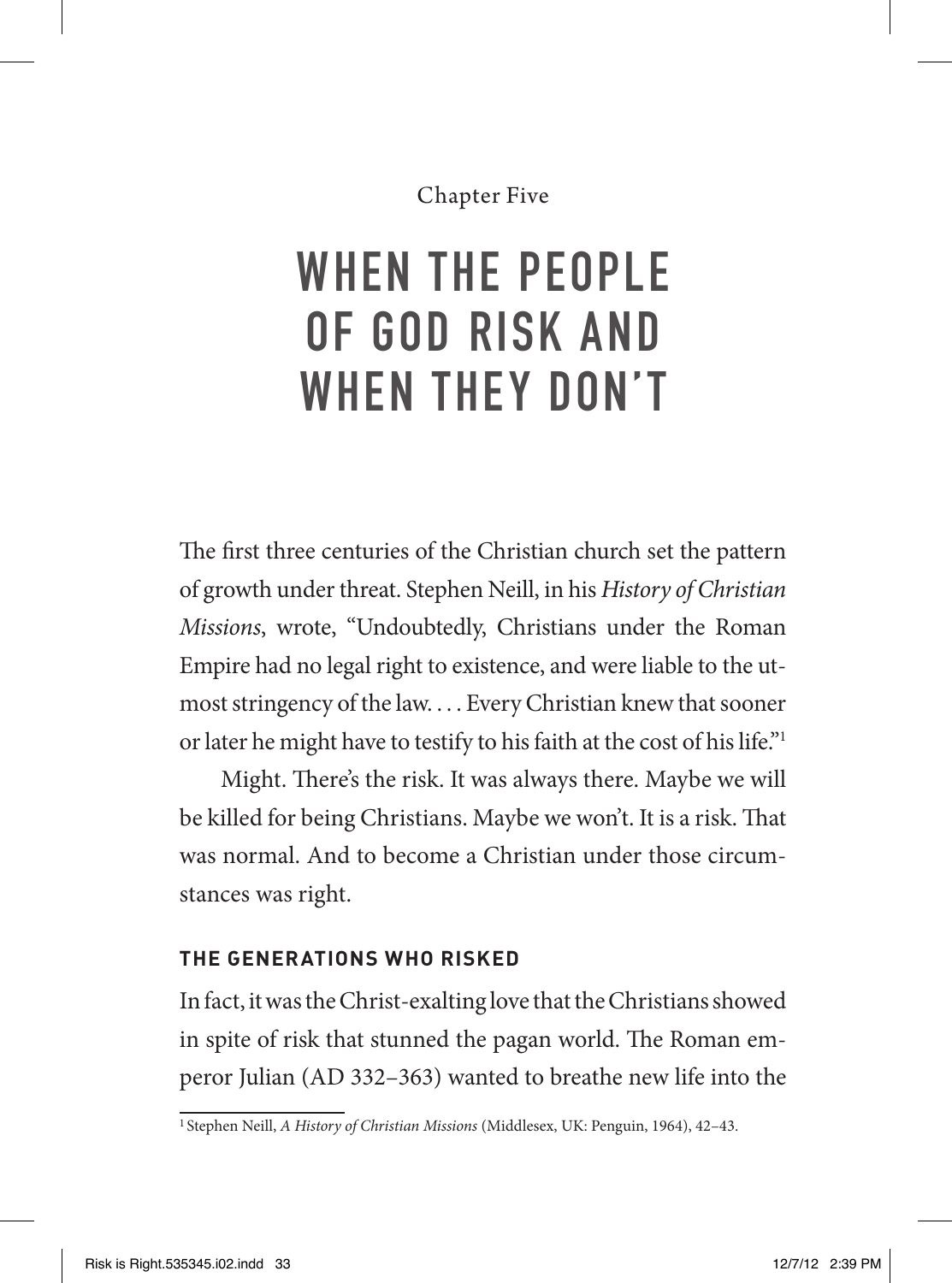#### 34 Risk Is Right

ancient pagan religion but saw more and more people drawn to Christianity. He wrote with frustration against these "atheists" (who did not believe in the Roman gods, but in Christ):

Atheism [i.e., Christian faith] has been specially advanced through the loving service rendered to strangers, and through their care for the burial of the dead. It is a scandal there is not a single Jew who is a beggar, and that the godless Galileans care not only for their own poor but for ours as well; while those who belong to us look in vain for the help that we should render them.<sup>2</sup>

It is costly to follow Christ. There is risk everywhere. But this very risk is the means by which the value of Christ shines more brightly.

#### **THE GENERATION THAT DID NOT RISK**

But what happens when the people of God do not escape from the beguiling enchantment of security? What happens if they try to live their lives in the mirage of safety? The answer is wasted lives. Do you remember the time it happened?

It had been less than three years since the people of Israel came out of Egypt by the power of God. Now they were on the borders of the Promised Land. The Lord said to Moses, "Send men to spy out the land of Canaan, which I am giving to the people of Israel" (Num. 13:2). So Moses sent Caleb, Joshua,

 $2$  Ibid., 42.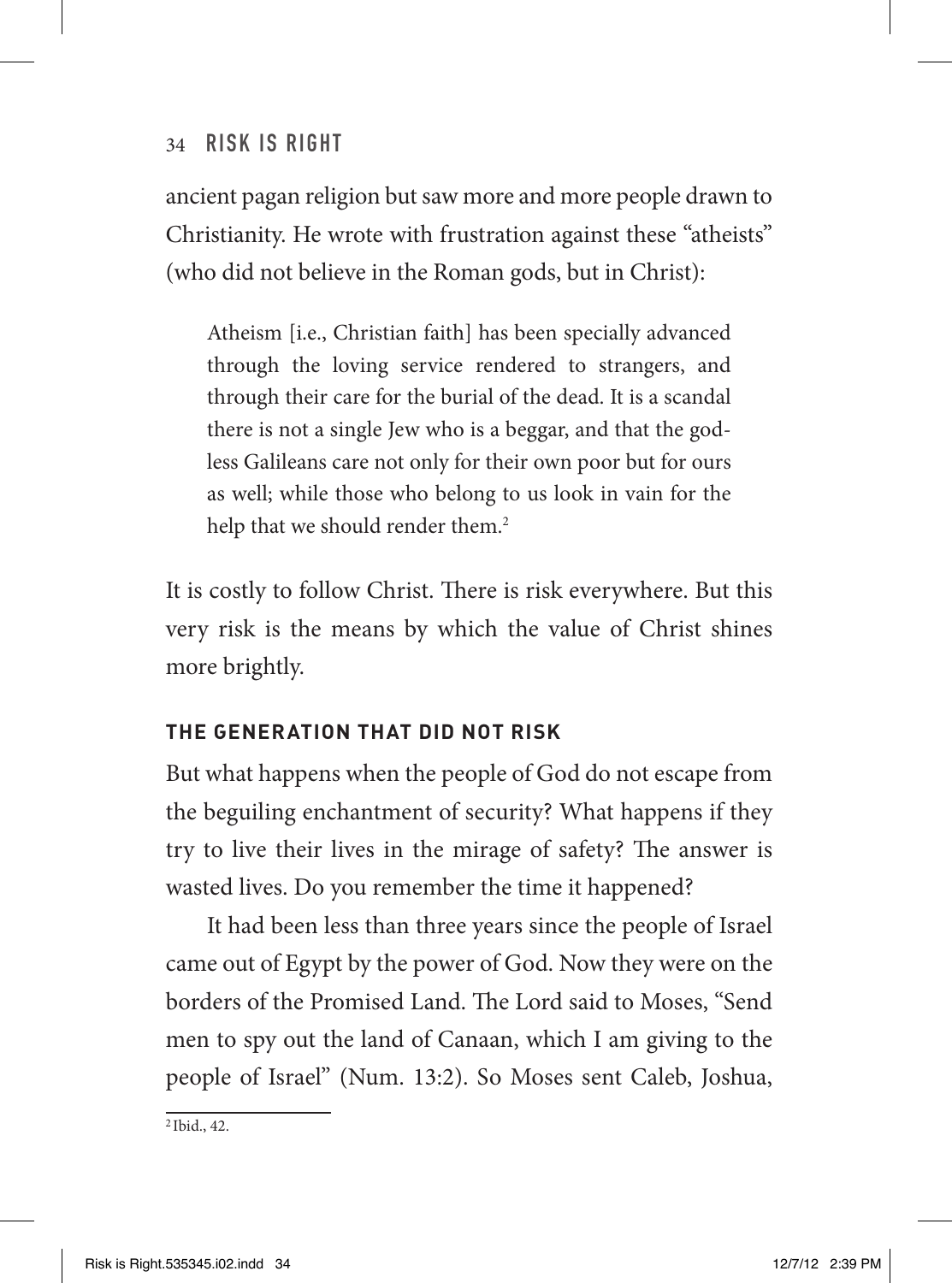and ten other men. After forty days they returned with a huge cluster of grapes hung on a pole between two men. Caleb issued the hope-filled call to his people: "Let us go up at once and occupy it, for we are well able to overcome it" (Num. 13:30). But the others said, "We are not able to go up against the people, for they are stronger than we are" (v. 31).

Caleb was unable to explode the myth of safety. The people were gripped by the beguiling enchantment of security—the notion that there is a sheltered way of life apart from the path of God-exalting obedience. They murmured against Moses and Aaron and decided to go back to Egypt—the great mirage of safety. Joshua tried to free them from their stupor.

The land, which we passed through to spy it out, is an exceedingly good land. If the LORD delights in us, he will bring us into this land and give it to us, a land that flows with milk and honey. Only do not rebel against the LORD. And do not fear the people of the land, for they are bread for us. Their protection is removed from them, and the LORD is with us; do not fear them. (Num. 14:7–9)

But not even Joshua could explode the myth of safety. The people were drunk in a dream world of security. And they tried to stone Caleb and Joshua. The result was thousands of wasted lives and wasted years. It was clearly wrong not to take the risk of battling the giants in the land of Canaan. Oh, how much is wasted when we do not risk for the cause of God!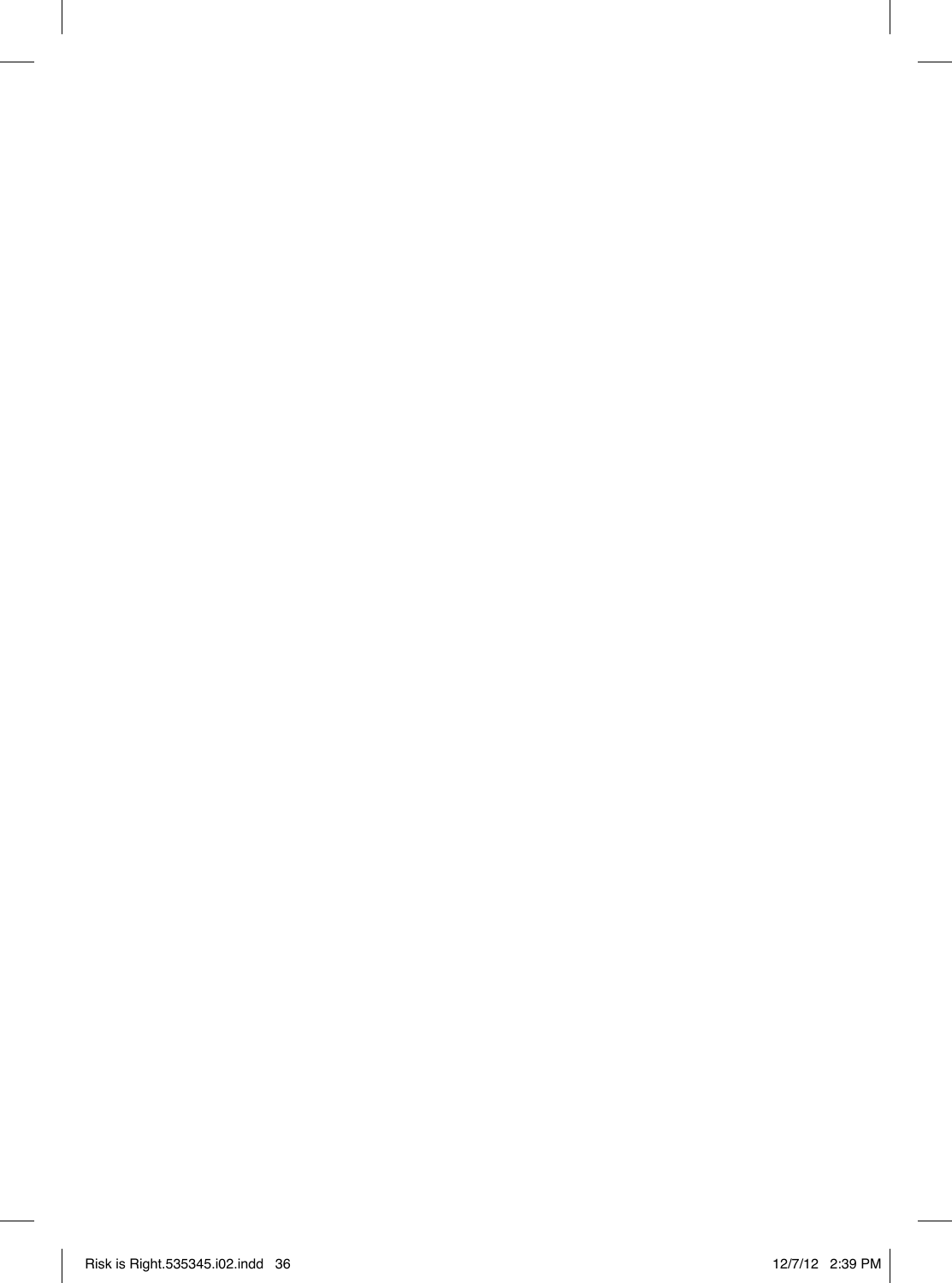#### Chapter Six

### RIGHT AND WRONG REASONS TO RISK

Risk is right. And the reason is not that God promises success to all our ventures in his cause. There is no promise that every effort for the cause of God will succeed, at least not in the short run.

#### **SHORT-TERM SUCCESS NOT PROMISED**

When King Herod divorced his wife in order to take his brother's wife, John the Baptist risked calling him an adulterer. For this John got his head chopped off. And he had done right to risk his life for the cause of God and truth. Jesus had no criticism for him, but only the highest praise (Matt. 11:11).

Paul risked going up to Jerusalem to complete his ministry to the poor. He was beaten and thrown in prison for two years and then shipped off to Rome and executed there two years later. And he did right to risk his life for the cause of Christ. How many graves are there in Africa and Asia because thou-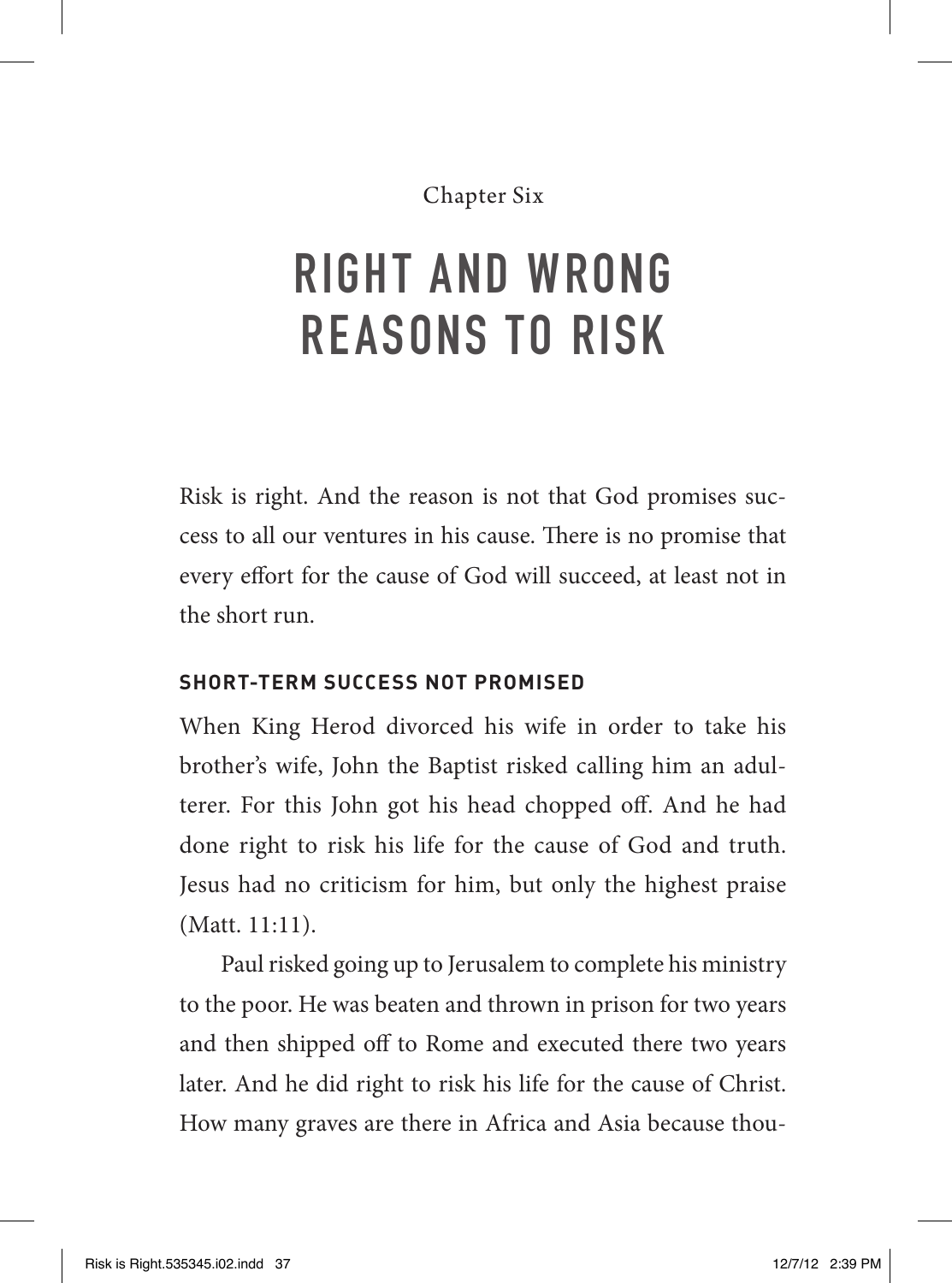sands of young missionaries were freed by the power of the Holy Spirit from the enchantment of security and then risked their lives to make much of Christ among the unreached peoples of the world!

And now what about you? Are you caught in the enchantment of security, paralyzed from taking any risks for the cause of God? Or have you been freed by the power of the Holy Spirit from the mirage of Egyptian safety and comfort? Do you men ever say with Joab, "For the sake of the name, I'll try it! And may the Lord do what seems good to him"? Do you women ever say with Esther, "For the sake of Christ, I'll try it! And if I perish, I perish"?

#### **RISKING FOR THE WRONG REASONS**

There is more than one danger in calling Christians to take risks. For one, we might become so fixated on self-denial that we are unable to enjoy the proper pleasures of this life that God has given for our good. Another danger, which is worse, is that we might be drawn to a life of risk for self-exalting reasons. We might feel the adrenaline of heroism rising. We might scorn the lazy and cowardly and feel superior. We might think of risk as a kind of righteousness that makes us acceptable to God. What would be missing from all these mistakes is childlike faith in the sovereign rule of God and in his triumphant love.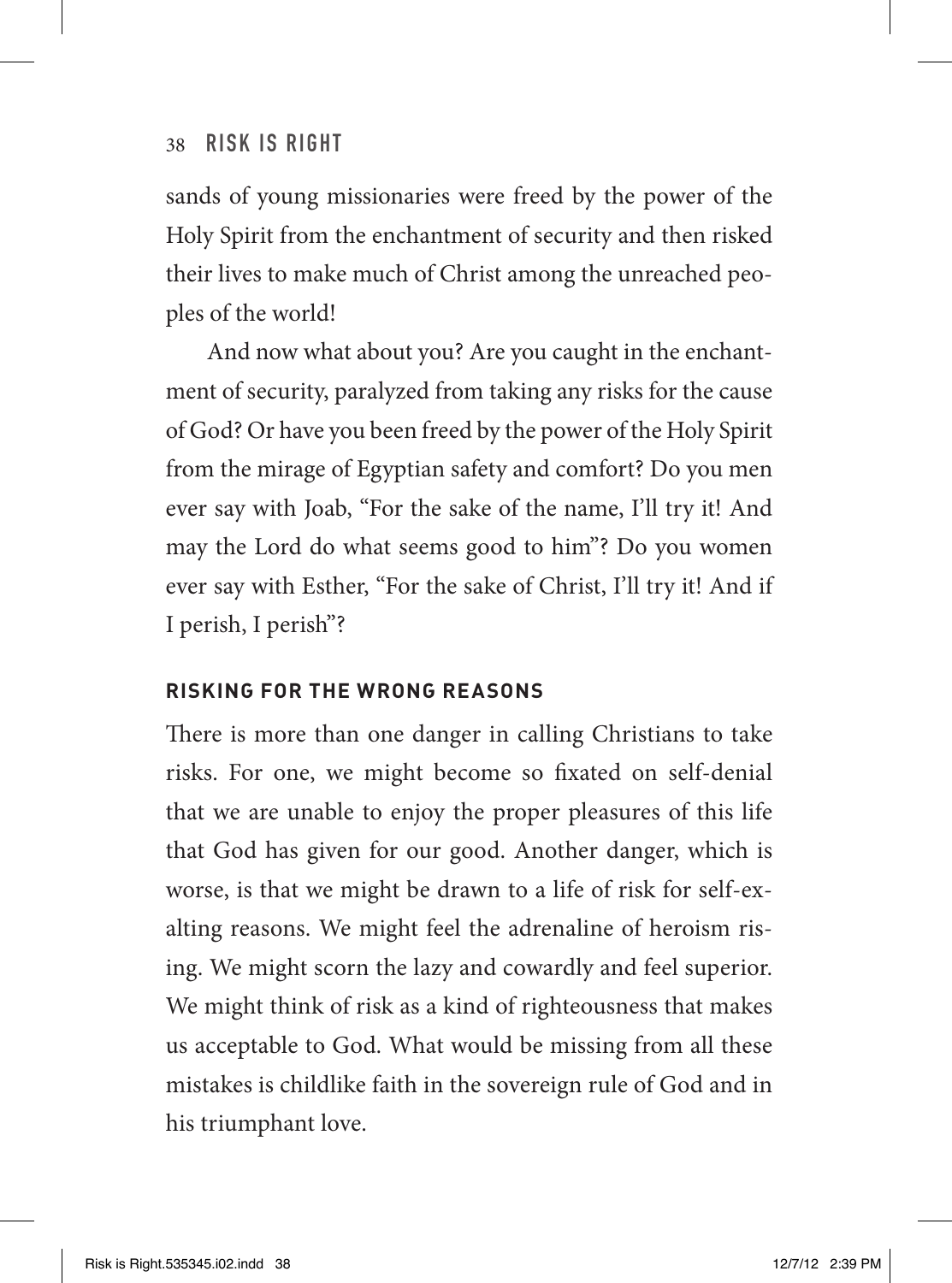I have been assuming that the power and the motive behind taking risks for the cause of God is not heroism, or the lust for adventure, or the courage of self-reliance, or the need to earn God's good will, but rather faith in the all-providing, all-ruling, all-satisfying Son of God, Jesus Christ. The strength to risk losing face for the sake of Christ is the faith that God's love will lift up your face in the end and vindicate your cause. The strength to risk losing money for the cause of the gospel is the faith that we have a treasure in the heavens that cannot fail. The strength to risk losing life in this world is faith in the promise that he who loses his life in this world will save it for the age to come.

This is very different from heroism and self-reliance. When we risk losing face or money or life because we believe God will always help us and use our loss, in the end, to make us more glad in his glory, then it's not we who get the praise because of our courage; it's God who gets the praise because of his care. In this way risk reflects God's value, not our valor.

This foundation for fearlessness must not be assumed. We are wired to risk for the wrong reasons. Without Christ, we are all legalists or lechers at heart—wanting to do our own thing, or wanting to do God's thing in our way to prove our own ability. Since we are wired this way, we need protection. God has given us another way to pursue risk. Do it "by the strength that God supplies—in order that in everything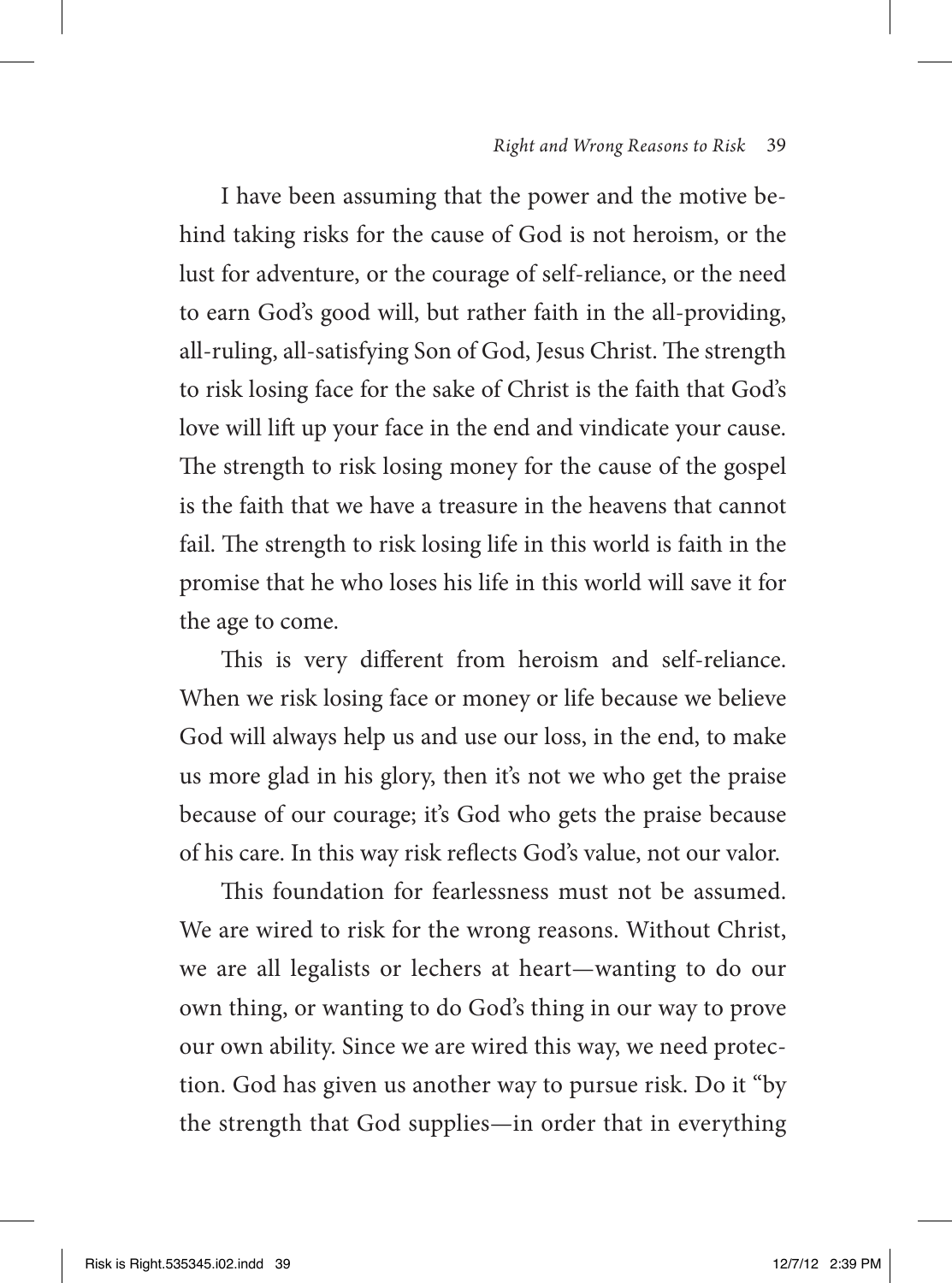God may be glorified through Jesus Christ" (1 Pet. 4:11). And the way God supplies his strength is through faith in his promises. Every loss we risk, in order to make much of Christ, God promises to restore a thousandfold with his allsatisfying fellowship.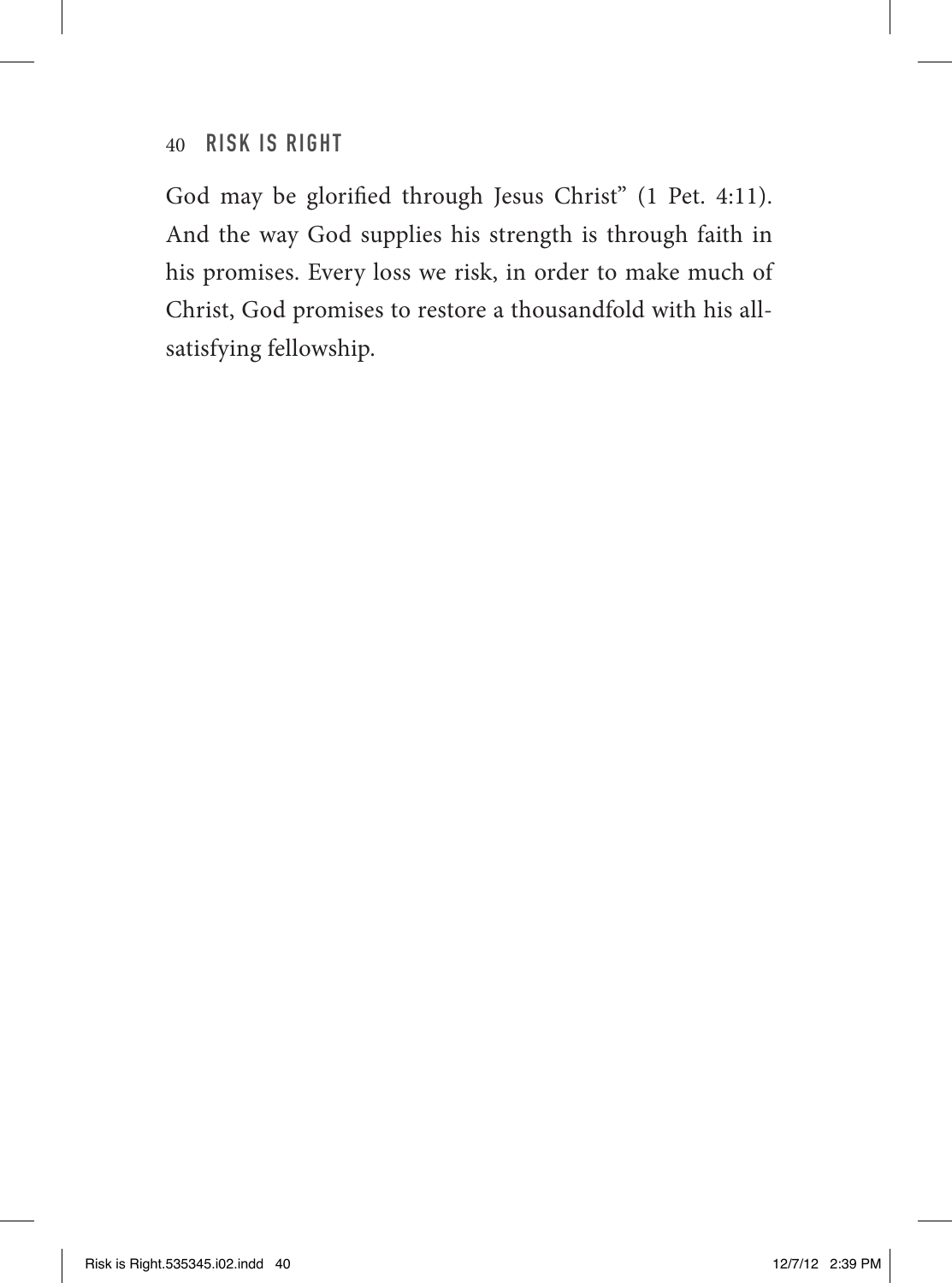#### Chapter Seven

### THE GREAT EIGHT AND THE FOUNDATION OF RISK

Earlier I mentioned Luke 21:16, where Jesus says to his disciples, "Some of you they will put to death." But I did not mention the promise that follows: "You will be hated by all for my name's sake. *But not a hair of your head will perish*" (v. 18). This is one of those painful paradoxes in the Bible: "Some of you they will put to death. . . . But not a hair of your head will perish"! What does this mean? What is Jesus trying to say to us when he says, "Go ahead and risk obedience; some of you they will put to death; but not a hair of your head will perish"?

#### **THE GREAT EIGHT**

I think the best commentary on these verses in Luke 21 is Romans 8:35–39. Romans 8 is sometimes called "The Great Eight" because the heights of our salvation and the depths of its foundation are concentrated here in a way that is greater than anywhere else in the Bible. There is no better description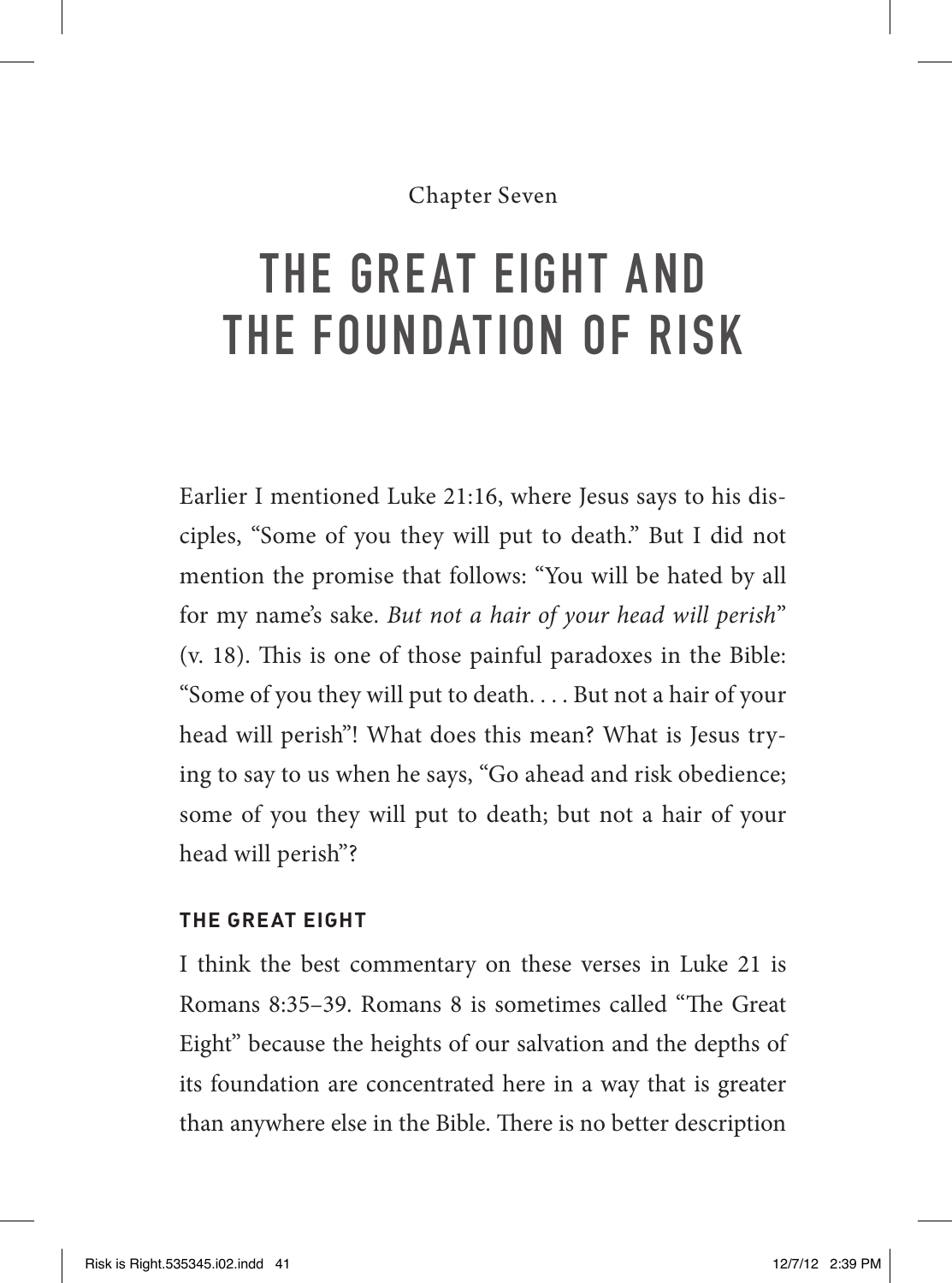of how deep the sure foundations are of the hope that frees us to risk everything for Jesus.

Who shall separate us from the love of Christ? Shall tribulation, or distress, or persecution, or famine, or nakedness, or danger, or sword? As it is written, "For your sake we are being killed all the day long; we are regarded as sheep to be slaughtered." No, in all these things we are more than conquerors through him who loved us. For I am sure that neither death nor life, nor angels nor rulers, nor things present nor things to come, nor powers, nor height nor depth, nor anything else in all creation, will be able to separate us from the love of God in Christ Jesus our Lord.

Compare these terrible and wonderful words with what Jesus said: "Some of you they will put to death. . . . But not a hair of your head will perish." Like Jesus, Paul says that the love of Christ for us does not eliminate our suffering. On the contrary, our very attachment to Christ will bring suffering. What is Paul's answer to his own question in verse 35: "Shall tribulation, or distress, or persecution, or famine, or nakedness, or danger, or sword separate us from the love of Christ?"

His answer in verse 37 is a resounding *No!* But don't miss the implication of the question: The reason these things will not separate us from the love of Christ is not that they don't happen to people whom Christ loves. They do. Paul's quoting of Psalm 44:22 shows that these things do in fact happen to Christ's peo-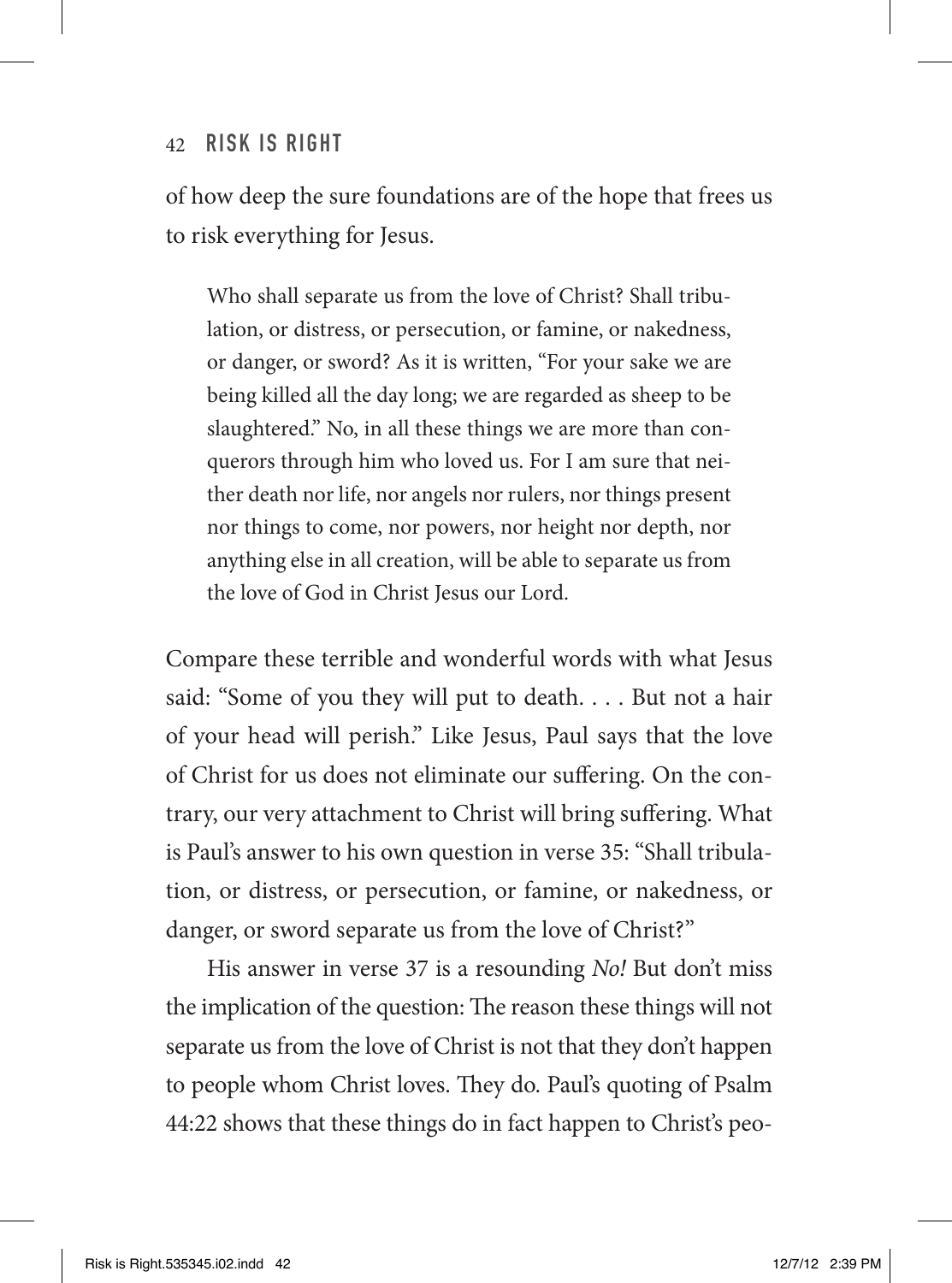ple. "For your sake we are being killed all the day long; we are regarded as sheep to be slaughtered." In other words, Christ's love for us does not spare us these sufferings. Risk is real. The Christian life is a painful life. Not joyless. But not painless either.

#### **DOES GOD REALLY SUPPLY ALL WE NEED?**

This is the meaning of the little word "in" found in verse 37: "*In* all these things we are more than conquerors . . ." We are more than conquerors *in* our afflictions, not by avoiding them. So Paul agrees with Jesus: "Some of you they will put to death." Obedience is risk. And it is right to risk for the cause of God. Some of the risks are mentioned in verse 35:

- "tribulation"—the trouble and oppression of various kinds that Paul says we must walk through on our way to heaven (Acts 14:22).
- "distress"—calamities that bring stress and threaten to break us like a stick (2 Cor. 6:4; 12:10).
- "persecution"—active opposition from the enemies of the gospel (Matt.  $5:11-12$ ).
- "danger"—every kind of threat or menace to body, soul, and family (2 Cor. 11:26).
- "sword"—the weapon that killed James (Acts 12:2).
- "famine and nakedness"—the lack of food and clothing.

I put "famine and nakedness" last because they pose the greatest problem. Did not Jesus say: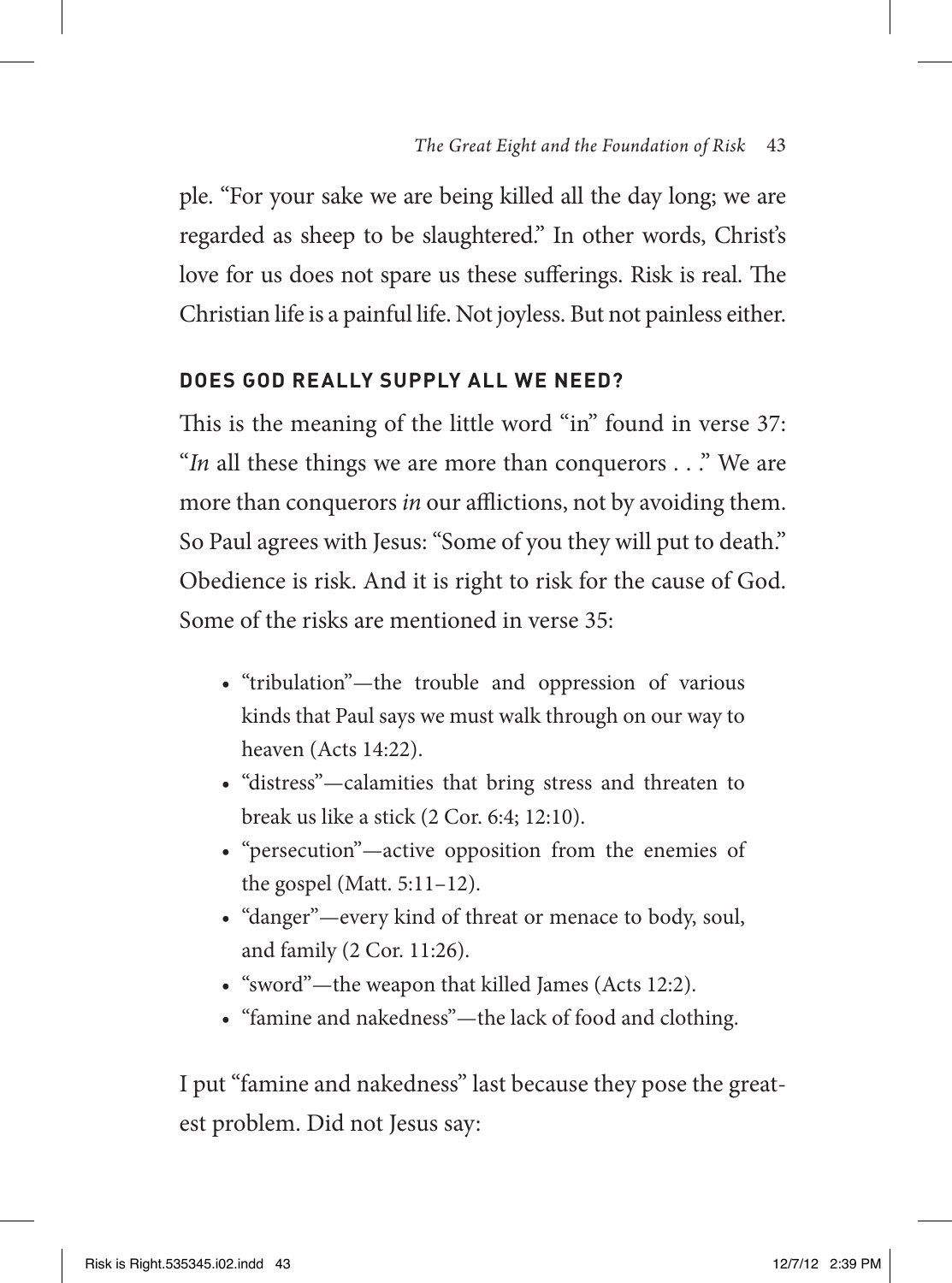#### 44 Risk Is Right

Do not be anxious about your life, what you will eat or what you will drink, nor about your body, what you will put on. Is not life more than food, and the body more than clothing? . . . Do not be anxious, saying, "What shall we eat?" or "What shall we drink?" or "What shall we wear?". . . Your heavenly Father knows that you need them all. But seek first the kingdom of God and his righteousness, and all these things will be added to you. (Matt. 6:25, 31–33)

"Well, which is it?" we might ask. Are Christians subject to "famine and nakedness," or will God provide "all these things" when we need them? Will Christians never hunger or starve or be ill-clothed? Have not some of the greatest saints in the world been stripped and starved?

What about Hebrews 11:37–38? "They were stoned, they were sawn in two, they were killed with the sword. They went about in skins of sheep and goats, destitute, afflicted, mistreated—of whom the world was not worthy—wandering about in deserts and mountains, and in dens and caves of the earth." The losses and miseries of these believers was not owing to their unbelief. They were faithful—people "of whom the world was not worthy."

#### **ALL YOU NEED TO DO HIS WILL AND BE HAPPY FOREVER**

What, then, does Jesus mean, "All these things—all your food and clothing—will be added to you when you seek the king-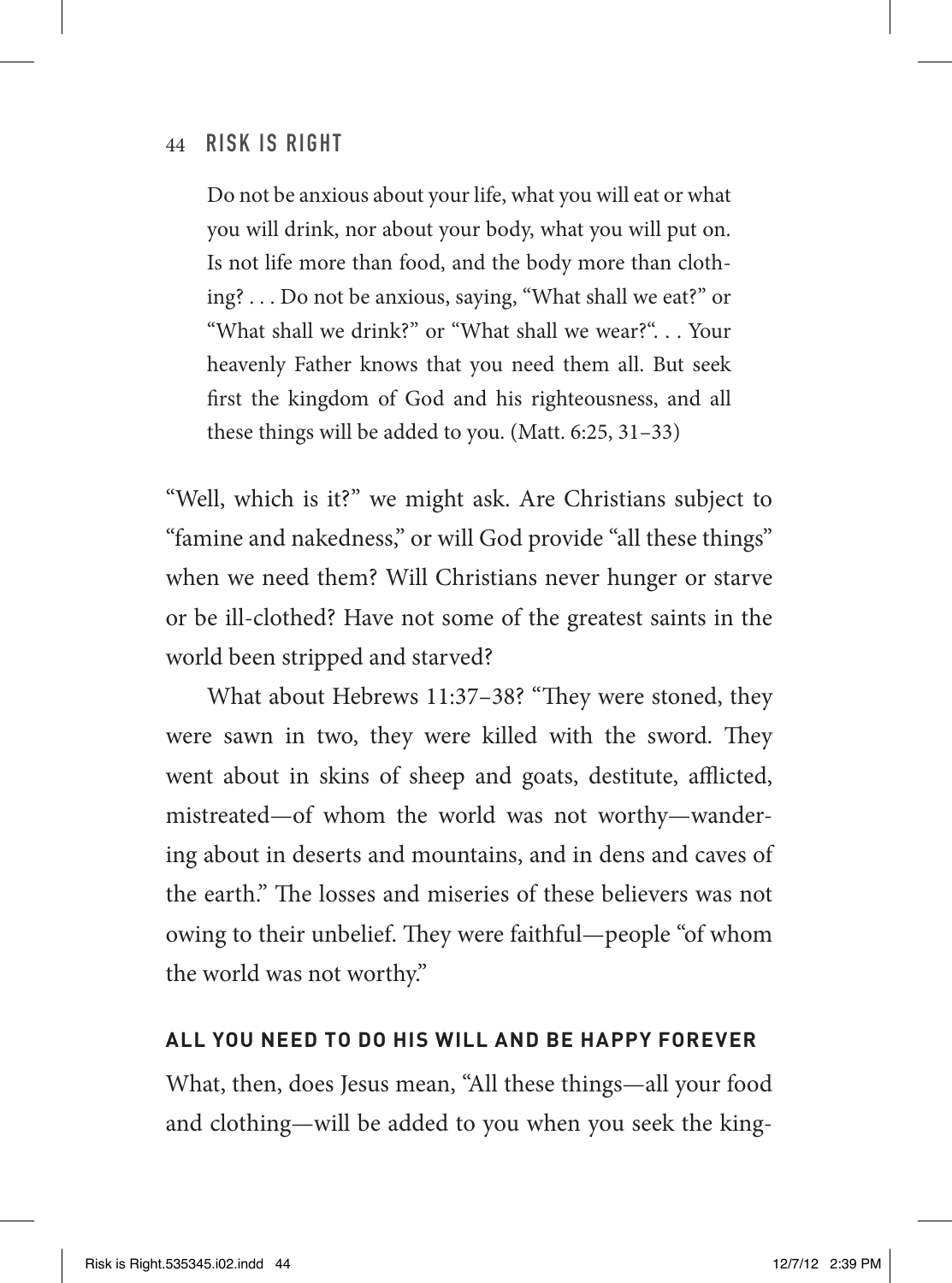dom of God first"? He means the same thing he meant when he said, "Some of you they will put to death. . . . But not a hair of your head will perish" (Luke 21:16–18). He meant that you will have everything you need to do his will and be eternally and supremely happy in him.

How much food and clothing are necessary? Necessary for what? we must ask. Necessary to be comfortable? No, Jesus did not promise comfort. Necessary to avoid shame? No, Jesus called us to bear shame for his name with joy. Necessary to stay alive? No, he did not promise to spare us death—of any kind. Persecution and plague consume the saints. Christians die on the scaffold, and Christians die of disease. That's why Paul wrote, "We ourselves, who have the firstfruits of the Spirit, groan inwardly as we wait eagerly for adoption as sons, the redemption of our bodies" (Rom. 8:23).

What Jesus meant was that our Father in heaven would never let us be tested beyond what we are able (1 Cor. 10:13). If there is one scrap of bread that you need, as God's child, in order to maintain your faith in the dungeon of starvation, you will have it. God does not promise enough food for comfort or life—he promises enough so that you can trust him and do his will.<sup>1</sup>

<sup>&</sup>lt;sup>1</sup>This is the way I would understand the many general promises in the Old Testament to the effect that the needs of the righteous will always be met. For example, Proverbs 10:3, "The LORD does not let the righteous go hungry, but he thwarts the craving of the wicked." I think this is (1) generally true in the way God runs the world—upright, hardworking people prosper and have enough; and (2) always and absolutely true in the sense that the righteous will never hun-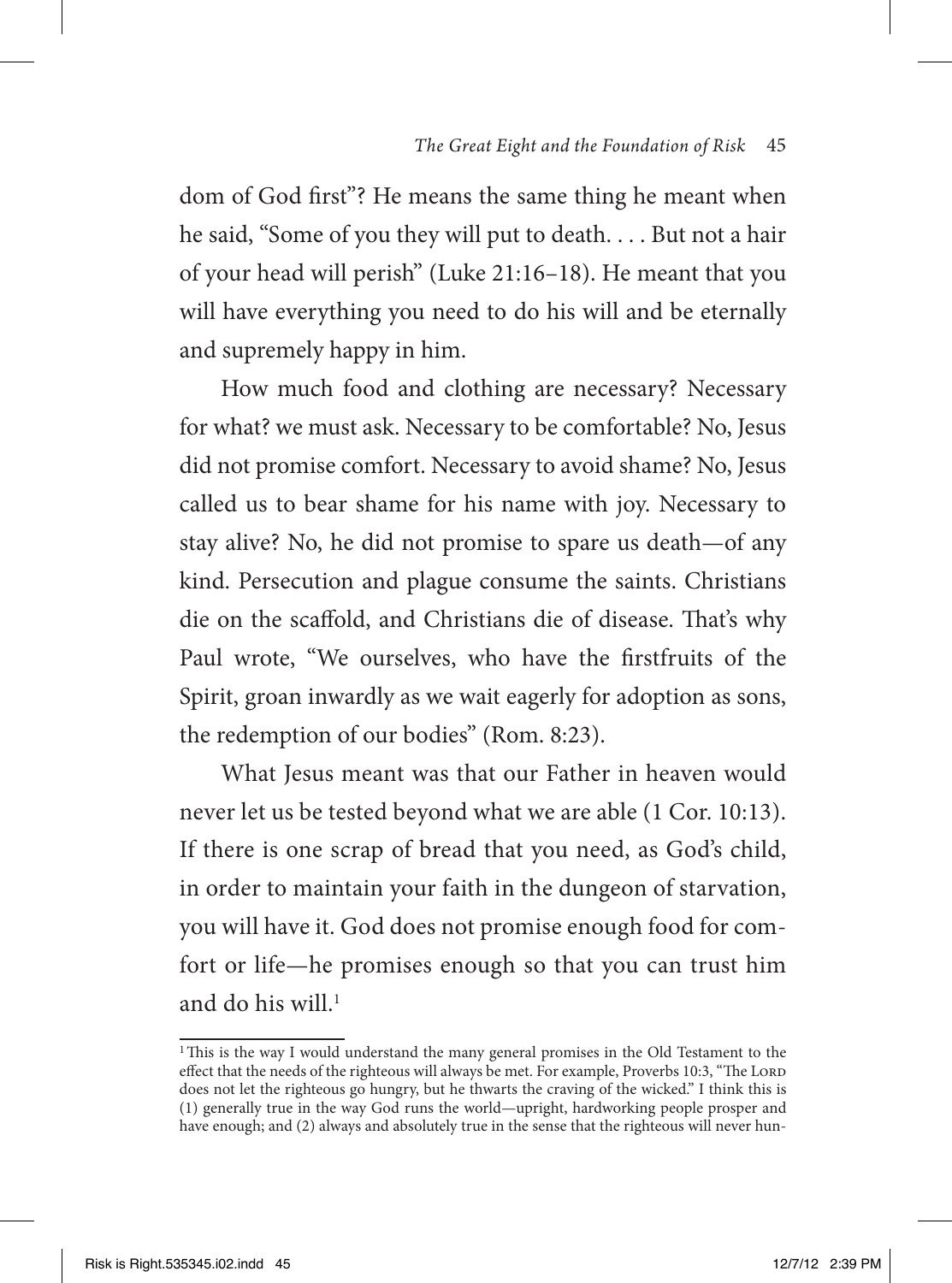#### **I CAN DO ALL THINGS THROUGH CHRIST—EVEN STARVE**

When Paul promised, "My God will supply every need of yours according to his riches in glory in Christ Jesus," he had just said, "I know how to be brought low, and I know how to abound. In any and every circumstance, I have learned the secret of facing plenty and *hunger*, abundance and *need*. I can do all things through him who strengthens me" (Phil. 4:12– 13, 19). "All things" means "I can suffer hunger through him who strengthens me. I can be destitute of food and clothing through him who strengthens me." That is what Jesus promises. He will never leave us or forsake us (Heb. 13:5). If we starve, he will be our everlasting, life-giving bread. If we are shamed with nakedness, he will be our perfect, all-righteous apparel. If we are tortured and made to scream in our dying pain, he will keep us from cursing his name and will restore our beaten body to everlasting beauty.

ger beyond what they are able to endure for the sake of Christ. See John Piper, "'No Evil Will Befall You.' Really? Beware of Satan's Use of Psalms" in *Taste and See: Savoring the Supremacy of God in All of Life* (Sisters, OR: Multnomah, 2005), 46–48.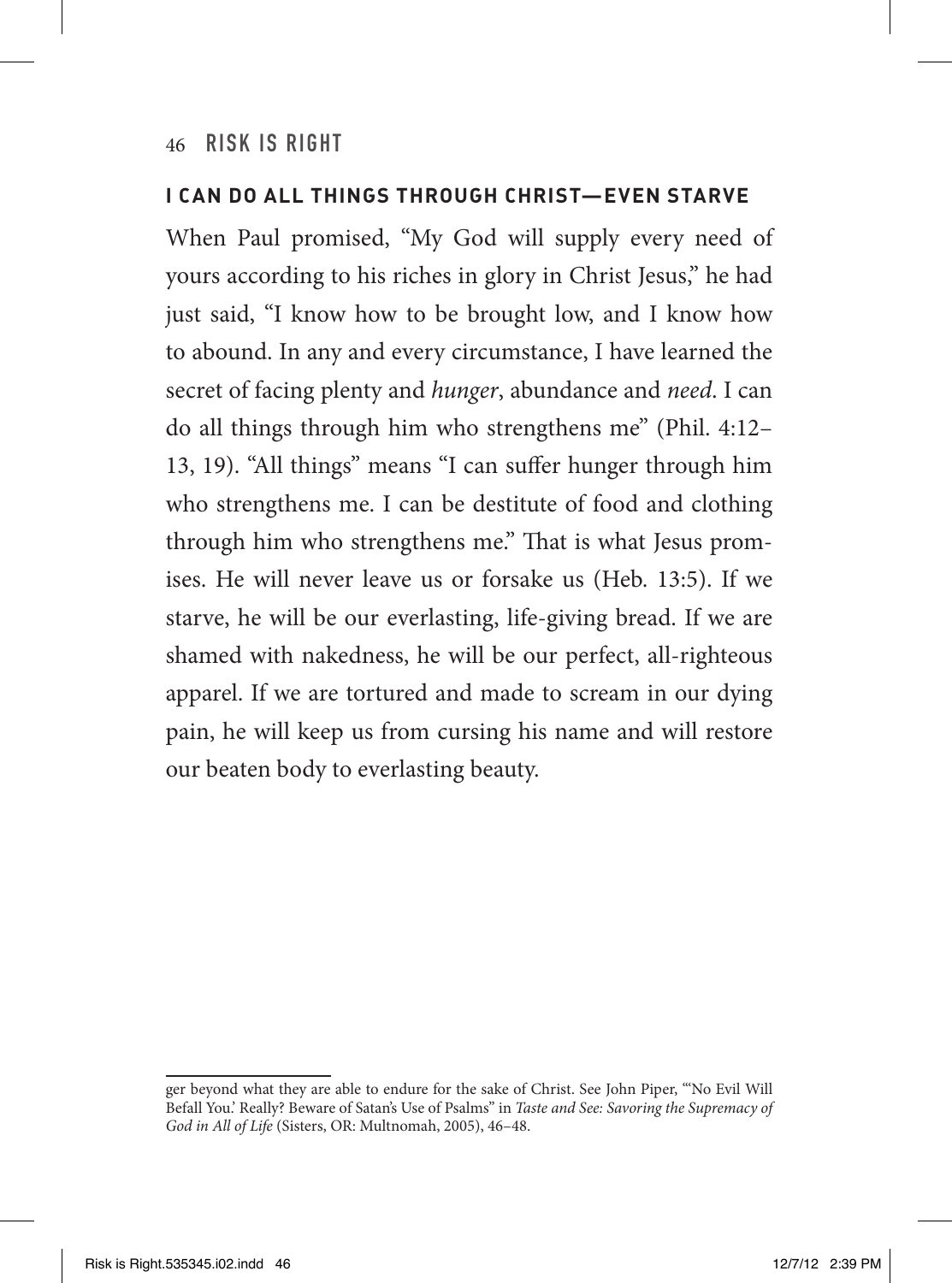#### Chapter Eight

### ON THE FAR SIDE OF EVERY FAITH-FILLED RISK: TRIUMPHANT LOVE

The bottom-line comfort and assurance in all our risk taking for Christ is that nothing will ever separate us from the love of Christ. Paul asks, "Shall tribulation, or distress, or persecution, or famine, or nakedness, or danger, or sword *separate us from the love of Christ*?" (Rom. 8:35). His answer is *No!* In other words, no misery that a true Christian ever experiences is evidence that he has been cut off from the love of Christ. The love of Christ triumphs over all misery. Romans 8:38–39 makes this crystal-clear: "For I am sure that neither death nor life, nor angels nor rulers, nor things present nor things to come, nor powers, nor height nor depth, nor anything else in all creation, will be able to separate us from the love of God in Christ Jesus our Lord."

On the far side of every risk—even if it results in death the love of God triumphs. This is the faith that frees us to risk for the cause of God. It is not heroism, or lust for adventure,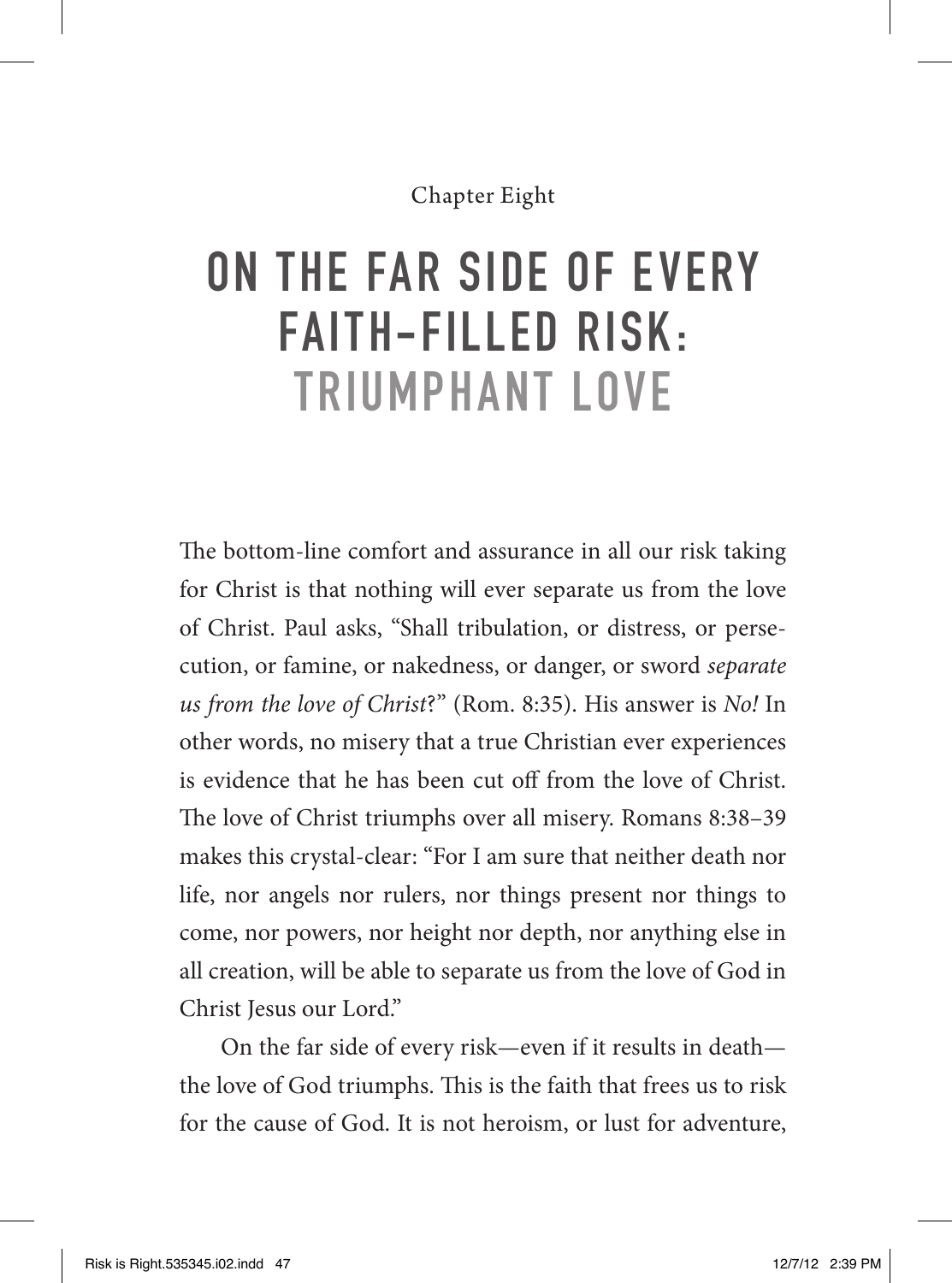#### 48 Risk Is Right

or courageous self-reliance, or efforts to earn God's favor. It is childlike faith in the triumph of God's love—that on the other side of all our risks, for the sake of righteousness, God will still be holding us. We will be eternally satisfied in him. Nothing will have been wasted.

#### **HOW CAN IT GET BETTER THAN BEING CONQUERORS?**

But there is even more to the promise that sustains us in times of risk for Christ's sake. Paul asks, "If God is for us, who can be against us?" (Rom. 8:31). The answer he intends us to give is, "Nobody." It's the same as saying, "If God is for us, no one can be against us." That seems naïve. It's like saying when your head is cut off, "Not a hair of my head has perished." These excessive statements, it seems, are meant to say more than we have said so far. They intend to say something more than that dying saints won't be separated from Christ.

This "something more" comes out in the words "more than conquerors." "In all these things we are more than conquerors through him who loved us" (Rom. 8:37). What does "more than conquerors" mean? How can you be more than a conqueror when you risk for the cause of God and get hurt for it?

If you venture some act of obedience that magnifies the supreme value of Jesus Christ and get attacked by one of the enemies mentioned in verse 35, say, famine or sword, what must happen for you to be called simply "a conqueror"? An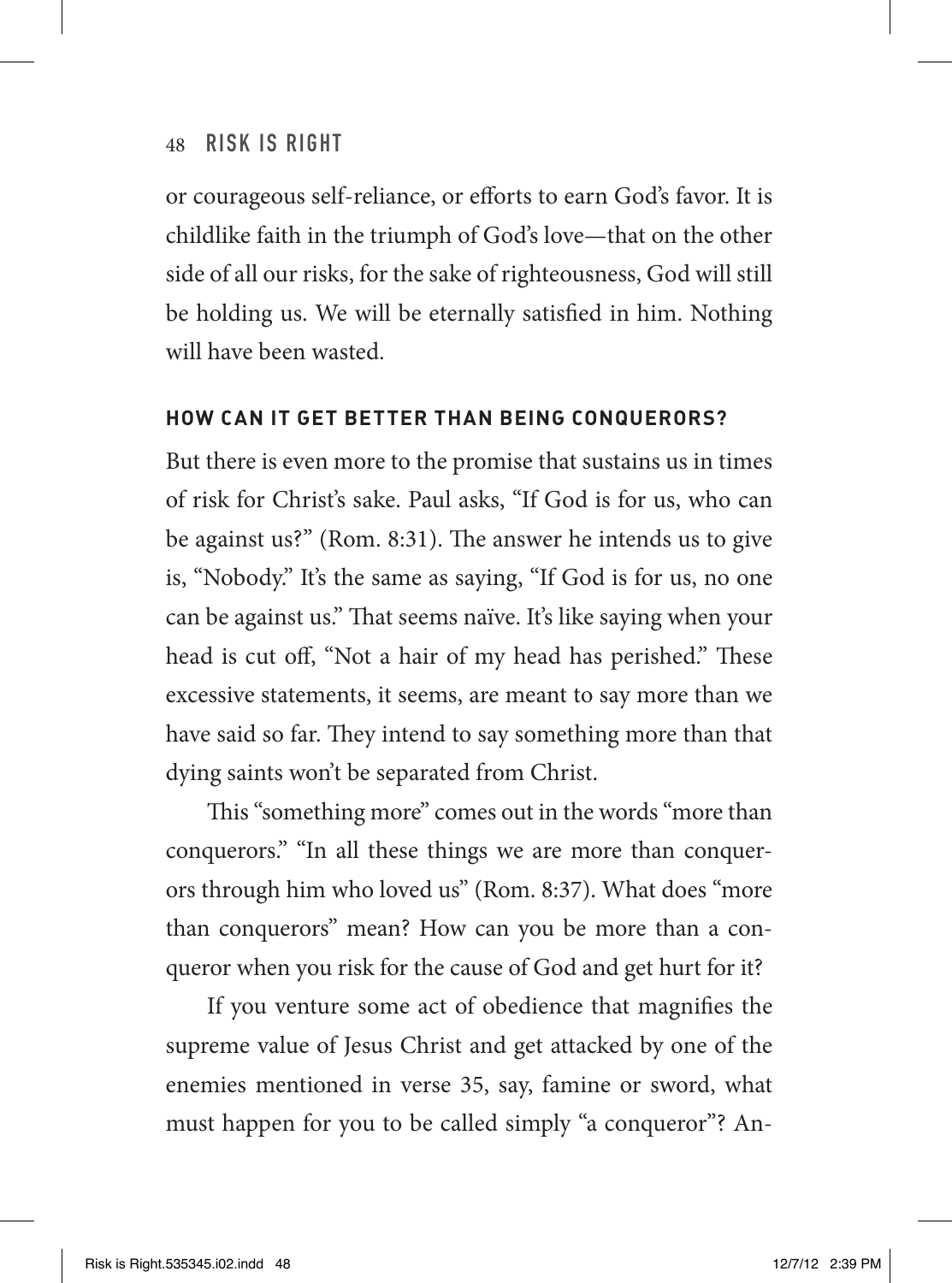swer: you must not be separated from the love of Jesus Christ. The aim of the attacker is to destroy you, and cut you off from Christ, and bring you to final ruin without God. You are a conqueror if you defeat this aim and remain in the love of Christ. God has promised that this will happen. Trusting this, we risk.

But what must happen in this conflict with famine and sword if you are to be called *more* than a conqueror? One biblical answer is that a conqueror defeats his enemy, but one who is more than a conqueror subjugates his enemy. A conqueror nullifies the purpose of his enemy; one who is more than a conqueror makes the enemy serve his own purposes. A conqueror strikes down his foe; one who is more than a conqueror makes his foe his slave.

Practically what does this mean? Let's use Paul's own words in 2 Corinthians 4:17: "This slight momentary affliction is preparing [effecting, or working, or bringing about] for us an eternal weight of glory beyond all comparison." Here we could say that "affliction" is one of the attacking enemies. What has happened in Paul's conflict with it? It has certainly not separated him from the love of Christ. But even more, it has been taken captive, so to speak. It has been enslaved and made to serve Paul's everlasting joy. "Affliction," the former enemy, is now working for Paul. It is preparing for Paul "an eternal weight of glory." His enemy is now his slave. He has not only conquered his enemy. He has more than conquered him.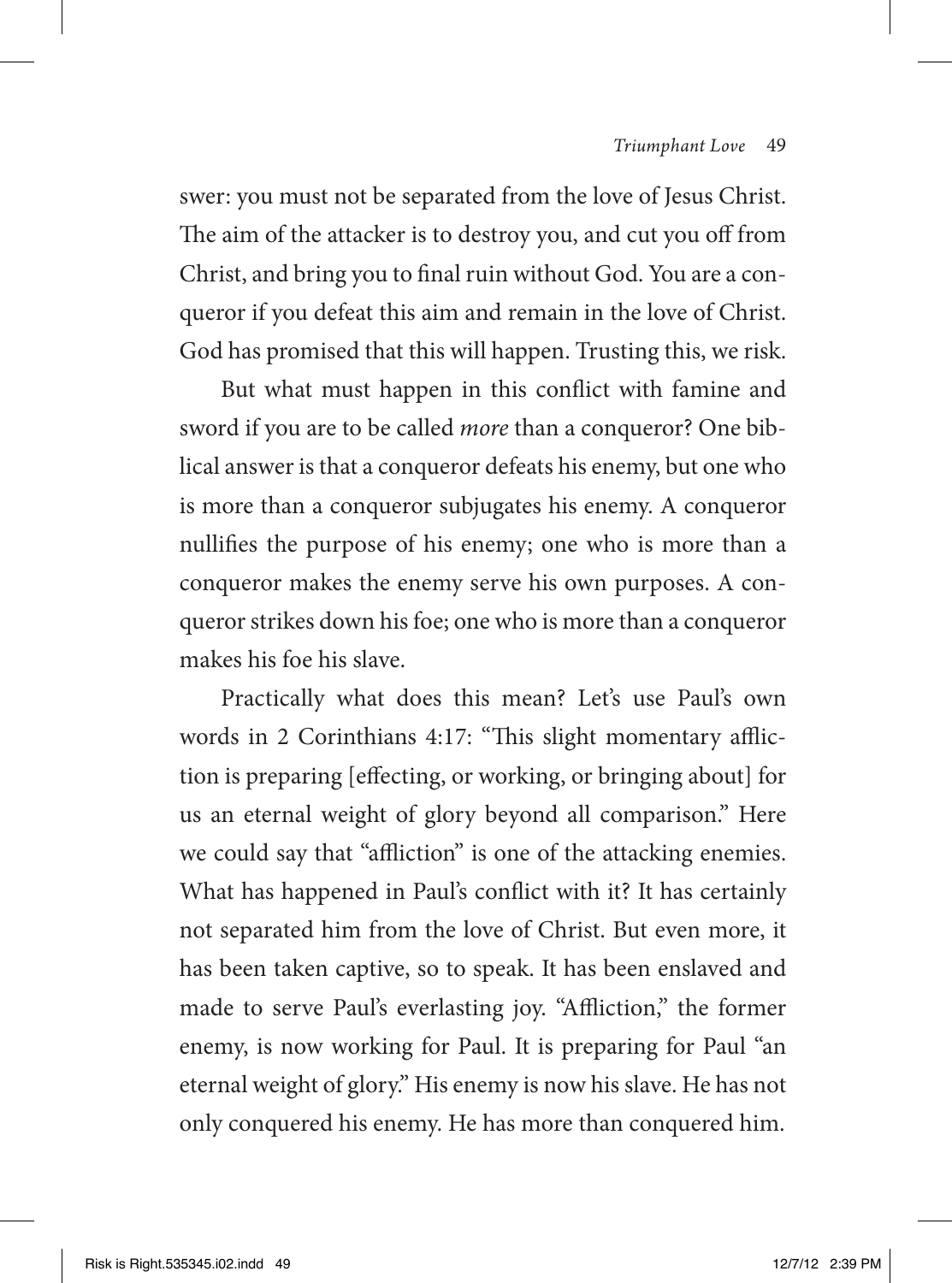#### 50 Risk Is Right

Affliction raised his sword to cut off the head of Paul's faith. But instead the hand of faith snatched the arm of affliction and forced it to cut off part of Paul's worldliness. Affliction is made the servant of godliness and humility and love. Satan meant it for evil, but God meant it for good. The enemy became Paul's slave and worked for him an even greater weight of glory than he would have ever had without the fight. In that way Paul and every follower of Christ—is more than a conqueror.

#### **THE ONLY ROAD THAT LEADS TO LASTING JOY**

This is the promise that empowers us to take risks for the sake of Christ. It is not the impulse of heroism, or the lust for adventure, or the courage of self-reliance, or the need to earn God's favor. It is simple trust in Christ—that in him God will do everything necessary so that we can enjoy making much of him forever. Every good poised to bless us, and every evil arrayed against us, will in the end help us boast only in the cross, magnify Christ, and glorify our Creator. Faith in these promises frees us to risk and to find in our own experience that it is better to lose our life than to waste it.

Therefore, it is right to risk for the cause of Christ. It is right to engage the enemy and say, "May the Lord do what seems good to him." It is right to serve the people of God, and say, "If I perish, I perish!" It is right to stand before the fiery furnace of affliction and refuse to bow down to the gods of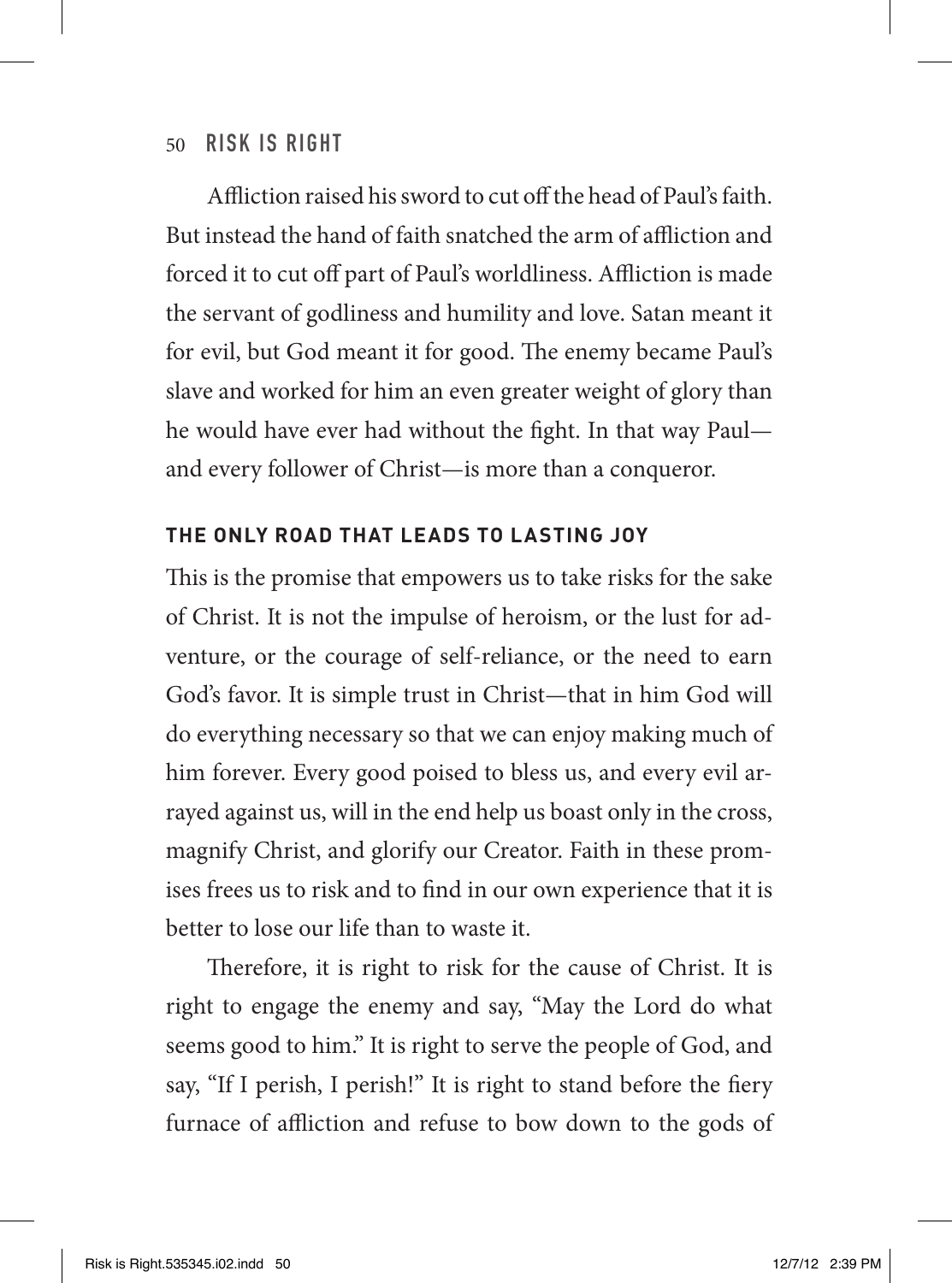this world. At the end of every other road—secure and riskfree—we will put our face in our hands and say, "I've wasted it!" But at the end of the road of risk, taken in reliance on the blood-bought promises of God, there will be fullness of joy and pleasures forevermore.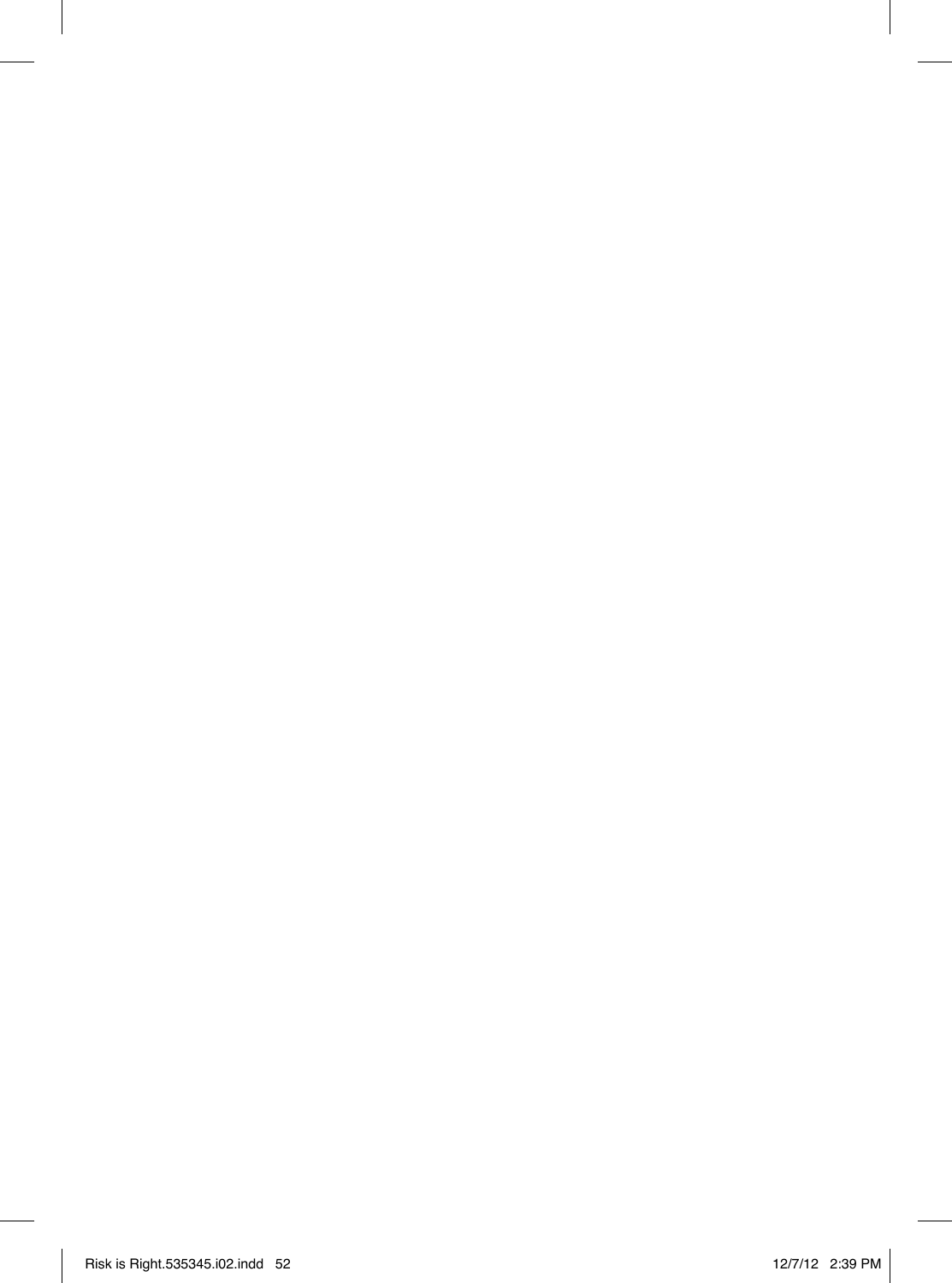### **XE** desiring God

If you would like to explore further the vision of God and life presented in this book, we at Desiring God would love to serve you. We have thousands of resources to help you grow in your passion for Jesus Christ and help you spread that passion to others. At our website, www.desiringGod.org, you'll find almost everything John Piper has written and preached, including more than forty books. We've made over thirty years of his sermons available free online for you to read, listen to, download, and in some cases watch.

In addition, you can access hundreds of articles, find out where John Piper is speaking, learn about our conferences, and browse our online store. John Piper receives no royalties from the books he writes and no compensation from Desiring God. The funds are all reinvested into our gospel-spreading efforts. Desiring God also has a whatever-youcan-afford policy, designed for individuals with limited discretionary funds. If you'd like more information about this policy, please contact us at the address or phone number below. We exist to help you treasure Jesus Christ and his gospel above all things because he is most glorified in you when you are most satisfied in him. Let us know how we can serve you!

**Desiring God** Post Office Box 2901 Minneapolis, Minnesota 55402 888.346.4700 mail@desiringGod.org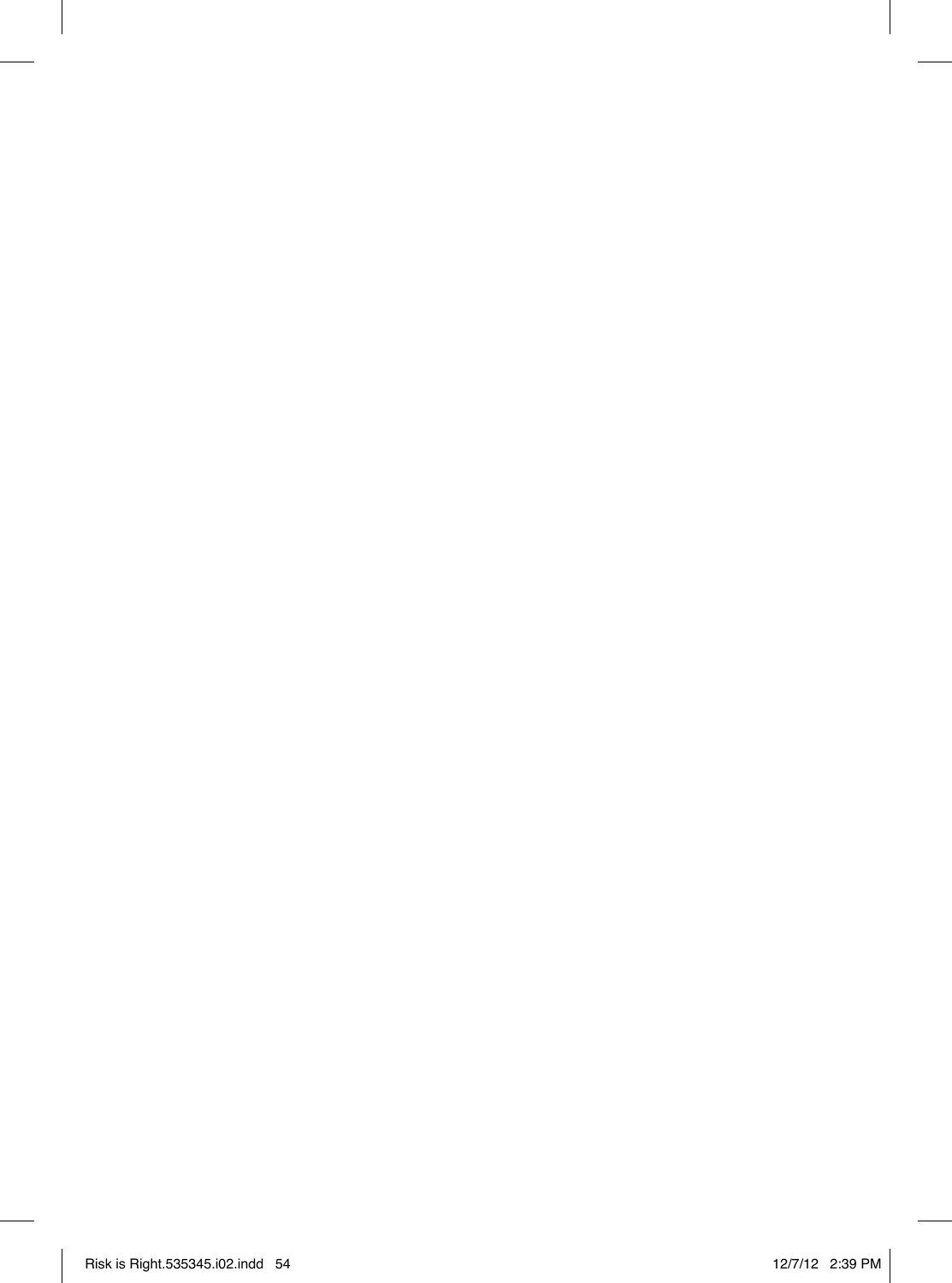You've read *Risk Is Right,*  so what's next?

# Don't Waste Your Life

John Piper's classic work inspiring this generation to make their lives count for eternity



LEARN MORE AT CROSSWAY.ORG